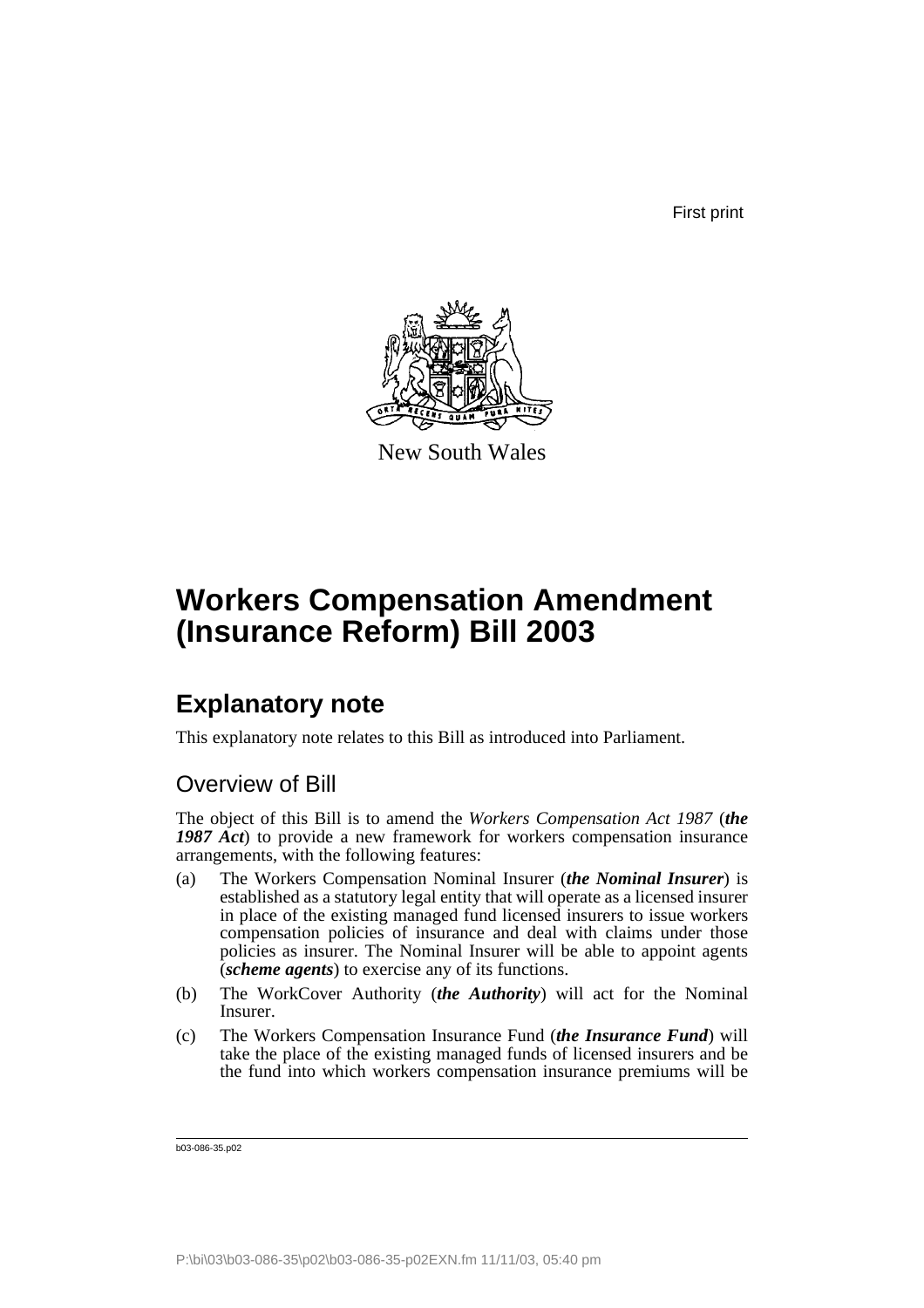Explanatory note

paid and from which claims for workers compensation (and associated common law claims) will be paid by the Nominal Insurer.

- (d) The Insurance Fund (like the existing managed funds of licensed insurers) will be subject to a statutory trust that ensures it is held for the benefit of workers and employers. The State will have no responsibility for the liabilities of the Insurance Fund and no entitlement to its assets or any surplus.
- (e) The Uninsured Liability and Indemnity Scheme currently administered by the Authority will be replaced with a scheme under which the Nominal Insurer becomes the insurer for claims made against uninsured employers and which provides for the subsequent reimbursement of the Insurance Fund.
- (f) The Insurance Fund will be audited by the Auditor-General under a special audit power but will not form part of the Total State Sector Accounts.
- (g) Under transitional arrangements the existing managed fund licensed insurers will continue to act as agents for the Nominal Insurer in respect of policies of insurance that they have issued, until other agency arrangements are made.

The Bill also makes other miscellaneous (including amendments of a consequential nature) to the *Workers Compensation Act 1987* as well as to the Acts listed below:

*Freedom of Information Act 1989*

*Public Finance and Audit Act 1983*

*State Records Act 1998*

*Workplace Injury Management and Workers Compensation Act 1998* (*the 1998 Act*)

# Outline of provisions

**Clause 1** sets out the name (also called the short title) of the proposed Act.

**Clause 2** provides for the commencement of the proposed Act on a day or days to be appointed by proclamation.

**Clause 3** is a formal provision that gives effect to the amendments to the *Workers Compensation Act 1987* set out in Schedules 1 and 2.

**Clause 4** is a formal provision that gives effect to the amendments to the Acts specified in Schedule 3.

Explanatory note page 2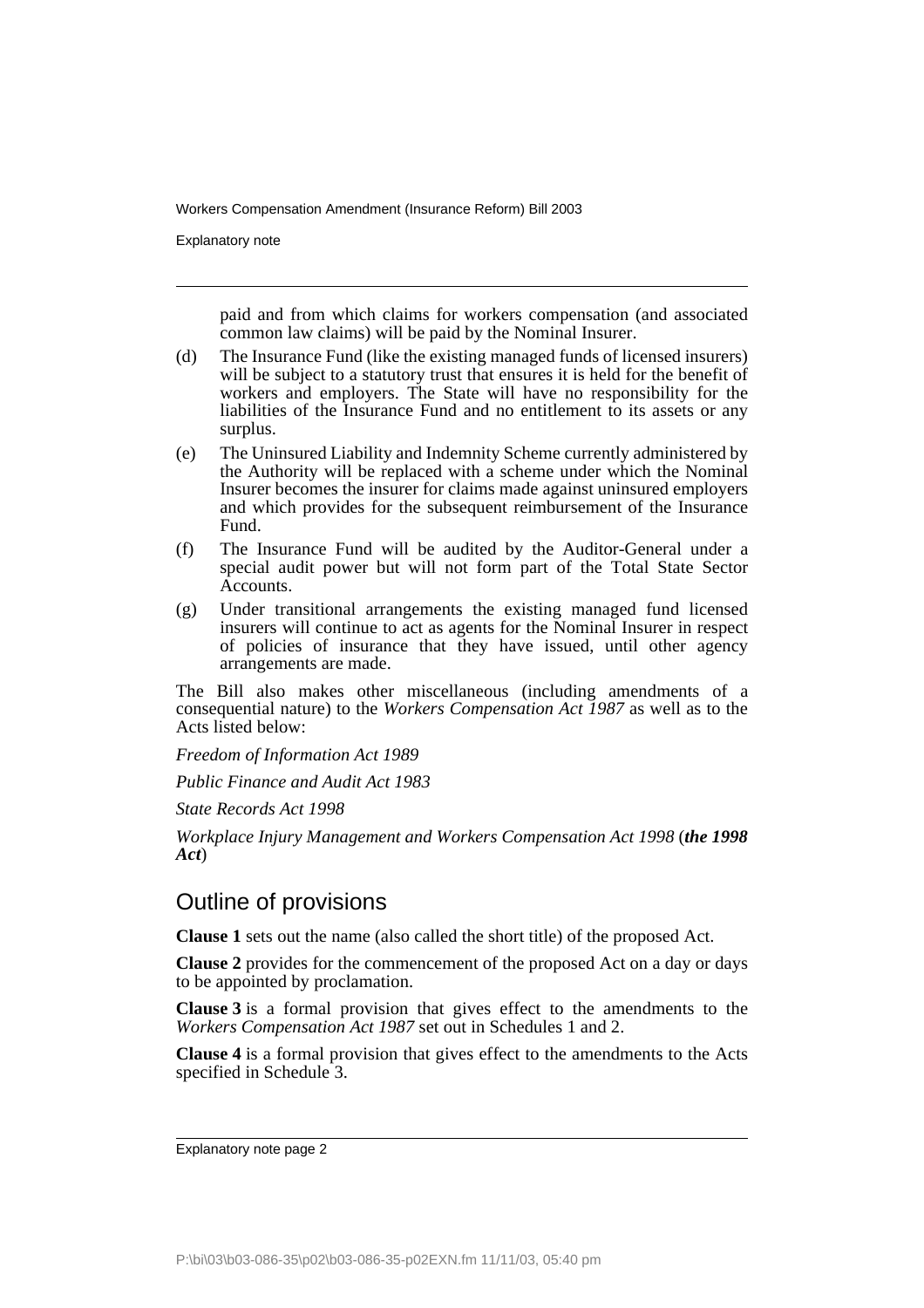Explanatory note

### **Schedule 1 Principal amendments to Workers Compensation Act 1987 relating to insurance**

**Schedule 1 [2]** inserts proposed Division 1A into Part 7 of the Act (proposed sections 154A–154N) to give effect to the new workers compensation insurance arrangements referred to in the overview above.

Subdivision 1 of the proposed Division (proposed sections 154A–154C) contains provisions relating to the Workers Compensation Nominal Insurer. Proposed section 154A provides for the establishment of the Nominal Insurer and its status. Proposed section 154B provides that the Nominal Insurer is taken to be a licensed insurer under the Act and specifies the other functions of the Nominal Insurer. Proposed section 154C refers to the Authority's role in acting for the Nominal Insurer.

Subdivision 2 of the proposed Division (proposed sections 154D–154F) contains provisions relating to the Workers Compensation Insurance Fund. Proposed section 154D provides for the establishment and operation of the Insurance Fund. Proposed section 154E specifies the amounts to be paid into the Insurance Fund and the manner in which the assets of the Insurance Fund are to be applied. Proposed section 154F provides for the inspection and auditing of the Insurance Fund by the Auditor-General and for the Auditor-General to subsequently report to the Minister.

Subdivision 3 of the proposed Division (proposed sections 154G–154N) contains provisions relating to scheme agents. Proposed section 154G provides for the Nominal Insurer to enter into agency arrangements for the appointment of persons to act as scheme agents for the Nominal Insurer. Proposed section 154H makes it clear that an agency arrangement does not limit or affect the Authority's functions with respect to a licensed insurer or scheme agent. Proposed section 154I provides that the Authority's functions in relation to insurers may be exercised in relation to scheme agents. Proposed section 154J makes it an offence for a scheme agent who is authorised to issue policies of insurance on behalf of the Nominal Insurer from refusing to issue policies of insurance to any employer or to renew a policy of insurance issued to an employer. Proposed section 154K provides that the records and documents made or kept by a scheme agent in exercising functions on behalf of the Nominal Insurer are the property of the Nominal Insurer and also makes it an offence for a scheme agent not to comply with any directions given by the Nominal Insurer in relation to any records and documents. Proposed section 154L makes provision for the remuneration of scheme agents out of the Insurance Fund. Proposed section 154M provides for application of certain provisions of the 1987 Act and the 1998 Act to scheme agents in the same way as those provisions

Explanatory note page 3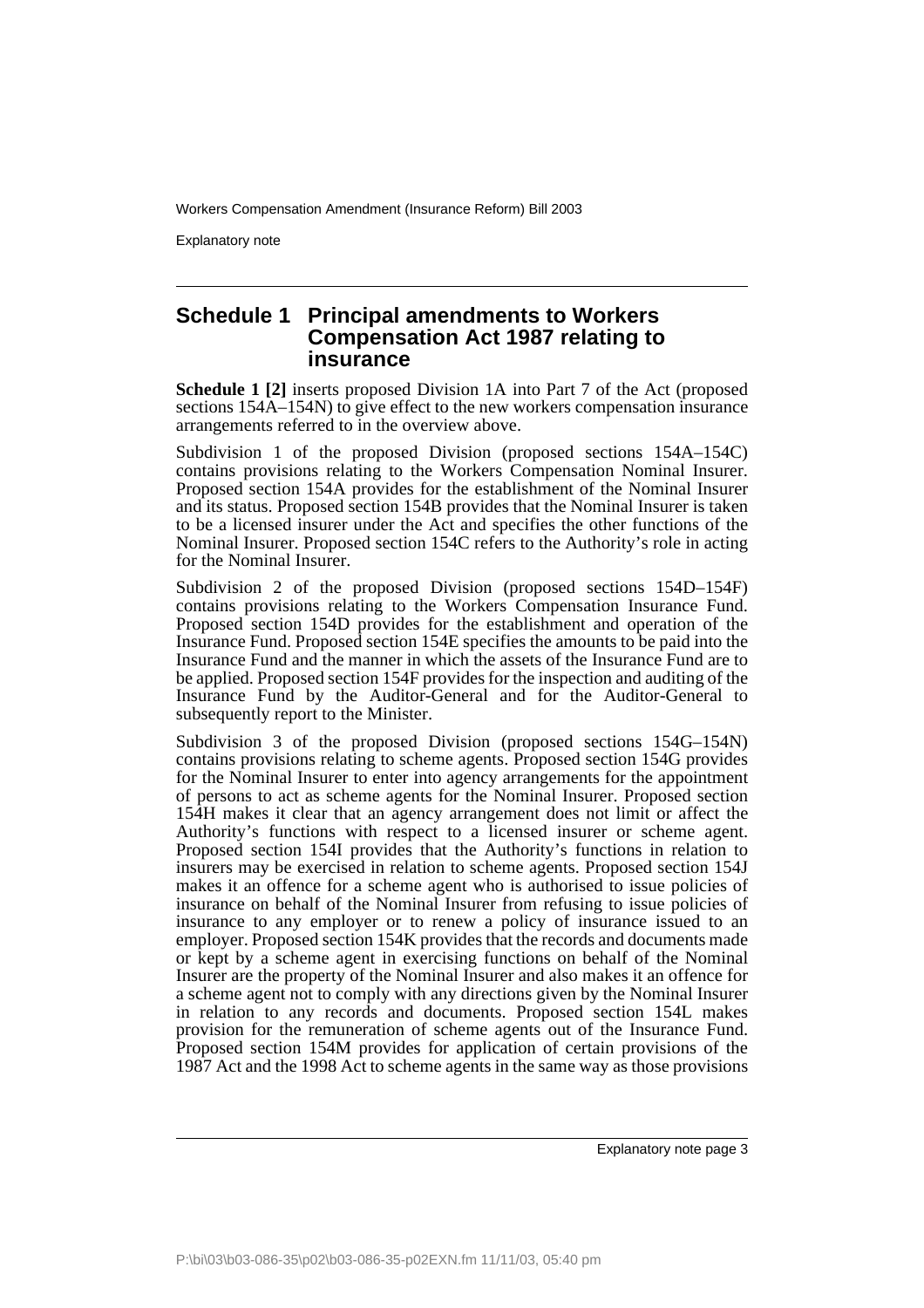Explanatory note

apply to insurers. Proposed section 154N enables regulations to be made with respect to scheme agents.

**Schedule 1 [1]** inserts definitions into the 1987 Act for the purposes of the proposed workers compensation insurance arrangements.

### **Schedule 2 Miscellaneous and consequential amendments to Workers Compensation Act 1987**

**Schedule 2** [1] removes definitions that will no longer be necessary as a consequence of the amendments made by the proposed Act.

**Schedule 2 [2]** updates the references to the particular Divisions of Part 7 of the 1987 Act that do not apply in respect of the coal industry.

**Schedule 2 [9]–[27]** replace provisions relating to the Uninsured Liability and Indemnity Scheme (*ULIS*) set up under Division 6 of Part 4 of the Act with new arrangements under which the Nominal Insurer becomes the insurer for claims made against uninsured employers. Under the new scheme, if a claim is made against the Nominal Insurer by an injured worker whose employer is uninsured or cannot be identified, the Nominal Insurer will make the payment from the Insurance Fund to the worker and then require the relevant employer to reimburse the Insurance Fund. **Schedule 2 [3]–[6], [7] and [8]** are consequential on the replacement of ULIS.

Part 7 of the 1987 Act currently imposes a number of regulatory requirements in relation to licensed insurers (such as the supply of business information and records to the Authority). **Schedule 2 [29] and [39]–[41]** extend these regulatory requirements to scheme agents and in some cases to self-insurers.

**Schedule 2 [30]** provides that the register of insurance policies of a person who ceases to be a licensed insurer must be delivered to the Nominal Insurer instead of the Authority.

Section 163 currently imposes requirements on insurers as to the keeping records in relation to insurance policies and claims. **Schedule 2 [31]** increases the penalty for not complying with these requirements from 20 to 1,000 penalty units (ie from \$2,200 to \$110,000).

**Schedule 2 [32]** increases the penalty for the offence under section 169 of breaching an insurance premiums order from 100 penalty units to 1,000 penalty units (ie from \$11,000 to \$110,000).

**Schedule 2 [33]** deletes a transitional provision relating to the cancellation of the licences of insurers under previous legislation. **Schedule 2 [35] and [36]** are consequential amendments.

Explanatory note page 4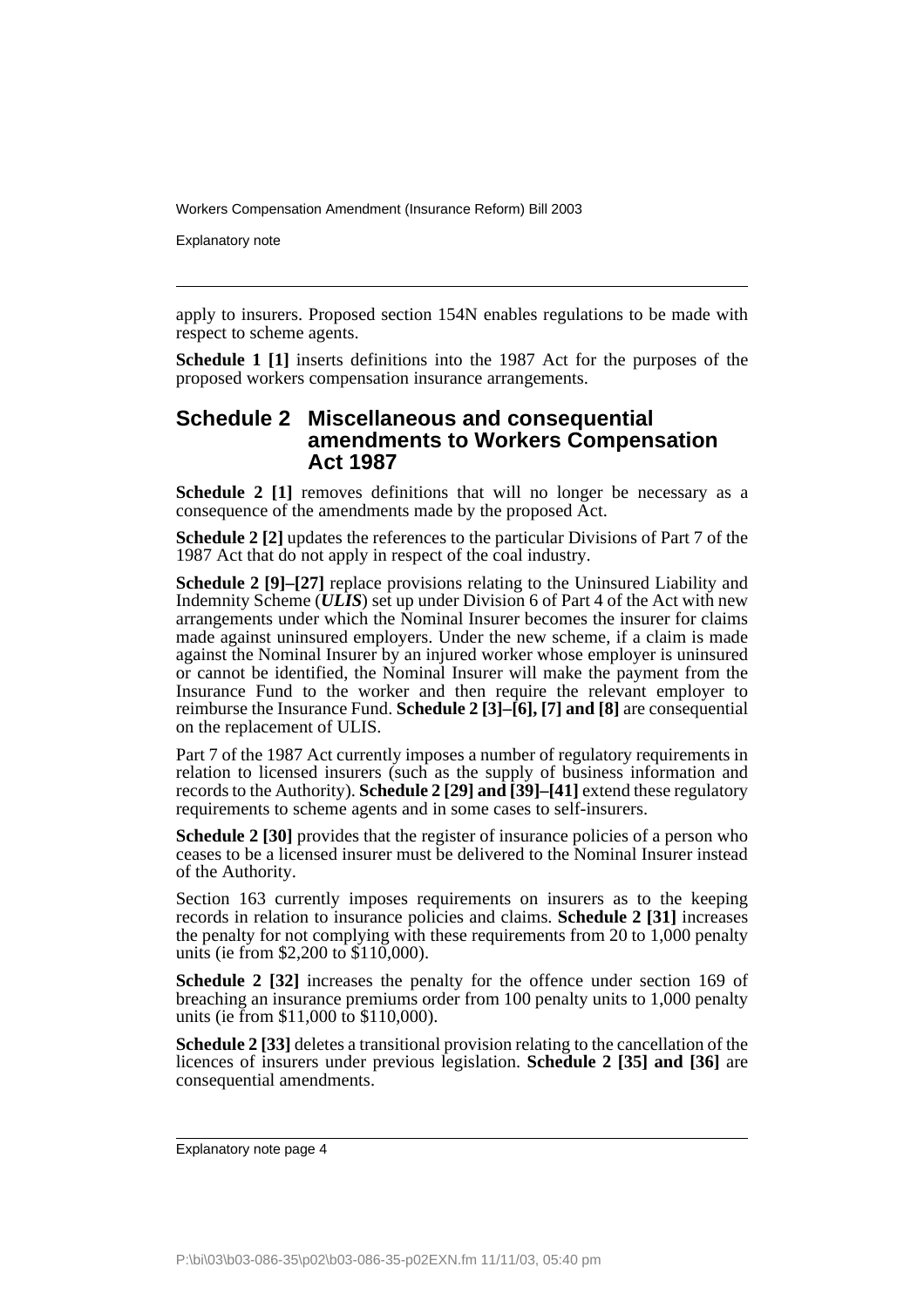Explanatory note

**Schedule 2 [42]** corrects a reference in relation to specialised insurers.

**Schedule 2 [43]** increases the penalty (from 50 to 200 penalty units) for certain offences by licensed insurers and scheme agents in relation to the payment of commission to insurance brokers and intermediaries.

**Schedule 2 [46]** enables the Authority to give directions to insurers (including specialised insurers and self-insurers) with respect to claims procedures.

**Schedule 2 [47]** deletes provisions relating to the statutory funds of licensed insurers (along with provisions that relate to the Premiums Adjustment Fund) as a consequence of the new insurance arrangements. **Schedule 2 [28], [34], [37], [38], [44], [45], [48]–[50], [68] and [69]** are consequential on the deletion of these provisions.

**Schedule 2 [51]** excludes specialised insurers and self-insurers from the operation of section 202 which currently provides for the audit or inspection of the accounting and other records of insurers. **Schedule 2 [54]** specifies a penalty (1,000 penalty units) for the offence of obstructing a person from carrying out such an audit or inspection.

**Schedule 2 [55]** enables the Authority to conduct performance audits of the worker compensation activities of insurers. **Schedule 2 [52] and [53]** remove provisions that currently relate to the auditing of the statutory funds of licensed insurers.

**Schedule 2 [56] and [57]** amend section 208 of the Act (which presently requires all licensed insurers, including specialised insurers, to pay contributions (ie "catch-up premiums") into the Premiums Adjustment Fund) to provide that the requirement to pay catch-up premiums into the new Insurance Fund will apply only to specialised insurers.

**Schedule 2 [58]–[65]** make consequential amendments to section 208AA of the Act so as to provide for contributions to be paid into the Insurance Fund to cover the insured liabilities of exiting employers.

**Schedule 2 [66]** deletes provisions relating to the Insurers' Contribution Fund. **Schedule 2 [70] and [71]** are consequential amendments.

**Schedule 2 [67]** will enable the Nominal Insurer to apply the Insurance Fund to meet claims under the policies of insurance of defaulting insurers.

**Schedule 2 [72]** inserts savings and transitional provisions as a consequence of the enactment of the proposed Act. In particular, the existing managed fund licensed insurers will continue to act as agents for the Nominal Insurer in respect of policies of insurance that they have issued until other agency arrangements are made. Provision is also made in relation to the transfer of the assets and

Explanatory note page 5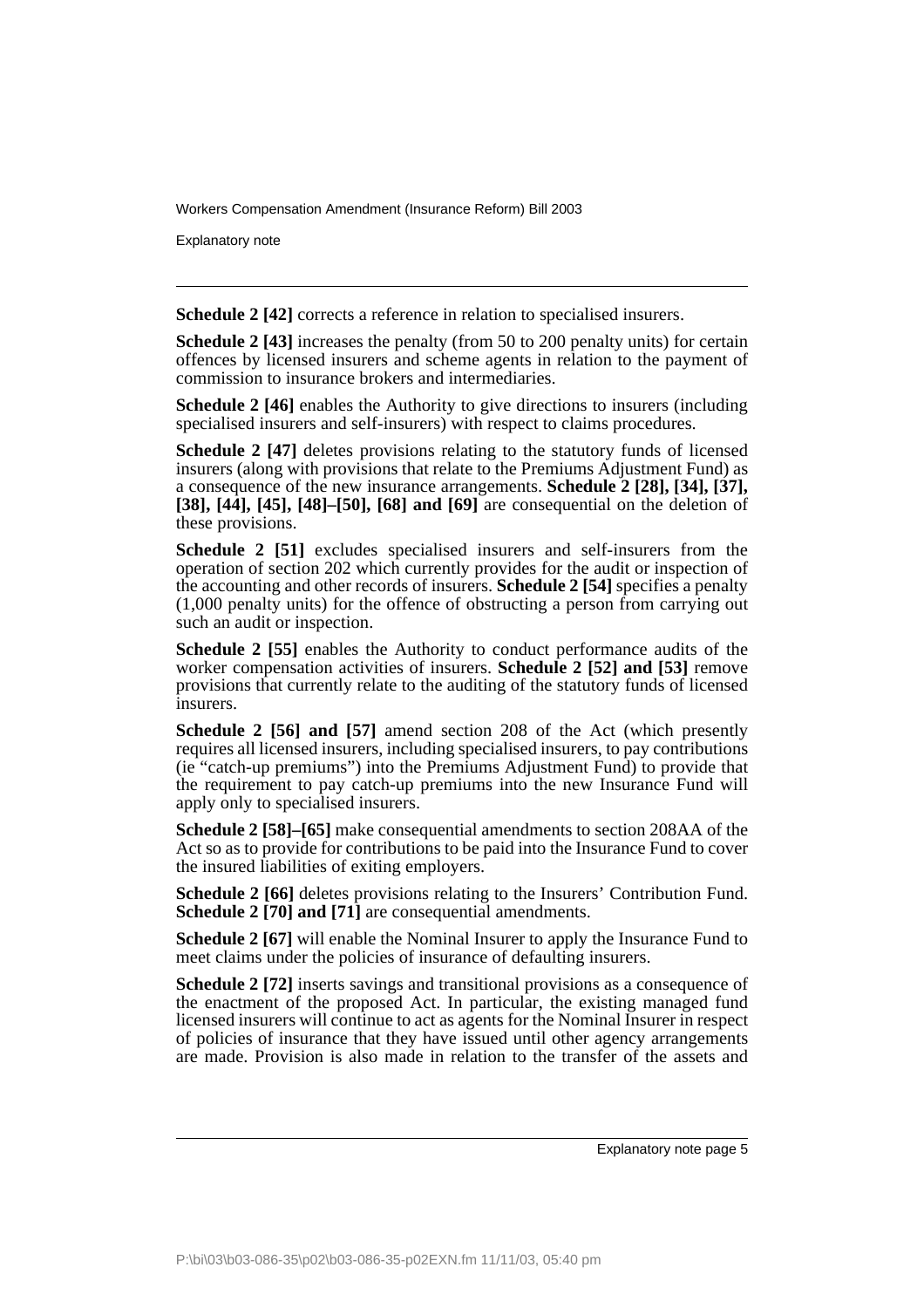Explanatory note

liabilities of the Premiums Adjustment Fund and the Insurers' Contribution Fund to the Insurance Fund and in relation to pending claims under ULIS.

**Schedule 2 [73]** enables regulations of a savings or transitional nature to be made as a consequence of the enactment of the proposed Act.

### **Schedule 3 Amendment of other Acts**

**Schedule 3.1** amends the *Freedom of Information Act 1989* to exempt the Nominal Insurer from the operation of that Act but only in relation to certain of its functions.

**Schedule 3.2** amends the *Public Finance and Audit Act 1983* to make special provision with respect to the status of the Insurance Fund.

**Schedule 3.3** amends the *State Records Act 1998* to provide that the Nominal Insurer is not a public office for the purposes of that Act.

**Schedule 3.4** makes a number of miscellaneous amendments to the *Workplace Injury Management and Workers Compensation Act 1998* that are generally related to, or consequential on, the new workers compensation insurance arrangements to be included in the 1987 Act. **Schedule 3.4 [1], [4] and [5]** are consequential on the replacement of the Uninsured Liability and Indemnity Scheme under the 1987 Act. **Schedule 3.4 [2]** confers on the Authority the function of acting for the Nominal Insurer. **Schedule 3.4 [3]** makes it an offence for a scheme agent not to comply with the requirements of the 1998 Act in relation to workplace injury management. **Schedule 3.4 [6]–[10]** extend certain provisions of the 1998 Act to the Nominal Insurer and scheme agents. **Schedule 3.4 [11]** authorises the Authority and the Nominal Insurer to collect, analyse, use and disclose information in relation to certain matters. **Schedule 3.4 [12]–[15]** are consequential on the deletion of the provisions under the 1987 Act relating to the statutory funds of licensed insurers.

Explanatory note page 6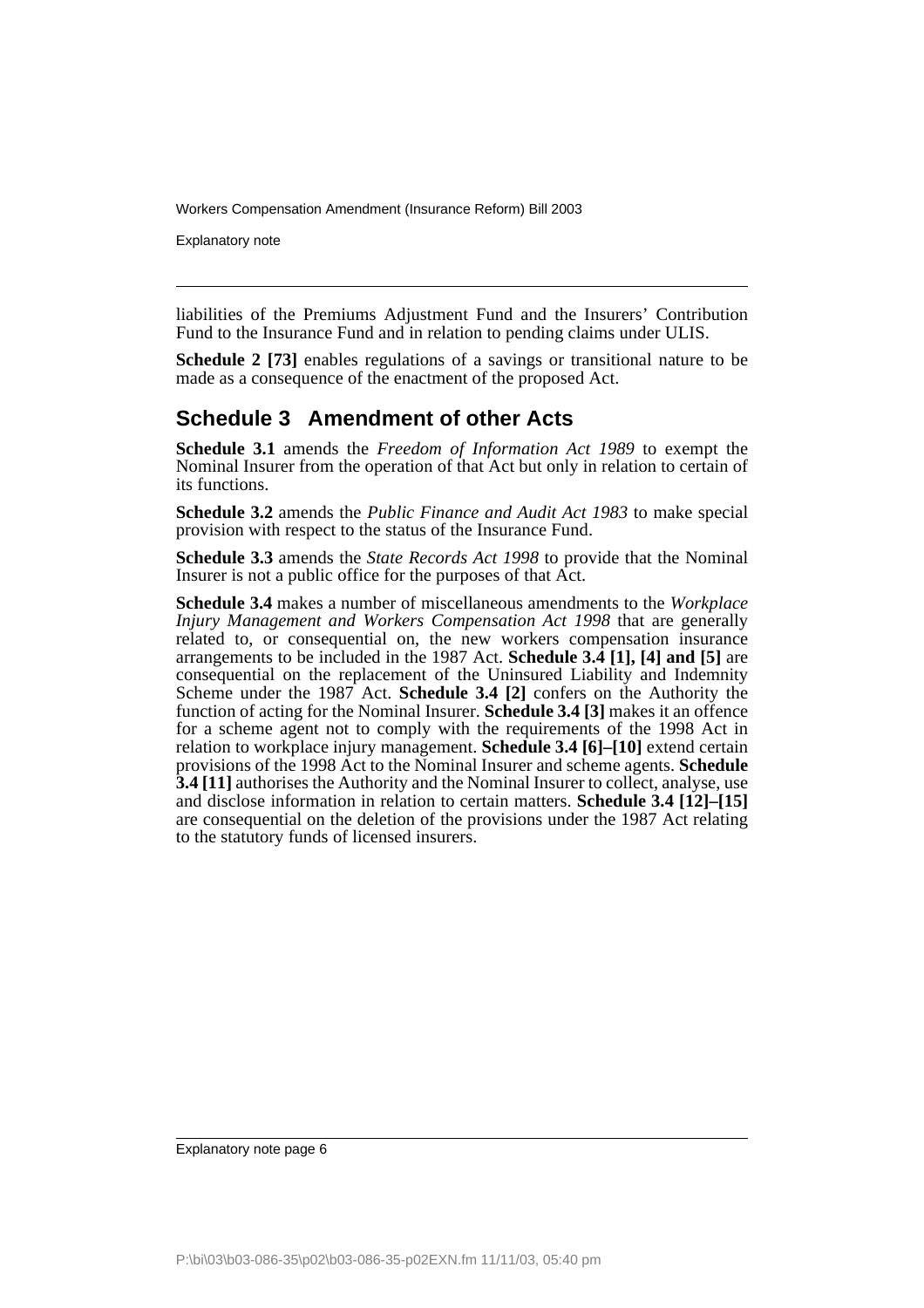First print



New South Wales

# **Workers Compensation Amendment (Insurance Reform) Bill 2003**

# **Contents**

|            |                                                                                | Page           |
|------------|--------------------------------------------------------------------------------|----------------|
|            | Name of Act                                                                    | $\overline{2}$ |
|            | Commencement                                                                   | 2              |
| 3          | Amendment of Workers Compensation Act 1987 No 70                               | 2              |
| 4          | Amendment of other Acts                                                        | 2              |
| Schedule 1 | Principal amendments to Workers Compensation Act 1987<br>relating to insurance | 3              |
| Schedule 2 | Miscellaneous and consequential amendments to Workers<br>Compensation Act 1987 | 12             |
| Schedule 3 | Amendment of other Acts                                                        | 28             |

b03-086-35.p02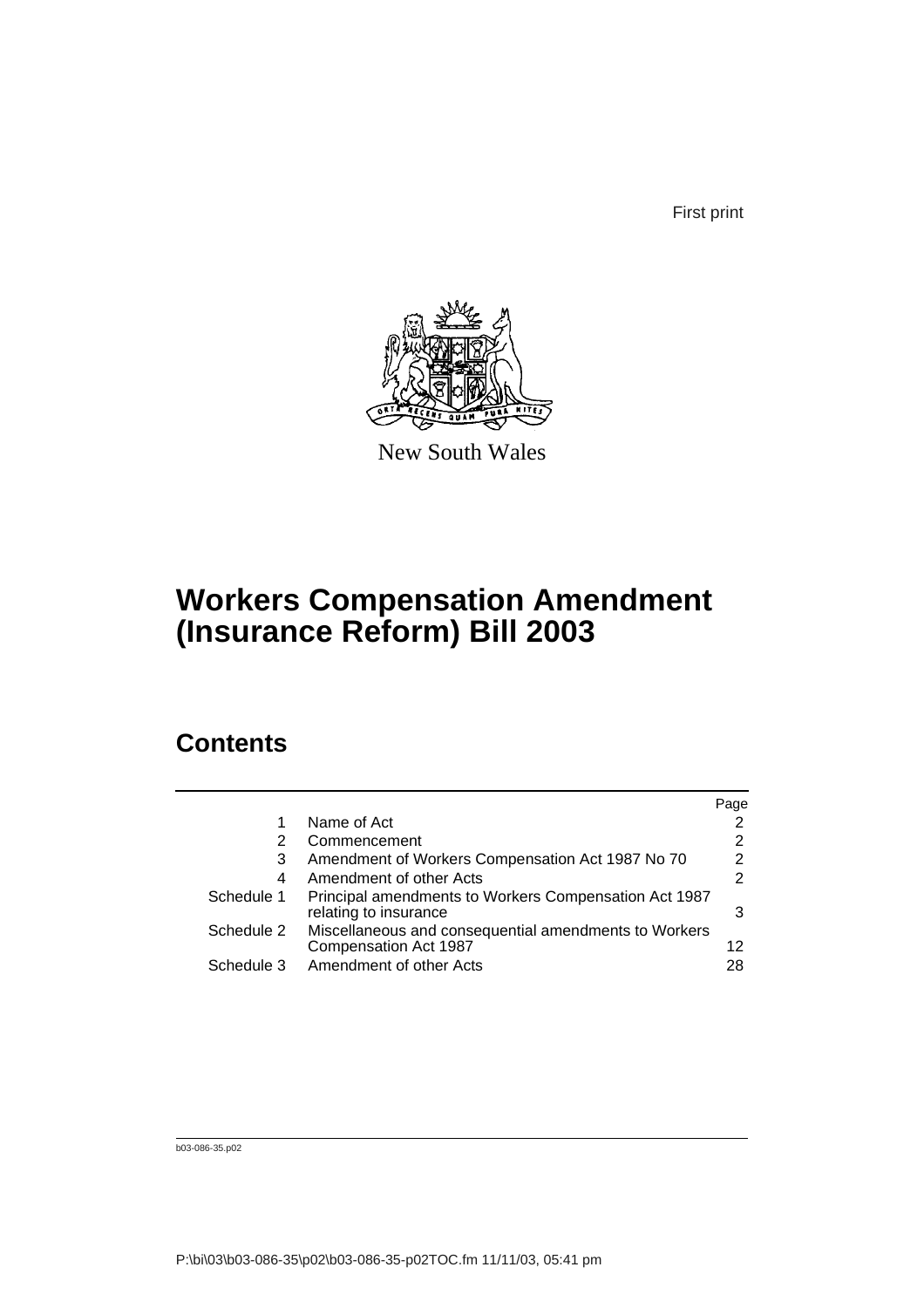**Contents** 

Page

Contents page 2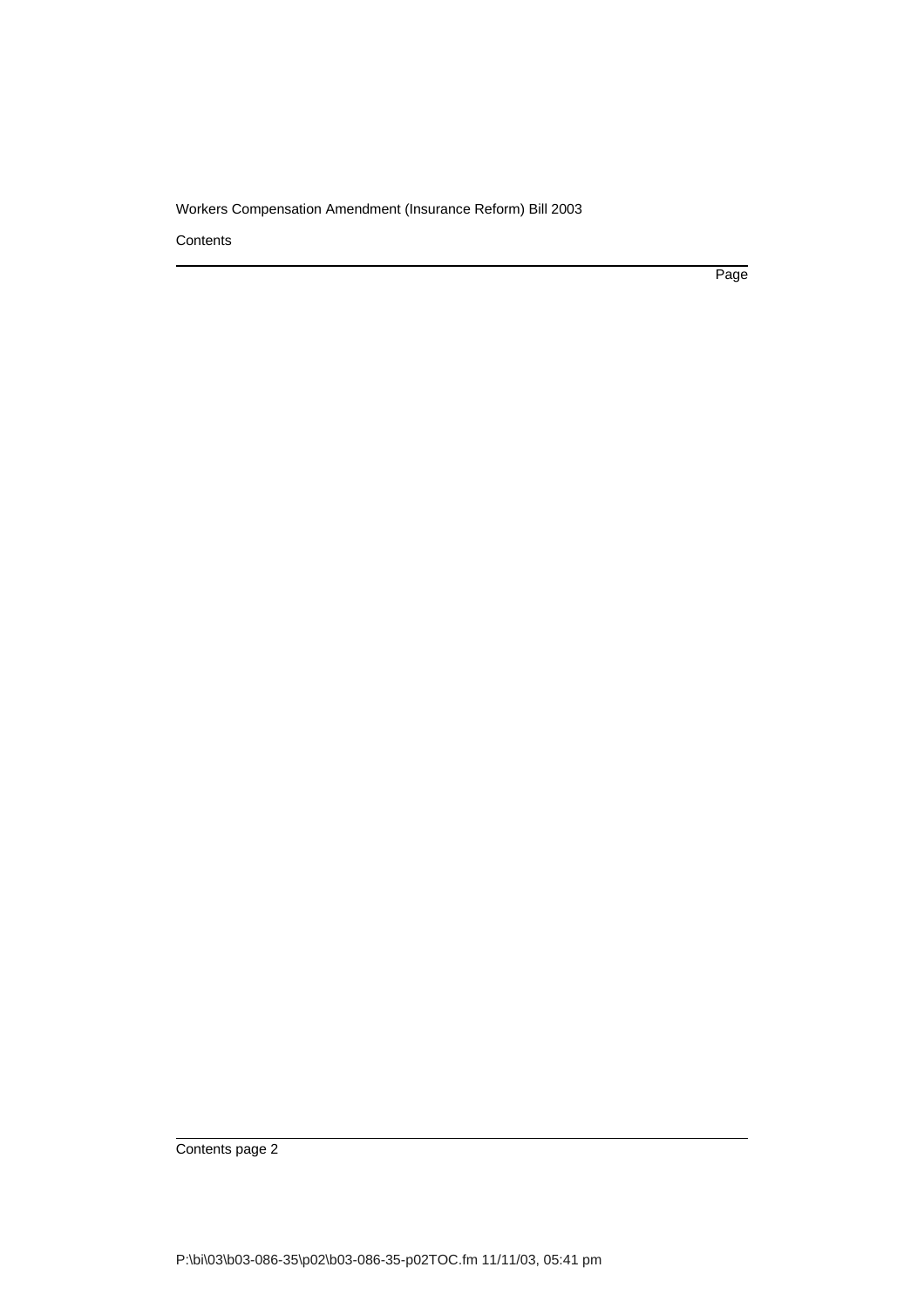

New South Wales

# **Workers Compensation Amendment (Insurance Reform) Bill 2003**

No , 2003

### **A Bill for**

An Act to amend the *Workers Compensation Act 1987* to reform the legislative framework for workers compensation insurance; to make miscellaneous and consequential amendments to that Act, the *Workplace Injury Management and Workers Compensation Act 1998* and certain other Acts; and for other purposes.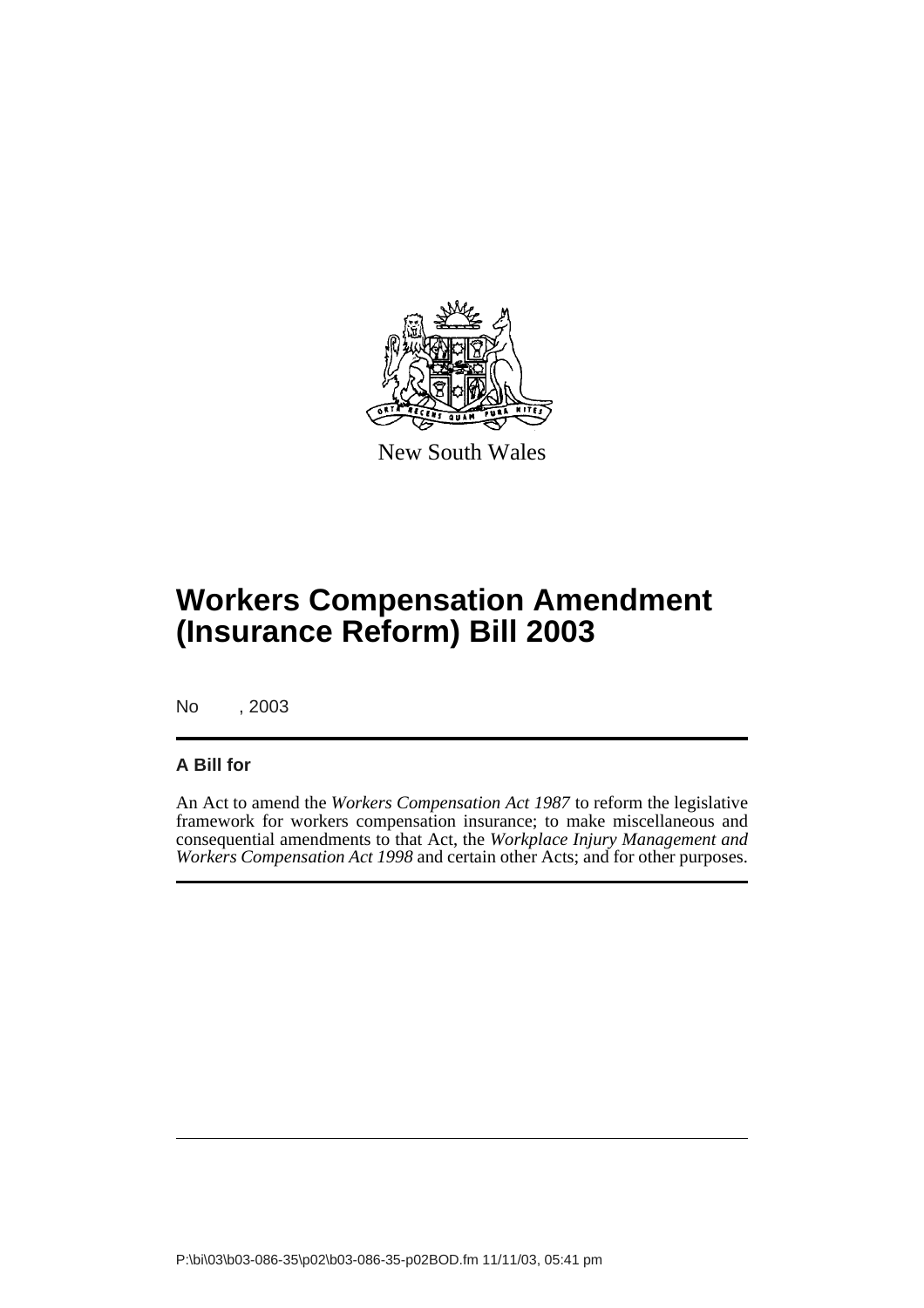<span id="page-9-3"></span><span id="page-9-2"></span><span id="page-9-1"></span><span id="page-9-0"></span>

|   |             | The Legislature of New South Wales enacts:                                                                            | 1                   |
|---|-------------|-----------------------------------------------------------------------------------------------------------------------|---------------------|
| 1 | Name of Act |                                                                                                                       |                     |
|   |             | This Act is the Workers Compensation Amendment (Insurance<br>Reform) Act 2003.                                        | 3<br>4              |
| 2 |             | <b>Commencement</b>                                                                                                   | 5                   |
|   | (1)         | This Act commences on a day or days to be appointed by<br>proclamation.                                               | 6<br>$\overline{7}$ |
|   | (2)         | A proclamation under this section may appoint a particular time on<br>a day as the time for commencement on that day. | 8<br>9              |
| 3 |             | Amendment of Workers Compensation Act 1987 No 70                                                                      | 10 <sup>1</sup>     |
|   |             | The Workers Compensation Act 1987 is amended as set out in<br>Schedules 1 and 2.                                      | 11<br>12            |
| 4 |             | <b>Amendment of other Acts</b>                                                                                        | 13                  |
|   |             | Each Act specified in Schedule 3 is amended as set out in that<br>Schedule.                                           | 14<br>15            |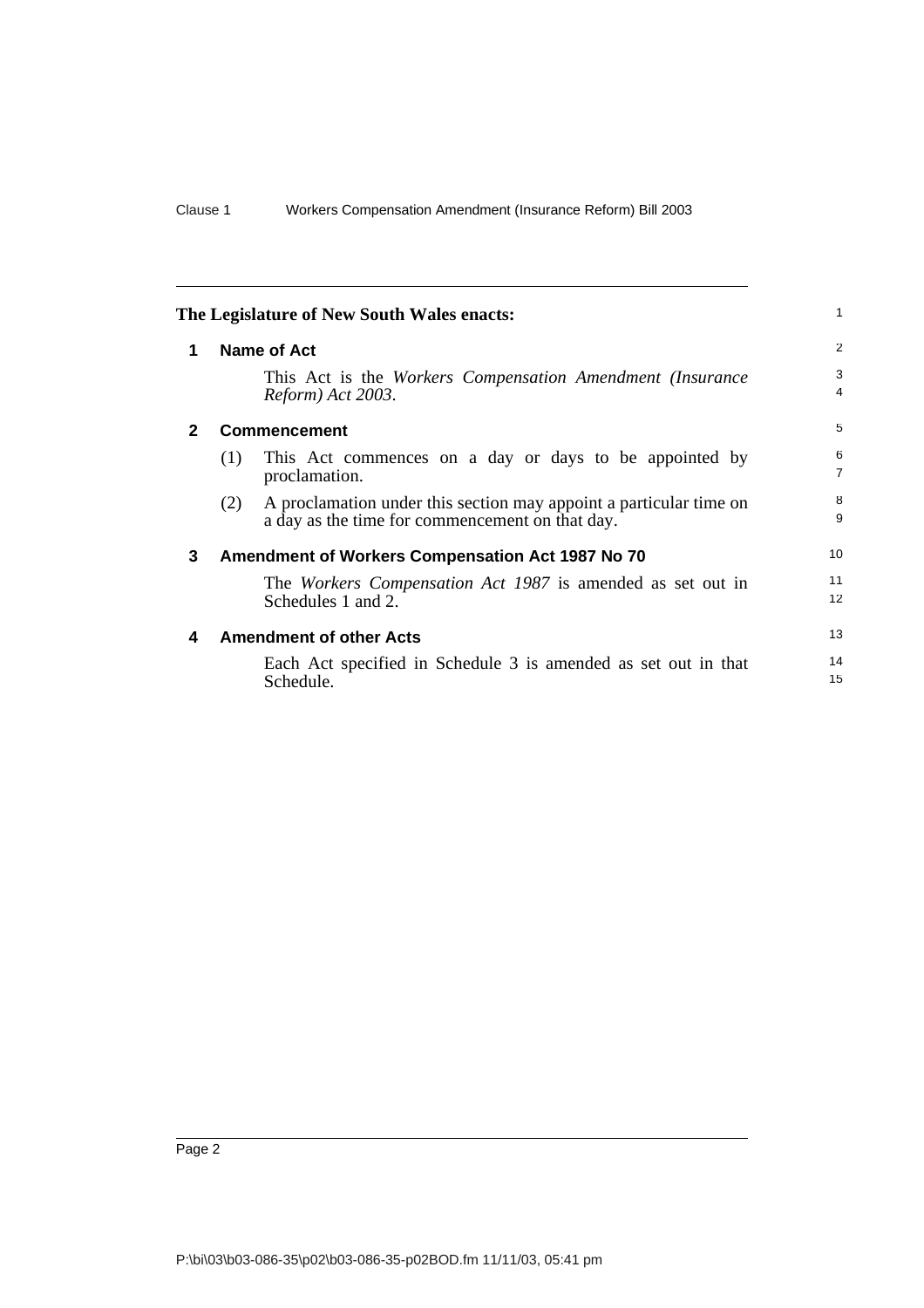Principal amendments to Workers Compensation Act 1987 relating to insurance

### <span id="page-10-0"></span>**Schedule 1 Principal amendments to Workers Compensation Act 1987 relating to insurance**

1 2 3

Schedule 1

|      |     |     | (Section 3)                                                                                                      | 4                                                                                                                                                                                                                                                                                                                                                                                                                                                                                                                                                                                                                                                                                        |
|------|-----|-----|------------------------------------------------------------------------------------------------------------------|------------------------------------------------------------------------------------------------------------------------------------------------------------------------------------------------------------------------------------------------------------------------------------------------------------------------------------------------------------------------------------------------------------------------------------------------------------------------------------------------------------------------------------------------------------------------------------------------------------------------------------------------------------------------------------------|
|      |     |     |                                                                                                                  | $\sqrt{5}$                                                                                                                                                                                                                                                                                                                                                                                                                                                                                                                                                                                                                                                                               |
|      |     |     |                                                                                                                  | 6                                                                                                                                                                                                                                                                                                                                                                                                                                                                                                                                                                                                                                                                                        |
|      |     |     |                                                                                                                  | 7<br>8                                                                                                                                                                                                                                                                                                                                                                                                                                                                                                                                                                                                                                                                                   |
|      |     |     | the Workers Compensation                                                                                         | 9<br>10                                                                                                                                                                                                                                                                                                                                                                                                                                                                                                                                                                                                                                                                                  |
|      |     |     |                                                                                                                  | 11<br>12                                                                                                                                                                                                                                                                                                                                                                                                                                                                                                                                                                                                                                                                                 |
|      |     |     |                                                                                                                  | 13<br>14<br>15                                                                                                                                                                                                                                                                                                                                                                                                                                                                                                                                                                                                                                                                           |
|      |     |     |                                                                                                                  | 16                                                                                                                                                                                                                                                                                                                                                                                                                                                                                                                                                                                                                                                                                       |
|      |     |     |                                                                                                                  | 17                                                                                                                                                                                                                                                                                                                                                                                                                                                                                                                                                                                                                                                                                       |
|      |     |     | Provisions relating to Nominal Insurer,<br><b>Insurance Fund and scheme agents</b>                               | 18<br>19                                                                                                                                                                                                                                                                                                                                                                                                                                                                                                                                                                                                                                                                                 |
|      |     |     | <b>Nominal Insurer</b>                                                                                           | 20                                                                                                                                                                                                                                                                                                                                                                                                                                                                                                                                                                                                                                                                                       |
| 154A |     |     |                                                                                                                  | 21                                                                                                                                                                                                                                                                                                                                                                                                                                                                                                                                                                                                                                                                                       |
|      |     |     |                                                                                                                  |                                                                                                                                                                                                                                                                                                                                                                                                                                                                                                                                                                                                                                                                                          |
|      | (1) |     | There is established by this Act a Workers Compensation<br>Nominal Insurer.                                      | 22                                                                                                                                                                                                                                                                                                                                                                                                                                                                                                                                                                                                                                                                                       |
|      | (2) |     | The Nominal Insurer:                                                                                             | 23<br>24                                                                                                                                                                                                                                                                                                                                                                                                                                                                                                                                                                                                                                                                                 |
|      |     | (a) | is a legal entity, and                                                                                           | 25                                                                                                                                                                                                                                                                                                                                                                                                                                                                                                                                                                                                                                                                                       |
|      |     | (b) | may take proceedings and be proceeded against in the<br>name of the Workers Compensation Nominal Insurer,<br>and | 26<br>27<br>28                                                                                                                                                                                                                                                                                                                                                                                                                                                                                                                                                                                                                                                                           |
|      |     |     | <b>Division 1A</b><br><b>Subdivision 1</b>                                                                       | <b>Section 3 Definitions</b><br>Insert in alphabetical order in section $3(1)$ :<br><i>agency arrangement</i> means the contract or other arrangement<br>by which a scheme agent is appointed.<br><i>Insurance Fund</i> means<br>Insurance Fund established under section 154D.<br><b>Nominal Insurer</b> means the Workers Compensation Nominal<br>Insurer referred to in section 154A.<br><i>scheme agent</i> means a person appointed under section 154G<br>to act as agent for the Nominal Insurer in connection with the<br>exercise of any of the functions of the Nominal Insurer.<br>Part 7, Division 1A<br>Insert before Division 1:<br><b>Establishment of Nominal Insurer</b> |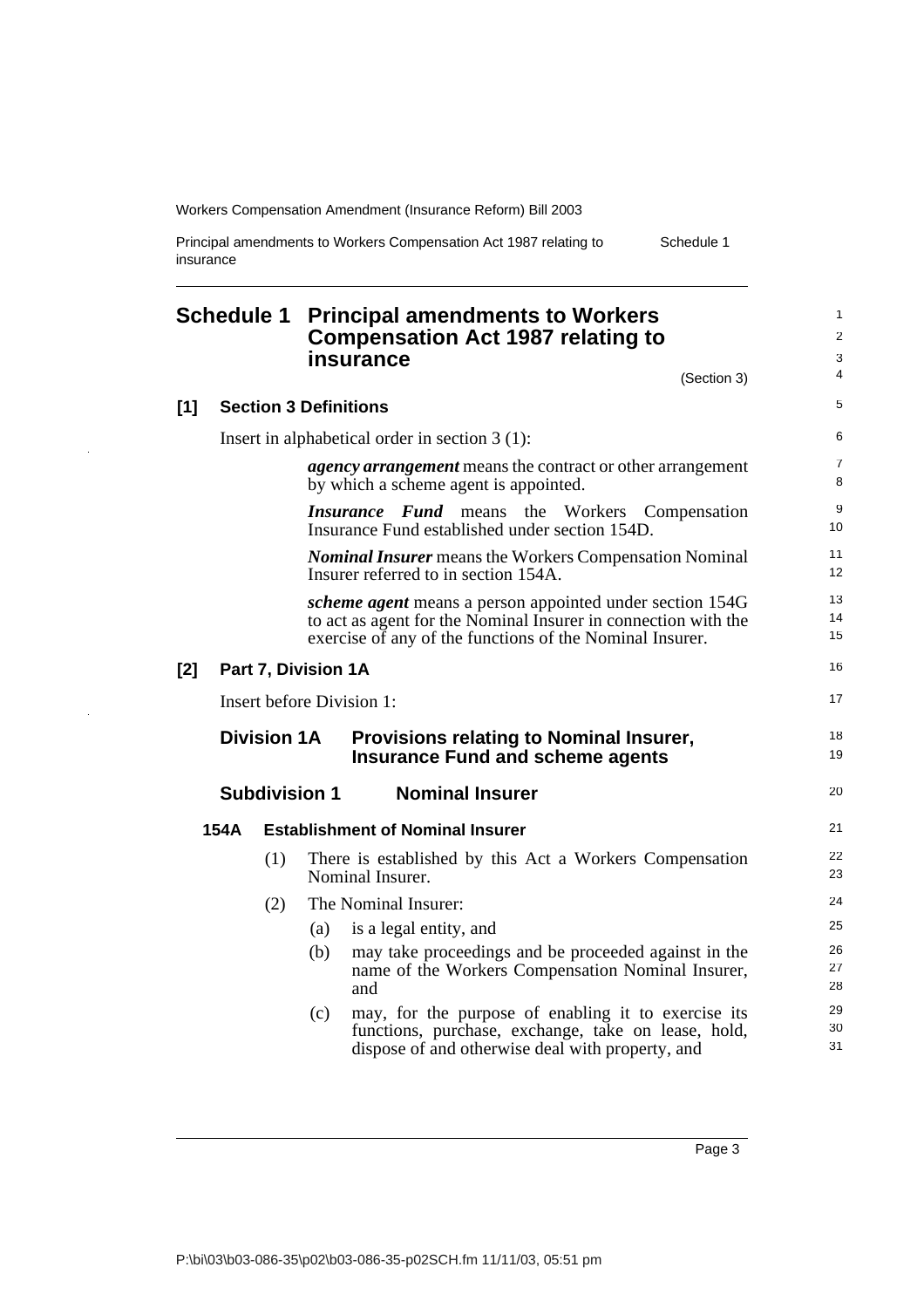Schedule 1 Principal amendments to Workers Compensation Act 1987 relating to insurance

|      |     | (d)<br>may do and suffer all other things that persons may, by<br>law, do and suffer and that are necessary for, or<br>incidental to, the exercise of its functions.                                                          | $\mathbf{1}$<br>$\boldsymbol{2}$<br>3 |
|------|-----|-------------------------------------------------------------------------------------------------------------------------------------------------------------------------------------------------------------------------------|---------------------------------------|
|      | (3) | The Nominal Insurer is not and does not represent the State or<br>any authority of the State.                                                                                                                                 | 4<br>5                                |
| 154B |     | <b>Functions of Nominal Insurer</b>                                                                                                                                                                                           | 6                                     |
|      | (1) | The Nominal Insurer is taken to be a licensed insurer as if it<br>were the holder of a licence in force under Division 3 of Part<br>7 and as if that licence were not subject to any conditions.                              | $\overline{7}$<br>8<br>9              |
|      | (2) | The Nominal Insurer has such functions as may be necessary<br>or convenient for enabling the Nominal Insurer to function<br>and operate to the fullest extent as a licensed insurer.                                          | 10<br>11<br>12                        |
|      | (3) | Without limiting subsection (2), the Nominal Insurer may<br>issue directions to any employer with respect to the insurance<br>arrangements of the employer.                                                                   | 13<br>14<br>15                        |
|      | (4) | The Nominal Insurer has such other functions as may be<br>conferred or imposed on the Nominal Insurer by or under this<br>or any other Act or law or by the regulations.                                                      | 16<br>17<br>18                        |
|      | (5) | The liabilities of the Nominal Insurer as insurer under a policy<br>of insurance can only be satisfied from the Insurance Fund<br>and are not liabilities of the State, the Authority or any<br>authority of the State.       | 19<br>20<br>21<br>22                  |
| 154C |     | <b>Authority to act for Nominal Insurer</b>                                                                                                                                                                                   | 23                                    |
|      | (1) | The Authority acts for the Nominal Insurer and anything done<br>or omitted to be done by the Authority on behalf of or in the<br>name of the Nominal Insurer is taken to have been done or<br>omitted by the Nominal Insurer. | 24<br>25<br>26<br>27                  |
|      | (2) | In acting for the Nominal Insurer, the Authority has and may<br>exercise all the functions of the Authority under this Act, the<br>1998 Act or any other Act or law.                                                          | 28<br>29<br>30                        |
|      | (3) | A liability incurred by the Authority when acting for the<br>Nominal Insurer is a liability of the Nominal Insurer and not<br>a liability of the Authority or the State.                                                      | 31<br>32<br>33                        |
|      |     |                                                                                                                                                                                                                               |                                       |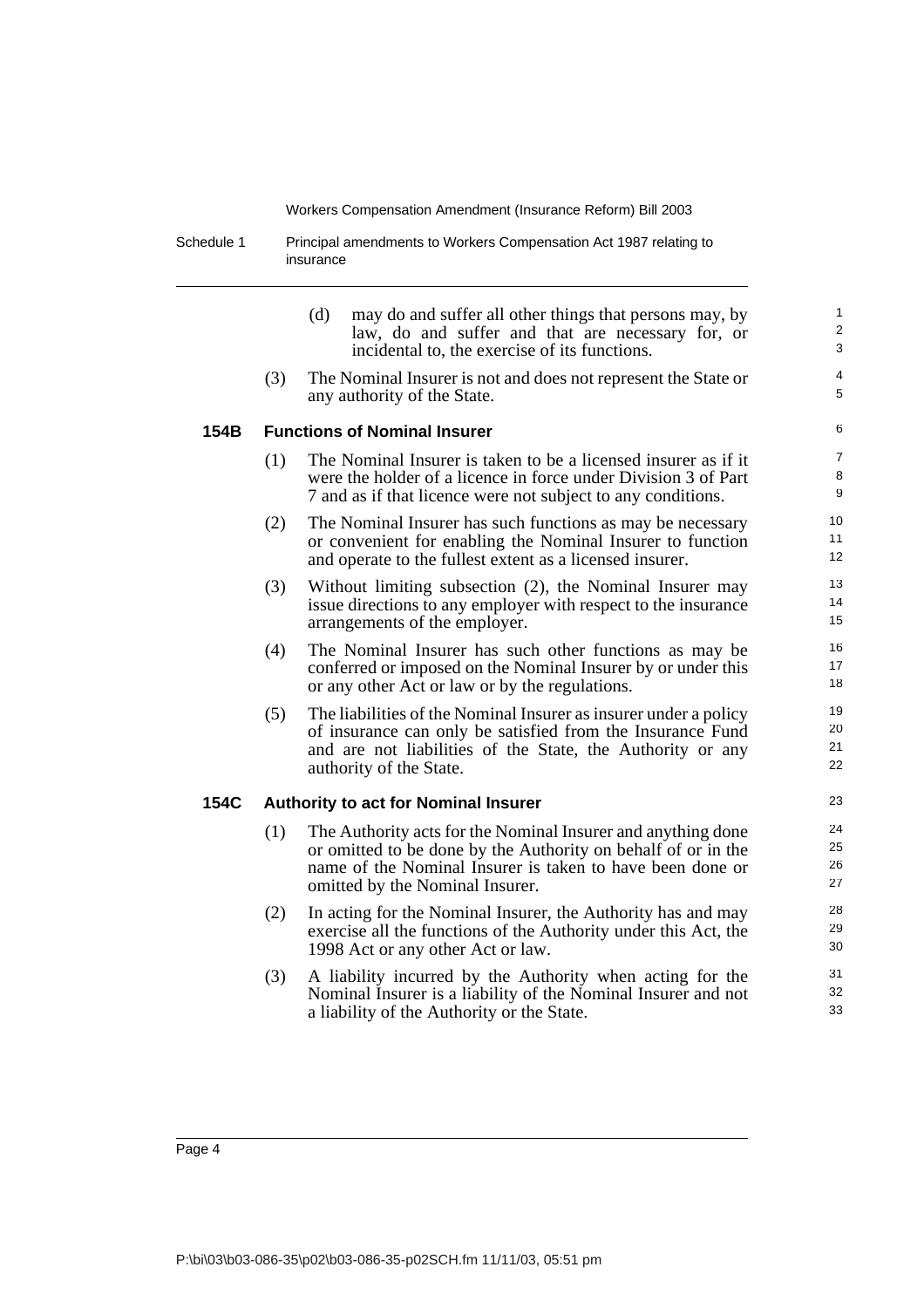Principal amendments to Workers Compensation Act 1987 relating to insurance Schedule 1

> (4) To remove doubt, it is declared that the provisions of Division 2A of Part 3 of the *Public Finance and Audit Act 1983* extend to authorise a performance audit by the Auditor-General under that Division in respect of any activities of the Authority when acting for the Nominal Insurer.

#### **Subdivision 2 Insurance Fund**

#### **154D Establishment and operation of Insurance Fund**

- (1) There is established a fund to be known as the "Workers Compensation Insurance Fund".
- (2) The assets of the Insurance Fund are subject to a statutory trust to be held on trust for the purposes to which assets of the Insurance Fund are authorised or required to be applied by or under this Act and for the benefit of workers and employers as provided by this Act.
- (3) The Nominal Insurer is responsible for managing the operation of the Insurance Fund, including the investment of the assets of the Insurance Fund. The assets of the Insurance Fund may be invested in such manner as the Nominal Insurer thinks fit.
- (4) Employers are entitled to participate in the distribution of any surplus in the Insurance Fund, and are responsible for meeting any deficit in the Insurance Fund, by means of the fixing of premiums, levies and contributions as provided by this Act.
- (5) The assets of the Insurance Fund cannot be applied for the purpose of enabling any payment as a dividend to the credit of the Consolidated Fund, whether by virtue of a direction of the Minister under this Act or the 1998 Act or pursuant to a requirement under section 59B of the *Public Finance and Audit Act 1983*, or otherwise.
- (6) For the purposes of this Act and any other Act or law, each of the State, the Nominal Insurer, the Authority and any authority of the State:
	- (a) has no beneficial interest in or entitlement to the assets of the Insurance Fund, and
	- (b) has no liability to meet any deficit in the Insurance Fund and no entitlement to any surplus in the Insurance Fund, and

Page 5

6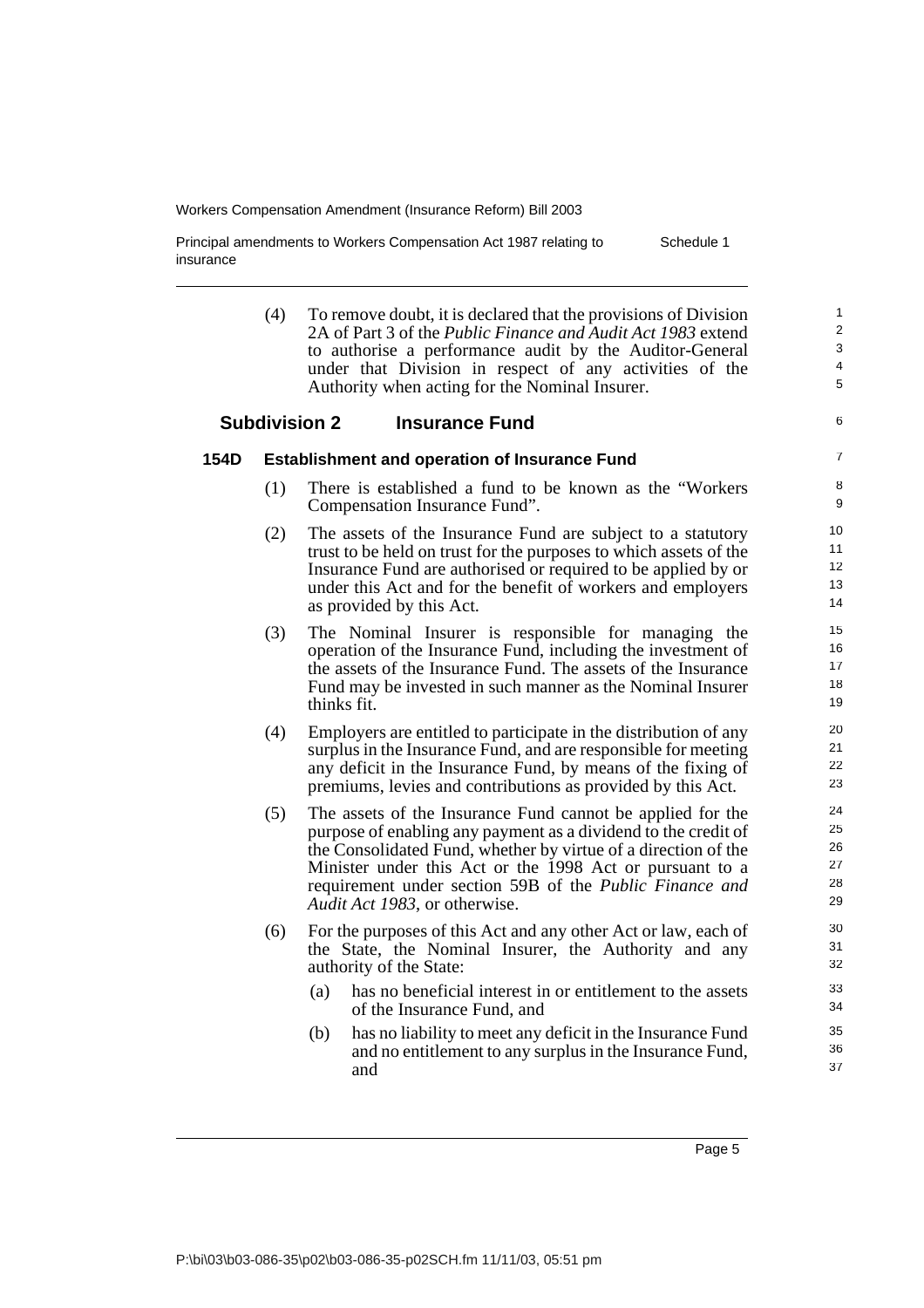Schedule 1 Principal amendments to Workers Compensation Act 1987 relating to insurance

|      |     | is not trustee of the Insurance Fund.<br>(c)                                                                       | 1                |
|------|-----|--------------------------------------------------------------------------------------------------------------------|------------------|
|      | (7) | The regulations may make provision for or with respect to the                                                      | $\boldsymbol{2}$ |
|      |     | manner in which the financial statements of, or relating to, the                                                   | 3<br>4           |
|      |     | Insurance Fund are to be prepared.                                                                                 |                  |
| 154E |     | <b>Assets of Insurance Fund</b>                                                                                    | 5                |
|      | (1) | The following amounts are to be paid to, and become the                                                            | 6                |
|      |     | assets of, the Insurance Fund:                                                                                     | $\overline{7}$   |
|      |     | (a)<br>premiums received by the Nominal Insurer for policies<br>of insurance issued under this Act,                | 8<br>9           |
|      |     | other amounts paid to the Nominal Insurer in<br>(b)                                                                | 10               |
|      |     | connection with any such policy of insurance,<br>including:                                                        | 11<br>12         |
|      |     | (i)<br>any amount paid by the Authority under section<br>175, and                                                  | 13<br>14         |
|      |     | any late payment fee paid by an employer for the<br>(ii)<br>late payment of a premium, and                         | 15<br>16         |
|      |     | (iii)<br>any amount repaid by an employer pursuant to                                                              | 17               |
|      |     | section 160, and                                                                                                   | 18               |
|      |     | any money recovered under section 151Z (or<br>(iv)<br>under section 64 of the former Act), and                     | 19<br>20         |
|      |     | any money recovered under a re-insurance<br>(v)<br>contract or arrangement,                                        | 21<br>22         |
|      |     | income (including realised and unrealised capital gains)<br>(c)                                                    | 23               |
|      |     | arising from the investment of the assets of the<br>Insurance Fund,                                                | 24<br>25         |
|      |     | (d)<br>any other money authorised to be paid into the                                                              | 26               |
|      |     | Insurance Fund by or under this Act or the regulations.                                                            | 27               |
|      | (2) | The assets of the Insurance Fund may be applied for the<br>following purposes only:                                | 28<br>29         |
|      |     | meeting claims under policies of insurance issued (or<br>(a)<br>taken to have been issued) by the Nominal Insurer, | 30<br>31         |
|      |     | the payment of direct expenses associated with any<br>(b)                                                          | 32               |
|      |     | such claims (not being expenses of a class excluded by                                                             | 33               |
|      |     | the regulations from this paragraph),                                                                              | 34               |
|      |     |                                                                                                                    |                  |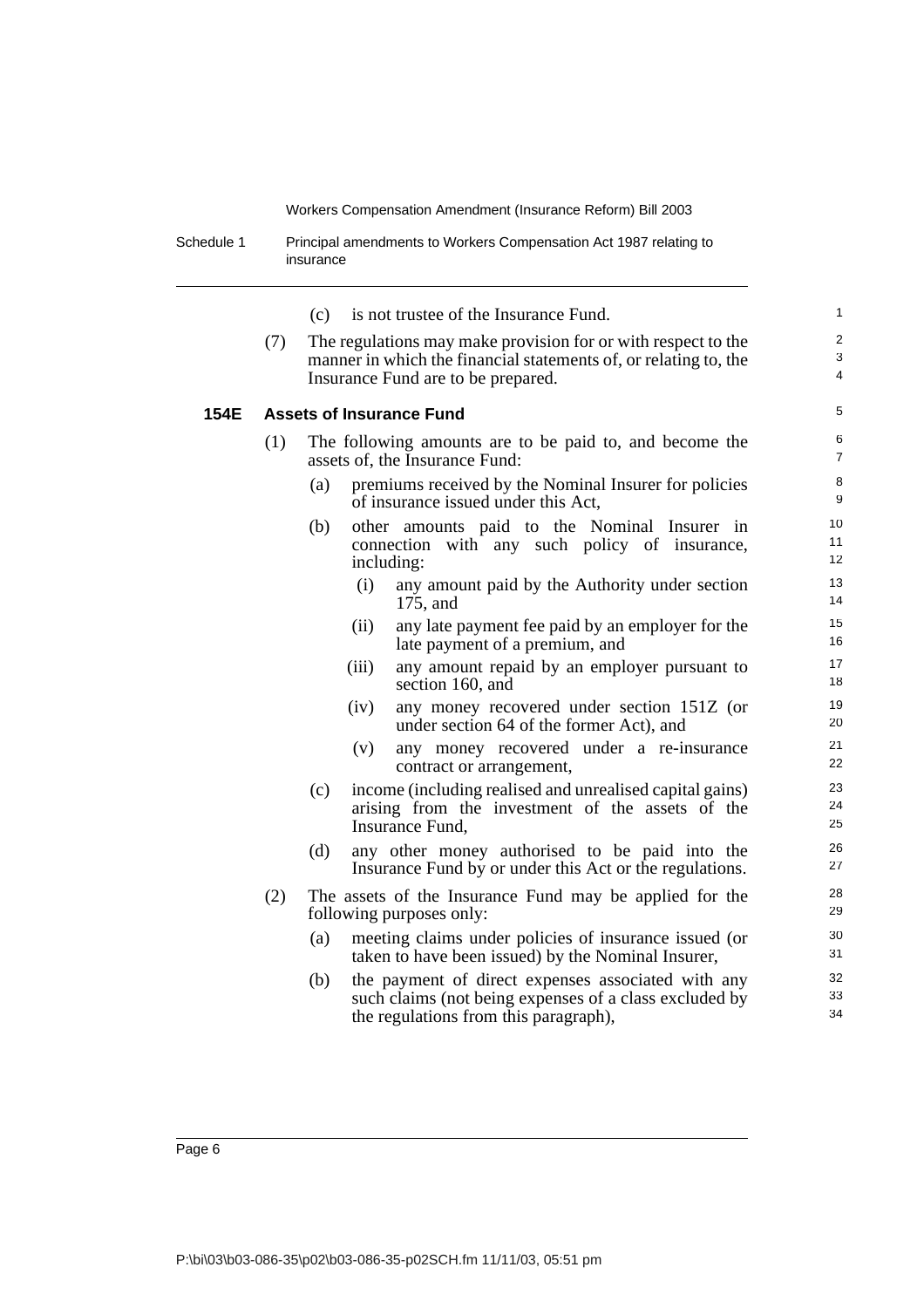Principal amendments to Workers Compensation Act 1987 relating to insurance Schedule 1

|     | (c) | the payment to the Authority or to persons employed by<br>or acting for the Authority of management expenses<br>relating to the Insurance Fund (not exceeding such<br>amount as the Minister may from time to time                                                                                     | 1<br>2<br>3<br>4                          |
|-----|-----|--------------------------------------------------------------------------------------------------------------------------------------------------------------------------------------------------------------------------------------------------------------------------------------------------------|-------------------------------------------|
|     |     | determine),                                                                                                                                                                                                                                                                                            | 5                                         |
|     | (d) | the provision of rebates or refunds (including interest)<br>to employers by the Nominal Insurer for overpayment<br>of premiums for policies of insurance issued (or taken<br>to have been issued) by the Nominal Insurer or for any<br>other reason that the Nominal Insurer considers<br>appropriate, | 6<br>$\overline{7}$<br>8<br>9<br>10<br>11 |
|     | (e) | the payments required for any contract or arrangement<br>for re-insurance in respect of liabilities under policies of<br>insurance issued (or taken to have been issued) by the<br>Nominal Insurer,                                                                                                    | 12<br>13<br>14<br>15                      |
|     | (f) | meeting the costs of any actuarial investigation of the<br>Insurance Fund,                                                                                                                                                                                                                             | 16<br>17                                  |
|     | (g) | meeting the costs of any management, consultancy or<br>auditing fees incurred in connection with the exercise of<br>the functions of the Nominal Insurer,                                                                                                                                              | 18<br>19<br>20                            |
|     | (h) | the payment by the Nominal Insurer of contributions<br>under this Act to the Guarantee Fund, the WorkCover<br>Authority Fund or the Terrorism Re-insurance Fund as<br>referred to in section 239AE,                                                                                                    | 21<br>22<br>23<br>24                      |
|     | (i) | the payments authorised or required to be made by the<br>Nominal Insurer to scheme agents under their agency<br>arrangements,                                                                                                                                                                          | 25<br>26<br>27                            |
|     | (i) | exercising any other functions of the Nominal Insurer,                                                                                                                                                                                                                                                 | 28                                        |
|     | (k) | making any other payment authorised by or under this<br>Act or the regulations.                                                                                                                                                                                                                        | 29<br>30                                  |
|     |     | <b>Auditing of Insurance Fund</b>                                                                                                                                                                                                                                                                      | 31                                        |
| (1) |     | The Auditor-General is to inspect and audit the accounts and<br>records of financial transactions of or relating to the Insurance<br>Fund at least once during each financial year.                                                                                                                    | 32<br>33<br>34                            |
| (2) |     | The Auditor-General is to report to the Minister as to the<br>result of any such inspection and audit and as to such<br>irregularities or other matters as in the judgment of the<br>Auditor-General call for special notice.                                                                          | 35<br>36<br>37<br>38                      |

Page 7

**154F**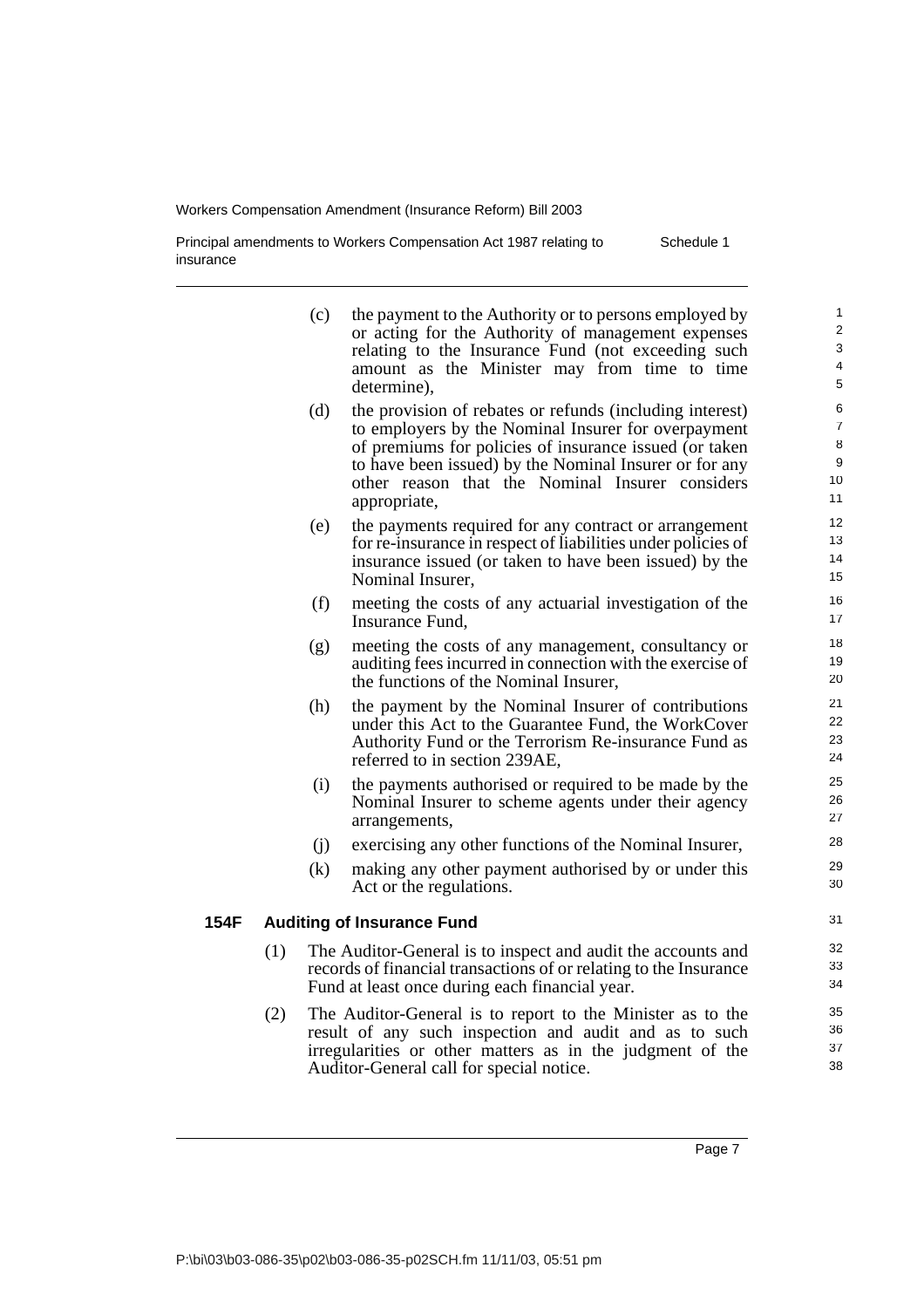Schedule 1 Principal amendments to Workers Compensation Act 1987 relating to insurance

> (3) The Auditor-General is to include a reference to any audit conducted under this section in the report referred to in section 52 (1) of the *Public Finance and Audit Act 1983* or in any special report that the Auditor-General may at any time think fit to make under section 52 (3) of that Act.

13

(4) The Nominal Insurer must pay to the Auditor-General out of the Insurance Fund such amounts, at such times, as the Minister decides towards defraying the costs and expenses of any inspection and audit under this section. **Note.** The Auditor-General has powers under section 36 of the Public Finance and Audit Act 1983 in respect of an inspection and audit under this section.

#### **Subdivision 3 Scheme agents**

#### **154G Agents of Nominal Insurer**

- (1) The Nominal Insurer may enter into arrangements (*agency arrangements*) by contract or otherwise for the appointment of persons to act as agent (*a scheme agent*) for the Nominal Insurer in connection with the exercise of any functions of the Nominal Insurer.
- (2) A scheme agent is, in the exercise of functions under an agency arrangement, subject to the direction and control of the Nominal Insurer as provided by the terms of the agency arrangement.
- (3) A person incurs no personal liability for or in connection with a liability incurred by the person as agent for the Nominal Insurer in the exercise of functions in good faith with due care and skill and within the scope of the agent's actual authority to act.
- (4) This section does not limit the power of the Authority to act for the Nominal Insurer.

#### **154H Authority's functions not limited by agency arrangement**

Nothing in an agency arrangement limits or otherwise affects the exercise by the Authority of any function of the Authority with respect to licensed insurers or scheme agents.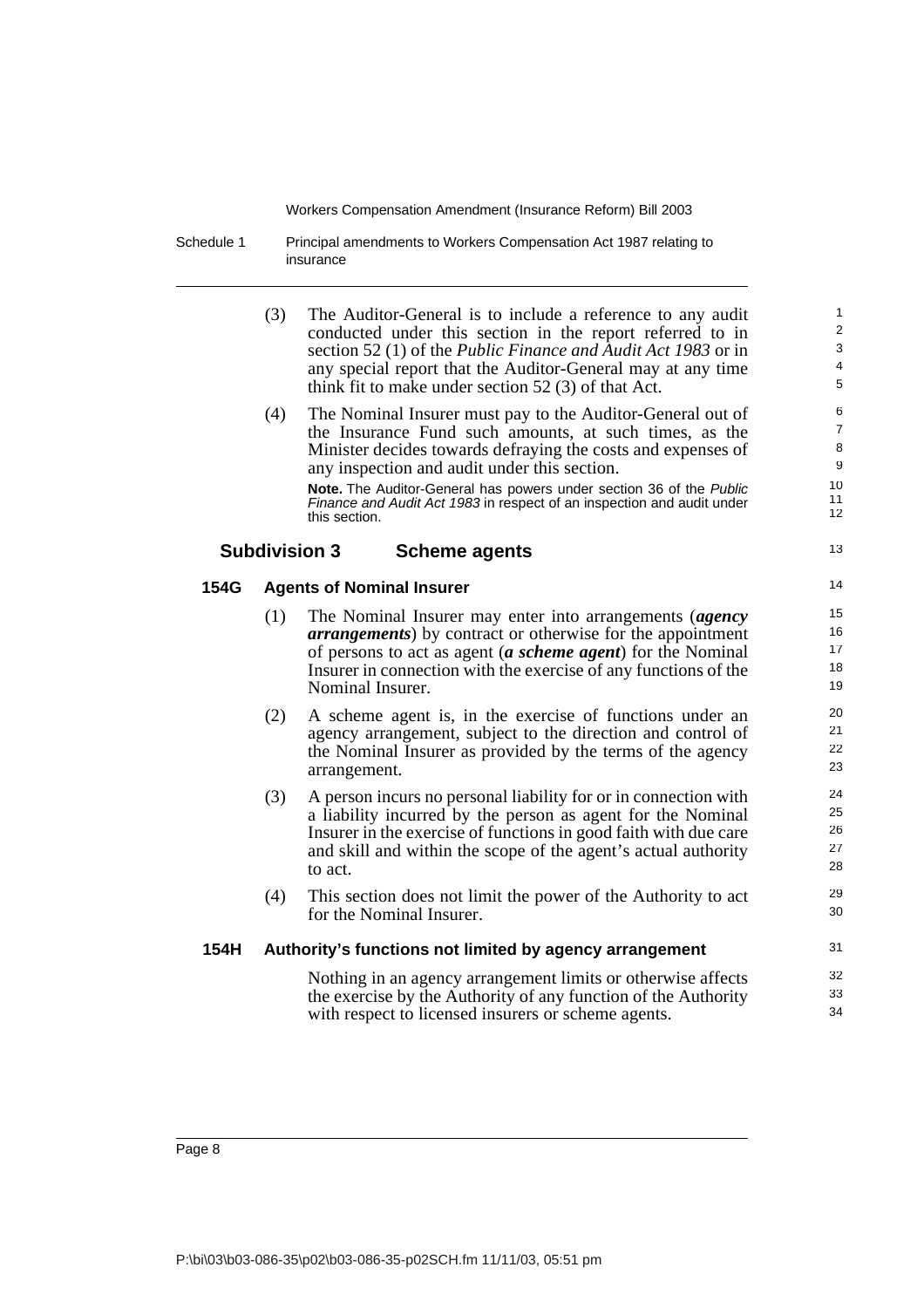Principal amendments to Workers Compensation Act 1987 relating to insurance Schedule 1

#### **154I Authority's functions extended to scheme agents** Subject to this Act, any function conferred on the Authority with respect to licensed insurers (or insurers generally) by or under a provision of this Act, the 1998 Act or the regulations under either Act may be exercised in relation to scheme agents, and for that purpose: (a) a reference to a licensed insurer or insurer in a provision conferring such a function is to be read as including a reference to a scheme agent, and (b) a reference to the conditions of a licence of a licensed insurer is to be read as including a reference to the conditions of a scheme agent's agency arrangement with the Nominal Insurer. **154J Refusal of insurance by scheme agents** (1) A scheme agent who is authorised to issue policies of insurance on behalf of the Nominal Insurer must not refuse to issue a policy of insurance to any employer or to renew a policy of insurance issued to an employer, except with the consent of the Nominal Insurer or as required or permitted by an express provision of the agency arrangement. Maximum penalty: 1,000 penalty units. (2) The WorkCover Guidelines under the 1998 Act may provide for the circumstances in which the consent of the Nominal Insurer as referred to in subsection (1) may be given. **154K Ownership of records** (1) Subject to the regulations, all records and other documents made and kept, or received and kept, by a scheme agent in the exercise of functions on behalf of the Nominal Insurer are the property of the Nominal Insurer. (2) The Nominal Insurer may give directions to a scheme agent with respect to possession, custody and control of, and the granting of access to, those records and other documents. (3) A scheme agent must comply with any such directions given by the Nominal Insurer to the scheme agent. Maximum penalty: 1,000 penalty units. 1  $\overline{2}$ 3 4 5 6 7 8 **9** 10 11 12 13 14 15 16 17 18 19 20 21 22 23 24 25 26 27 28 29 30 31 32 33 34 35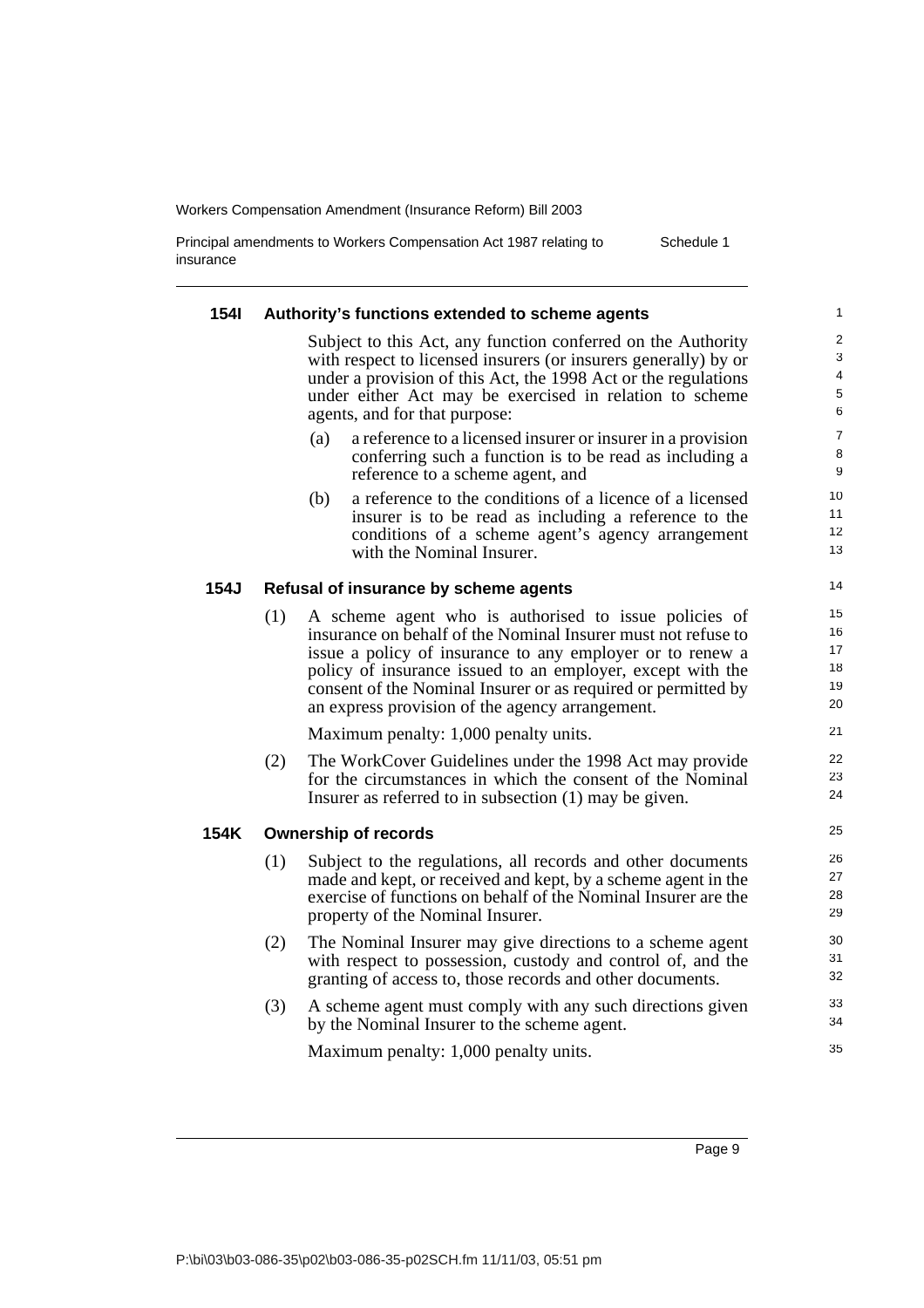Schedule 1 Principal amendments to Workers Compensation Act 1987 relating to insurance

|             | (4) | A reference in this section to a scheme agent includes a<br>reference to a person who was formerly (but is no longer) a<br>scheme agent. | 1<br>2<br>3         |
|-------------|-----|------------------------------------------------------------------------------------------------------------------------------------------|---------------------|
| <b>154L</b> |     | <b>Remuneration of scheme agents</b>                                                                                                     | 4                   |
|             | (1) | A scheme agent is entitled to payment by the Nominal Insurer                                                                             | 5                   |
|             |     | of remuneration (whether as fees, commission or otherwise)<br>as provided by or under the relevant agency arrangement.                   | 6<br>$\overline{7}$ |
|             | (2) | The remuneration of scheme agents is payable by the<br>Nominal Insurer out of the Insurance Fund.                                        | 8<br>9              |
| 154M        |     | Certain provisions extended to scheme agents                                                                                             | 10                  |
|             | (1) | A reference in section 163, 164 or 169 to a licensed insurer or                                                                          | 11                  |
|             |     | insurer includes, in the application of the section to any matter                                                                        | 12                  |
|             |     | concerning the Nominal Insurer, a reference to a scheme                                                                                  | 13                  |
|             |     | agent acting on behalf of the Nominal Insurer in connection<br>with that matter.                                                         | 14<br>15            |
|             | (2) | Except as may otherwise be provided by the regulations, a                                                                                | 16                  |
|             |     | reference in any of the following provisions of the 1998 Act                                                                             | 17                  |
|             |     | to a licensed insurer or insurer includes, in the application of                                                                         | 18<br>19            |
|             |     | the provision to any matter concerning the Nominal Insurer, a<br>reference to a scheme agent acting on behalf of the Nominal             | 20                  |
|             |     | Insurer in connection with that matter:                                                                                                  | 21                  |
|             |     | Sections 43, 45, 47, 50, 52, 56–59, 65, 66, 69, 71–75, 76, 107,                                                                          | 22                  |
|             |     | 108, 113, 117, 118, 126, 136, 141, 232, 235A, 235B, 238,                                                                                 | 23                  |
|             |     | 260, 261, 264, 266-272, 274-276, 279, 280, 281, 282, 284,<br>287, 291, 295, 301, 308, 330, 337, 345 and 356.                             | 24<br>25            |
| <b>154N</b> |     | <b>Regulations</b>                                                                                                                       | 26                  |
|             | (1) | The regulations may make provision for or with respect to the<br>following:                                                              | 27<br>28            |
|             |     | requiring the making and keeping of records by scheme<br>(a)                                                                             | 29                  |
|             |     | agents and the giving of access to those records by                                                                                      | 30                  |
|             |     | scheme agents,                                                                                                                           | 31                  |
|             |     | the obligations of scheme agents with respect to<br>(b)                                                                                  | 32                  |
|             |     | confidentiality and disclosure of information (including<br>personal information),                                                       | 33<br>34            |
|             |     |                                                                                                                                          |                     |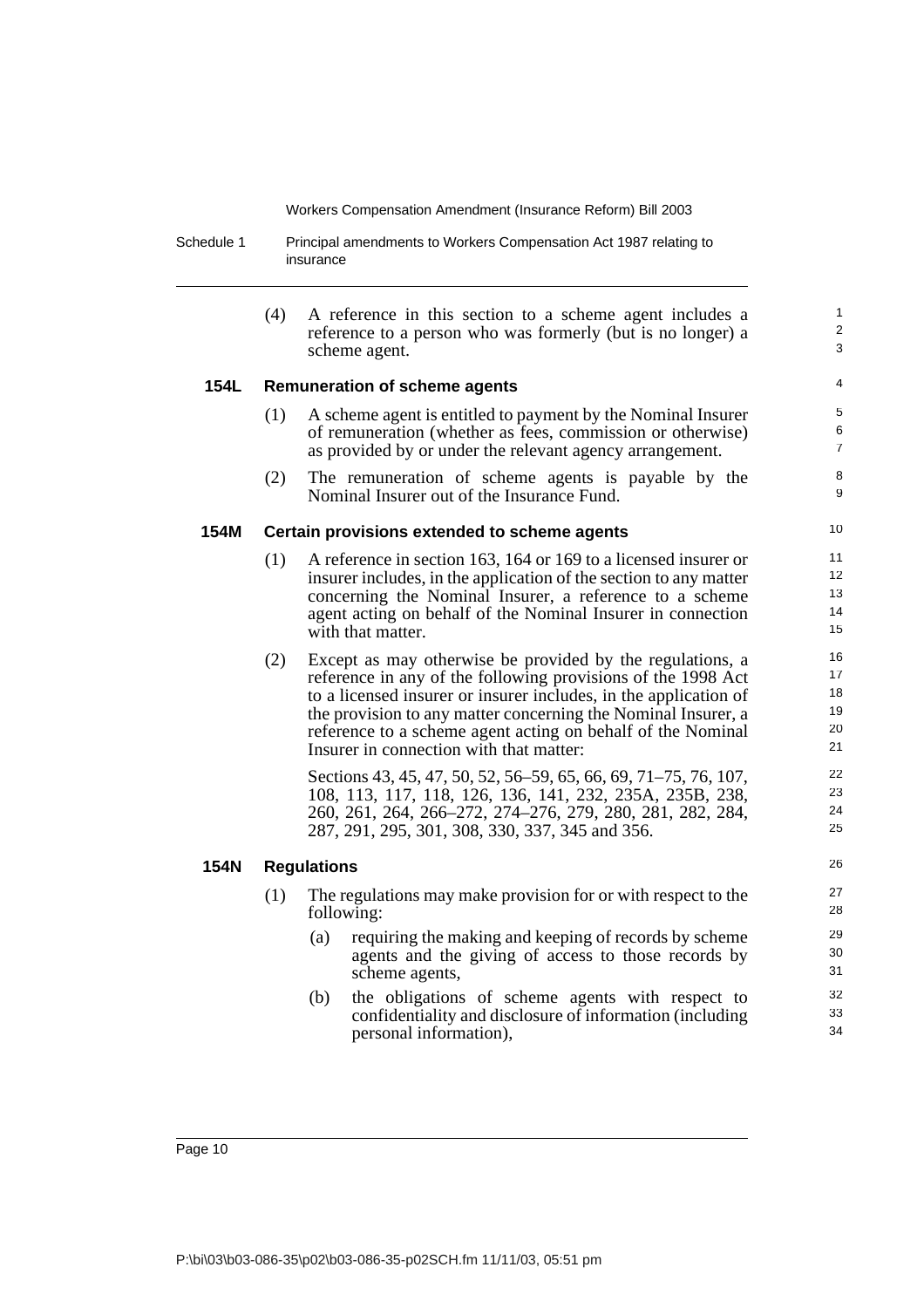| Principal amendments to Workers Compensation Act 1987 relating to | Schedule 1 |
|-------------------------------------------------------------------|------------|
| insurance                                                         |            |

|     | (c) | the ownership, custody and control of records and other      |                |
|-----|-----|--------------------------------------------------------------|----------------|
|     |     | documents made and kept, or received and kept, by            | 2              |
|     |     | scheme agents.                                               | 3              |
|     |     | The regulations may create offences, punishable by a penalty | $\overline{4}$ |
|     |     | not exceeding 200 penalty units, for a contravention by a    | 5              |
|     |     | person of an obligation imposed on the person by or under an | 6              |
|     |     | agency arrangement.                                          | $\overline{7}$ |
| (3) |     | A reference in this section to a scheme agent includes a     | 8              |
|     |     | reference to a person who was formerly (but is no longer) a  | 9              |
|     |     | scheme agent.                                                | 10             |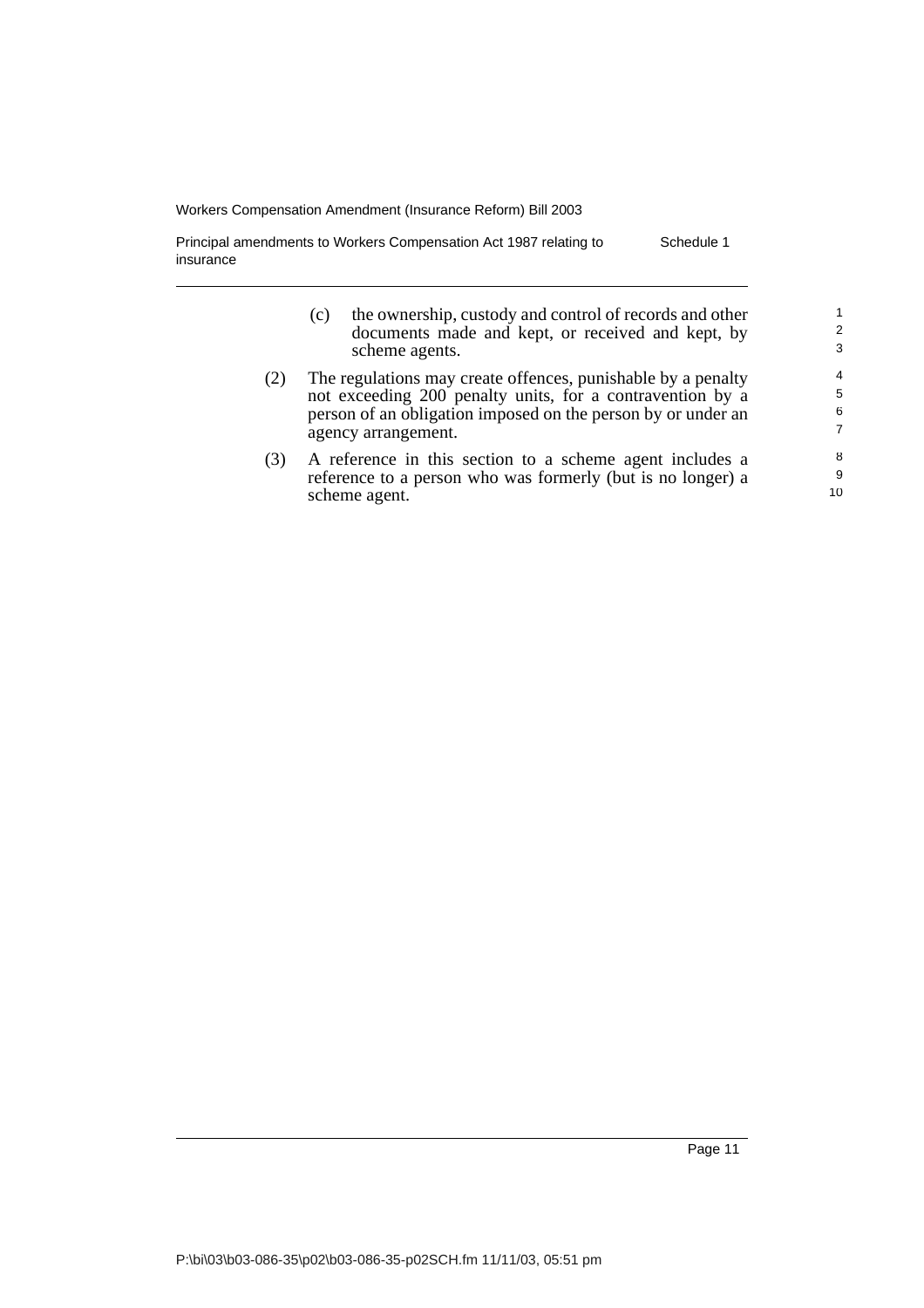1 2

Schedule 2 Miscellaneous and consequential amendments to Workers Compensation Act 1987

## <span id="page-19-0"></span>**Schedule 2 Miscellaneous and consequential amendments to Workers Compensation Act 1987**

|       | <b>Act 1987</b>                                                                                                                                                                           | 3                        |
|-------|-------------------------------------------------------------------------------------------------------------------------------------------------------------------------------------------|--------------------------|
|       | (Section 3)                                                                                                                                                                               | 4                        |
| $[1]$ | <b>Section 3 Definitions</b>                                                                                                                                                              | 5                        |
|       | Omit the definitions of <i>actuarial investigation</i> , <i>Contribution Fund</i> ,<br>Premiums Adjustment Fund, private insurance start time and statutory<br>fund from section $3(1)$ . | 6<br>$\overline{7}$<br>8 |
| $[2]$ | Section 7A Application of Act in respect of coal industry                                                                                                                                 | 9                        |
|       | Omit section 7A (2) (c). Insert instead:                                                                                                                                                  | 10                       |
|       | Divisions 1A, $2-5$ , 6A and 7 of Part 7.<br>(c)                                                                                                                                          | 11                       |
| $[3]$ | Section 17 Loss of hearing-special provisions                                                                                                                                             | 12                       |
|       | Omit section 17 (1) (f). Insert instead:                                                                                                                                                  | 13                       |
|       | (f)<br>where the Commission is satisfied that a contribution                                                                                                                              | 14                       |
|       | required to be made under paragraph (d) cannot be                                                                                                                                         | 15                       |
|       | recovered by an employer referred to in paragraph (c),                                                                                                                                    | 16                       |
|       | the Commission may direct the Nominal Insurer to pay                                                                                                                                      | 17<br>18                 |
|       | to that employer out of the Insurance Fund such<br>amount, not exceeding the amount of the contribution,                                                                                  | 19                       |
|       | as the Commission considers appropriate and the                                                                                                                                           | 20                       |
|       | Nominal Insurer is to pay out that amount accordingly                                                                                                                                     | 21                       |
|       | as if it were a payment made in respect of a claim under                                                                                                                                  | 22                       |
|       | Division 6 of Part 4,                                                                                                                                                                     | 23                       |
| [4]   | Section 22 Compensation to be apportioned where more than one<br>injury                                                                                                                   | 24<br>25                 |
|       | Omit section 22 (2) (c). Insert instead:                                                                                                                                                  | 26                       |
|       | a liability in respect of a claim under Division 6 of Part<br>(c)<br>4, and                                                                                                               | 27<br>28                 |
| [5]   | Section 22A Further provisions concerning apportionment of<br>liability under section 22                                                                                                  | 29<br>30                 |
|       | Omit "under the Uninsured Liability and Indemnity Scheme" from section<br>$22A(7)$ .                                                                                                      | 31<br>32                 |
|       | Insert instead "in respect of a claim under Division 6 of Part 4".                                                                                                                        | 33                       |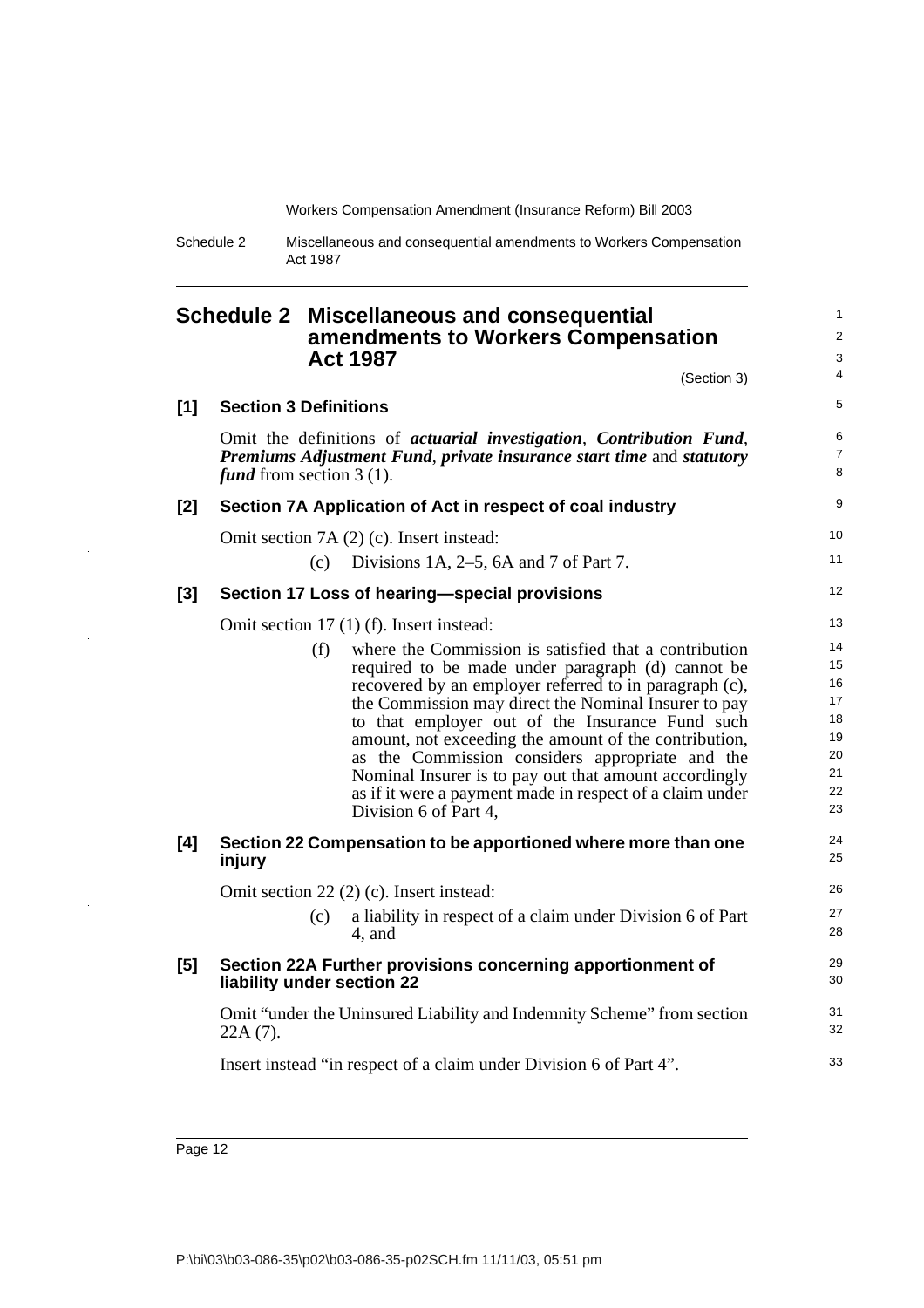| Miscellaneous and consequential amendments to Workers Compensation | Schedule 2 |
|--------------------------------------------------------------------|------------|
| Act 1987                                                           |            |

| [6]    | Part 4, heading                                                                                                                                                                                   | 1              |
|--------|---------------------------------------------------------------------------------------------------------------------------------------------------------------------------------------------------|----------------|
|        | Omit "Compensation-claims and proceedings".                                                                                                                                                       | 2              |
|        | Insert instead "Uninsured liabilities".                                                                                                                                                           | 3              |
| $[7]$  | Part 4, Division 6, heading                                                                                                                                                                       | 4              |
|        | Omit "Uninsured Liability and Indemnity Scheme".                                                                                                                                                  | 5              |
|        | Insert instead "Uninsured liabilities".                                                                                                                                                           | 6              |
| [8]    | <b>Section 138 Definitions</b>                                                                                                                                                                    | $\overline{7}$ |
|        | Omit the definition of <i>Scheme</i> .                                                                                                                                                            | 8              |
| [9]    | Sections 139, 141A, 143, 144 and 144A                                                                                                                                                             | 9              |
|        | Omit the sections.                                                                                                                                                                                | 10             |
| $[10]$ | Section 140 Persons eligible to make claims                                                                                                                                                       | 11             |
|        | Omit "under the Scheme may be made as provided by this section" from<br>section $140(1)$ .                                                                                                        | 12<br>13       |
|        | Insert instead "under this Division may be made against the Nominal<br>Insurer".                                                                                                                  | 14<br>15       |
| $[11]$ | <b>Section 140 (2A)</b>                                                                                                                                                                           | 16             |
|        | Omit "and payment cannot be made under the Scheme".                                                                                                                                               | 17             |
|        | Insert instead "under this Division".                                                                                                                                                             | 18             |
| $[12]$ | Sections 140 (3), 141 (1) and (4), 142, 145, 145A (2) and (3), 146 (2)<br>and (6), 147 (3), 148 (1) (Application of other provisions of Act) and<br>148A (Nominal Insurer's right of subrogation) | 19<br>20<br>21 |
|        | Omit "Authority" wherever occurring. Insert instead "Nominal Insurer".                                                                                                                            | 22             |
| $[13]$ | <b>Section 140 (3)</b>                                                                                                                                                                            | 23             |
|        | Omit "under subsection (2)". Insert instead "under this Division".                                                                                                                                | 24             |
| $[14]$ | Sections 140 (4) and (5) (a), 141 (1) and (2) (b) and 142 (1) and (3)                                                                                                                             | 25             |
|        | Omit "the Scheme" wherever occurring. Insert instead "this Division".                                                                                                                             | 26             |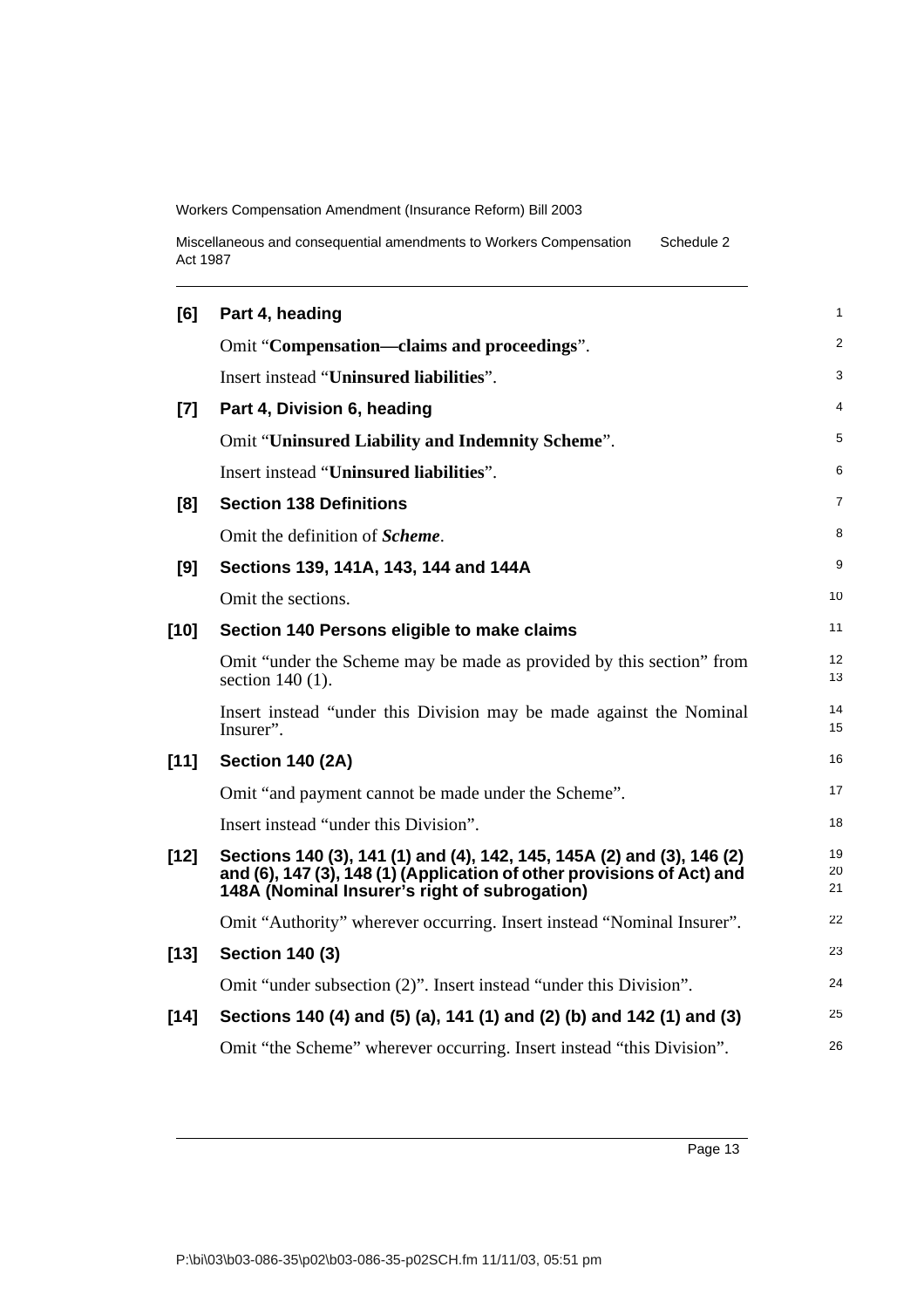Schedule 2 Miscellaneous and consequential amendments to Workers Compensation Act 1987

| $[15]$ |      |     | Section 141 Making of claims                                                                                                                                                                                                                                      | $\mathbf{1}$         |
|--------|------|-----|-------------------------------------------------------------------------------------------------------------------------------------------------------------------------------------------------------------------------------------------------------------------|----------------------|
|        |      |     | Omit "Authority" from section 141 (2) where firstly and thirdly occurring.                                                                                                                                                                                        | 2                    |
|        |      |     | Insert instead "Nominal Insurer".                                                                                                                                                                                                                                 | 3                    |
| $[16]$ |      |     | Sections 142 (2) (a) and 145 (1) and (2)                                                                                                                                                                                                                          | 4                    |
|        |      |     | Omit "WorkCover Authority Fund" wherever occurring.                                                                                                                                                                                                               | 5                    |
|        |      |     | Insert instead "Insurance Fund".                                                                                                                                                                                                                                  | 6                    |
| $[17]$ |      |     | <b>Section 142 (4)</b>                                                                                                                                                                                                                                            | $\overline{7}$       |
|        |      |     | Insert after section $142$ (3):                                                                                                                                                                                                                                   | 8                    |
|        |      | (4) | For the purposes of subsection $(3)$ , <i>licensed insurer</i> means a<br>specialised insurer or self-insurer.                                                                                                                                                    | 9<br>10              |
| $[18]$ |      |     | Sections 142A and 142B                                                                                                                                                                                                                                            | 11                   |
|        |      |     | Insert after section 142:                                                                                                                                                                                                                                         | 12                   |
|        | 142A |     | Nominal Insurer becomes insurer for claims                                                                                                                                                                                                                        | 13                   |
|        |      | (1) | Subject to this section and the regulations, the provisions of<br>this Act and the 1998 Act apply to and in respect of a claim<br>under this Division as if the Nominal Insurer were the insurer<br>under this Act of the relevant employer at the relevant time. | 14<br>15<br>16<br>17 |
|        |      | (2) | The regulations may prescribe modifications to the provisions<br>of this Act and the 1998 Act for the purposes of their<br>application under this section to and in respect of a claim<br>under this Division.                                                    | 18<br>19<br>20<br>21 |
|        |      | (3) | A claim under this Division for work injury damages cannot<br>be made until a claim under this Division for lump sum<br>compensation in respect of the injury has been made and<br>determined.                                                                    | 22<br>23<br>24<br>25 |
|        | 142B |     | Proceedings before Commission on claim for compensation                                                                                                                                                                                                           | 26                   |
|        |      | (1) | On an application to the Commission for a determination of a<br>claim for compensation under this Division, or on the<br>commencement of proceedings in a court in respect of a claim<br>for work injury damages under this Division:                             | 27<br>28<br>29<br>30 |
|        |      |     |                                                                                                                                                                                                                                                                   |                      |

J.

l.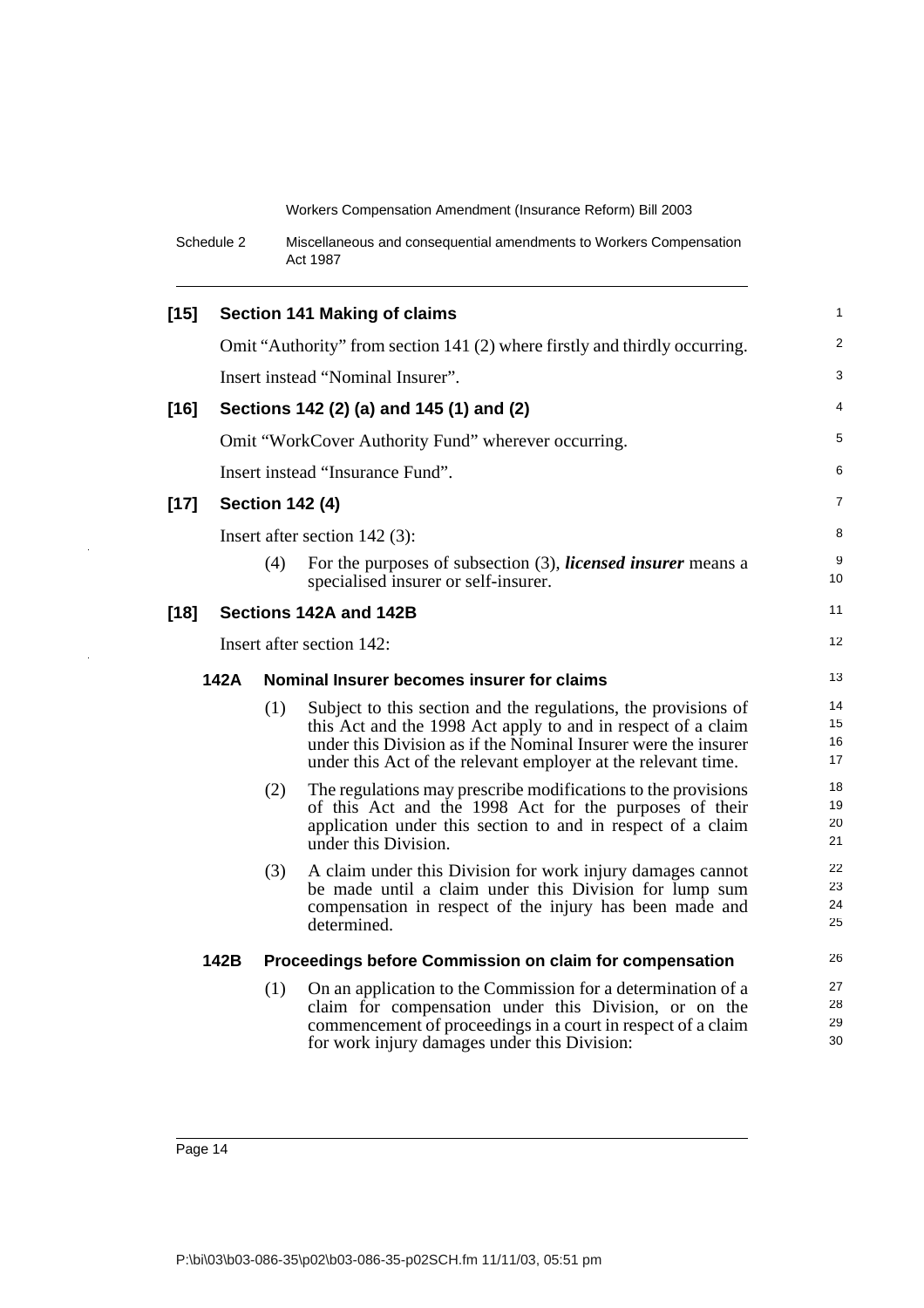Miscellaneous and consequential amendments to Workers Compensation Act 1987 Schedule 2

|      |                          | (a) | the applicant must name the employer by whom the<br>applicant alleges compensation is payable and the<br>Nominal Insurer as respondents to, or defendants in, the<br>proceedings, and                                                                                                                                                             | $\mathbf{1}$<br>$\overline{2}$<br>3<br>$\overline{\mathbf{4}}$ |
|------|--------------------------|-----|---------------------------------------------------------------------------------------------------------------------------------------------------------------------------------------------------------------------------------------------------------------------------------------------------------------------------------------------------|----------------------------------------------------------------|
|      |                          | (b) | the Nominal Insurer may, by service of a notice on any<br>person who, in the opinion of the Nominal Insurer, may<br>be liable to pay to the applicant compensation under<br>this Act (or may have insured that liability), join that<br>person as a party to the proceedings.                                                                     | 5<br>6<br>$\overline{7}$<br>8<br>9                             |
|      | (2)                      |     | The Commission may make orders providing for the<br>reimbursement of the Insurance Fund under section 145.                                                                                                                                                                                                                                        | 10<br>11                                                       |
| [19] |                          |     | Section 145 Employer or insurer to reimburse Insurance Fund                                                                                                                                                                                                                                                                                       | 12                                                             |
|      |                          |     | Omit "under the Scheme" from section 145 (1) (a).                                                                                                                                                                                                                                                                                                 | 13                                                             |
|      | Division".               |     | Insert instead "by the Nominal Insurer in respect of a claim under this                                                                                                                                                                                                                                                                           | 14<br>15                                                       |
| [20] |                          |     | Section 145A Recovery from directors of corporations liable to<br>reimburse Insurance Fund                                                                                                                                                                                                                                                        | 16<br>17                                                       |
|      |                          |     | Omit section 145A (1). Insert instead:                                                                                                                                                                                                                                                                                                            | 18                                                             |
|      | (1)                      |     | If a corporation is liable to reimburse the Insurance Fund an<br>amount for a payment made in respect of a claim under this<br>Division and the amount is not recoverable from the<br>corporation, the Nominal Insurer is entitled to recover the<br>amount from a person who was a culpable director of the<br>corporation at the relevant time. | 19<br>20<br>21<br>22<br>23<br>24                               |
| [21] | <b>Section 145A (2)</b>  |     |                                                                                                                                                                                                                                                                                                                                                   | 25                                                             |
|      |                          |     | Omit "for a payment made under the Scheme".                                                                                                                                                                                                                                                                                                       | 26                                                             |
|      |                          |     | Insert instead "for such a payment".                                                                                                                                                                                                                                                                                                              | 27                                                             |
| [22] | Section 145A (4) (a)     |     |                                                                                                                                                                                                                                                                                                                                                   | 28                                                             |
|      | Omit "under the Scheme". |     |                                                                                                                                                                                                                                                                                                                                                   | 29                                                             |
|      |                          |     | Insert instead "in respect of the claim under this Division".                                                                                                                                                                                                                                                                                     | 30                                                             |
| [23] |                          |     | <b>Section 146 Commutation of weekly payments</b>                                                                                                                                                                                                                                                                                                 | 31                                                             |
|      | Omit section $146(1)$ .  |     |                                                                                                                                                                                                                                                                                                                                                   | 32                                                             |
|      |                          |     |                                                                                                                                                                                                                                                                                                                                                   |                                                                |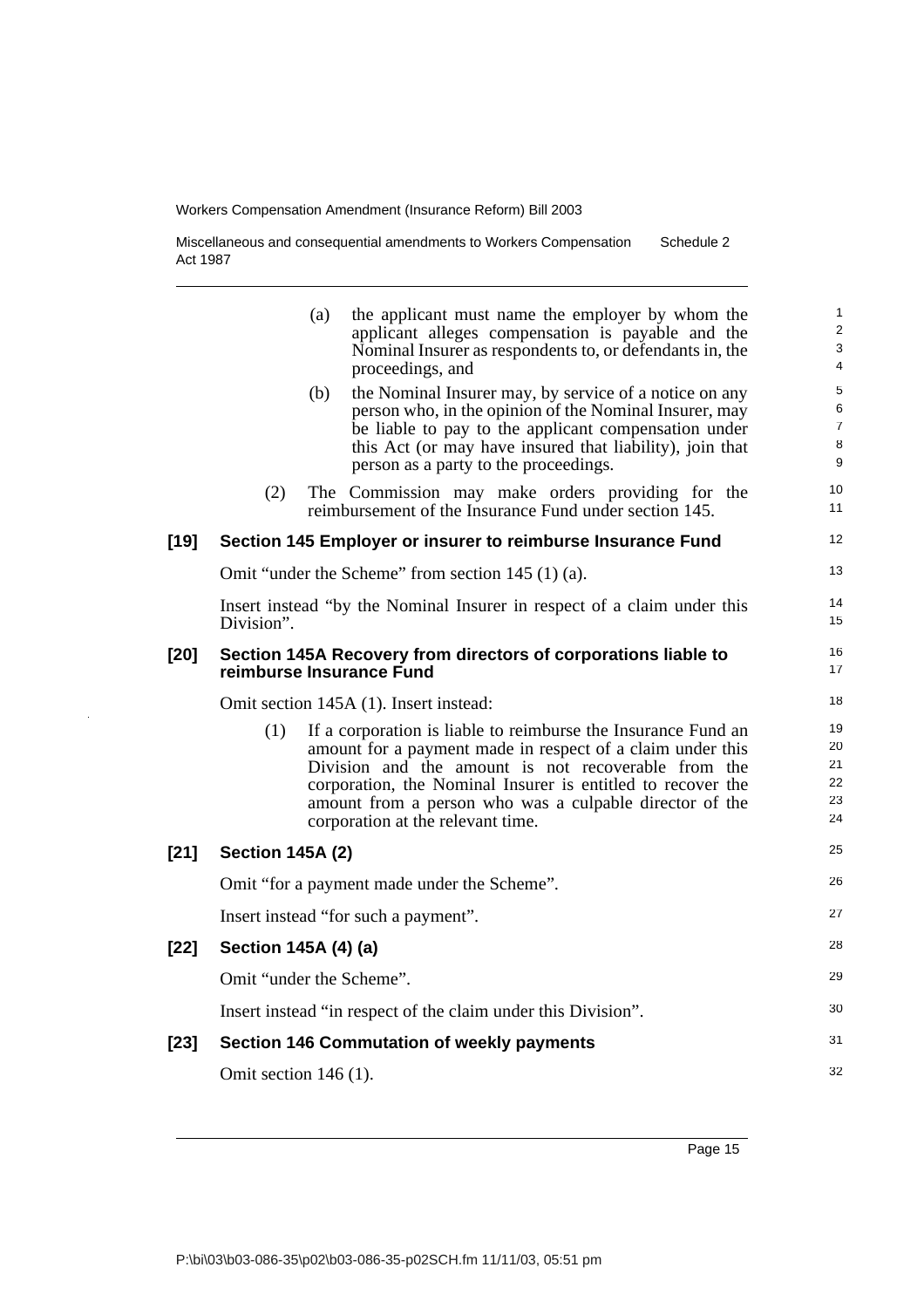Schedule 2 Miscellaneous and consequential amendments to Workers Compensation Act 1987

| $[24]$ | Sections 146 (2), 147 (3) and 148 (1) and (2)                                                                                                                                                                                                                                                        | $\mathbf{1}$               |
|--------|------------------------------------------------------------------------------------------------------------------------------------------------------------------------------------------------------------------------------------------------------------------------------------------------------|----------------------------|
|        | Omit "under the Scheme" wherever occurring.                                                                                                                                                                                                                                                          | 2                          |
|        | Insert instead "in respect of a claim under this Division".                                                                                                                                                                                                                                          | 3                          |
| $[25]$ | <b>Section 146 (4)</b>                                                                                                                                                                                                                                                                               | 4                          |
|        | Omit "under the Scheme".                                                                                                                                                                                                                                                                             | 5                          |
|        | Insert instead "that is the subject of a claim under this Division".                                                                                                                                                                                                                                 | 6                          |
| $[26]$ | <b>Section 147 Miscellaneous provisions</b>                                                                                                                                                                                                                                                          | $\overline{7}$             |
|        | Omit section 147 (1). Insert instead:                                                                                                                                                                                                                                                                | 8                          |
|        | (1)<br>If an award of compensation or work injury damages is made<br>that is the subject of a claim under this Division, the Nominal<br>Insurer may cause to be made such inquiries as it thinks fit to<br>determine the genuineness of the grounds on which the award<br>is sought or was based if: | 9<br>10<br>11<br>12<br>13  |
|        | the employer did not appear and defend the proceedings<br>(a)<br>for the award of compensation or work injury damages,<br><b>or</b>                                                                                                                                                                  | 14<br>15<br>16             |
|        | the award of compensation or work injury damages was<br>(b)<br>made before the making of the claim under this<br>Division and was obtained in default of appearance by<br>the employer, or by consent of the worker and the<br>employer, or                                                          | 17<br>18<br>19<br>20<br>21 |
|        | the Nominal Insurer thinks that any such inquiries<br>(c)<br>should be made for any reason it thinks fit.                                                                                                                                                                                            | 22<br>23                   |
| $[27]$ | <b>Section 147 (4)</b>                                                                                                                                                                                                                                                                               | 24                         |
|        | Omit "the Authority" where firstly occurring.                                                                                                                                                                                                                                                        | 25                         |
|        | Insert instead "the Nominal Insurer".                                                                                                                                                                                                                                                                | 26                         |

J.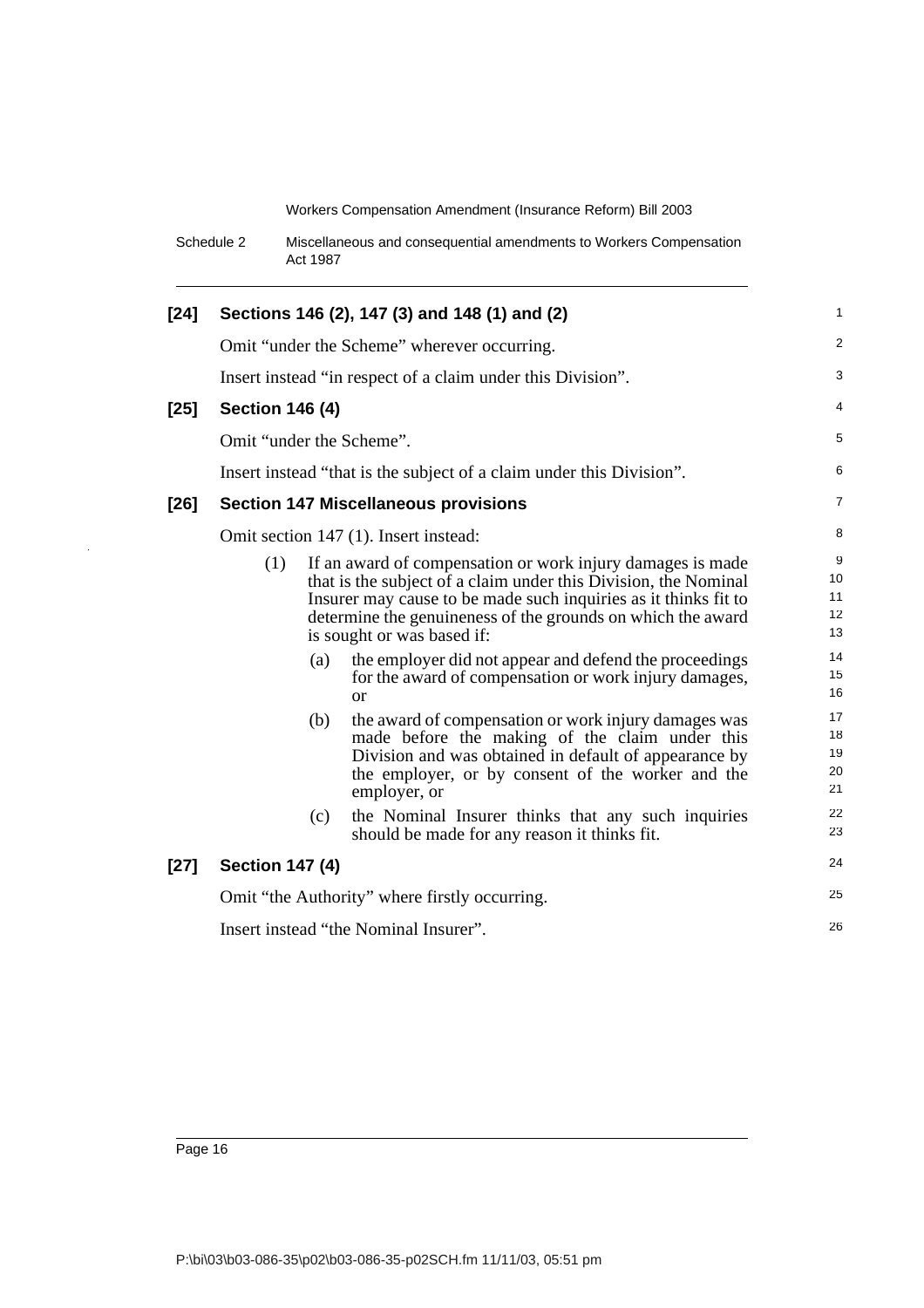i.

Miscellaneous and consequential amendments to Workers Compensation Act 1987 Schedule 2

| $[28]$ |                        | Section 151Y Funding of self-insurers, government employers etc<br>for retrospective claims                                                                                                            | 1<br>$\overline{2}$           |
|--------|------------------------|--------------------------------------------------------------------------------------------------------------------------------------------------------------------------------------------------------|-------------------------------|
|        |                        | Omit section 151Y (3). Insert instead:                                                                                                                                                                 | 3                             |
|        | (3)                    | The Authority may require licensed insurers and former<br>licensed insurers to pay into the special account such amounts<br>as the Authority may direct by notice served on the insurers<br>concerned. | 4<br>5<br>6<br>$\overline{7}$ |
|        | (3A)                   | Amounts paid into the special account may be refunded for<br>the purposes of making necessary adjustments.                                                                                             | 8<br>9                        |
| $[29]$ | <b>intermediaries</b>  | Section 156A Misleading conduct by insurers and insurance                                                                                                                                              | 10<br>11                      |
|        | in section $156A(1)$ : | Insert after paragraph (a) (ii) of the definition of <i>insurance intermediary</i>                                                                                                                     | 12<br>13                      |
|        |                        | as an agent for the Nominal Insurer, or<br>(iii)                                                                                                                                                       | 14                            |
| $[30]$ |                        | Section 163 Register to be kept by insurers                                                                                                                                                            | 15                            |
|        |                        | Omit "the Authority" from section 163 (2).                                                                                                                                                             | 16                            |
|        |                        | Insert instead "the Nominal Insurer".                                                                                                                                                                  | 17                            |
| $[31]$ | <b>Section 163</b>     |                                                                                                                                                                                                        | 18                            |
|        |                        | Omit "20 penalty units" from the penalty at the end of the section.                                                                                                                                    | 19                            |
|        |                        | Insert instead "1,000 penalty units".                                                                                                                                                                  | 20                            |
| $[32]$ |                        | Section 169 Premiums to be calculated in accordance with<br>insurance premiums order                                                                                                                   | 21<br>22                      |
|        |                        | Omit "100 penalty units" from section 169 (3).                                                                                                                                                         | 23                            |
|        |                        | Insert instead "1,000 penalty units".                                                                                                                                                                  | 24                            |
| $[33]$ | <b>Section 176</b>     |                                                                                                                                                                                                        | 25                            |
|        | Omit the section.      |                                                                                                                                                                                                        | 26                            |
| $[34]$ |                        | Section 183A Imposition of civil penalty on or censure of licensed<br>insurer or self-insurer                                                                                                          | 27<br>28                      |
|        |                        | Omit section 183A (4).                                                                                                                                                                                 | 29                            |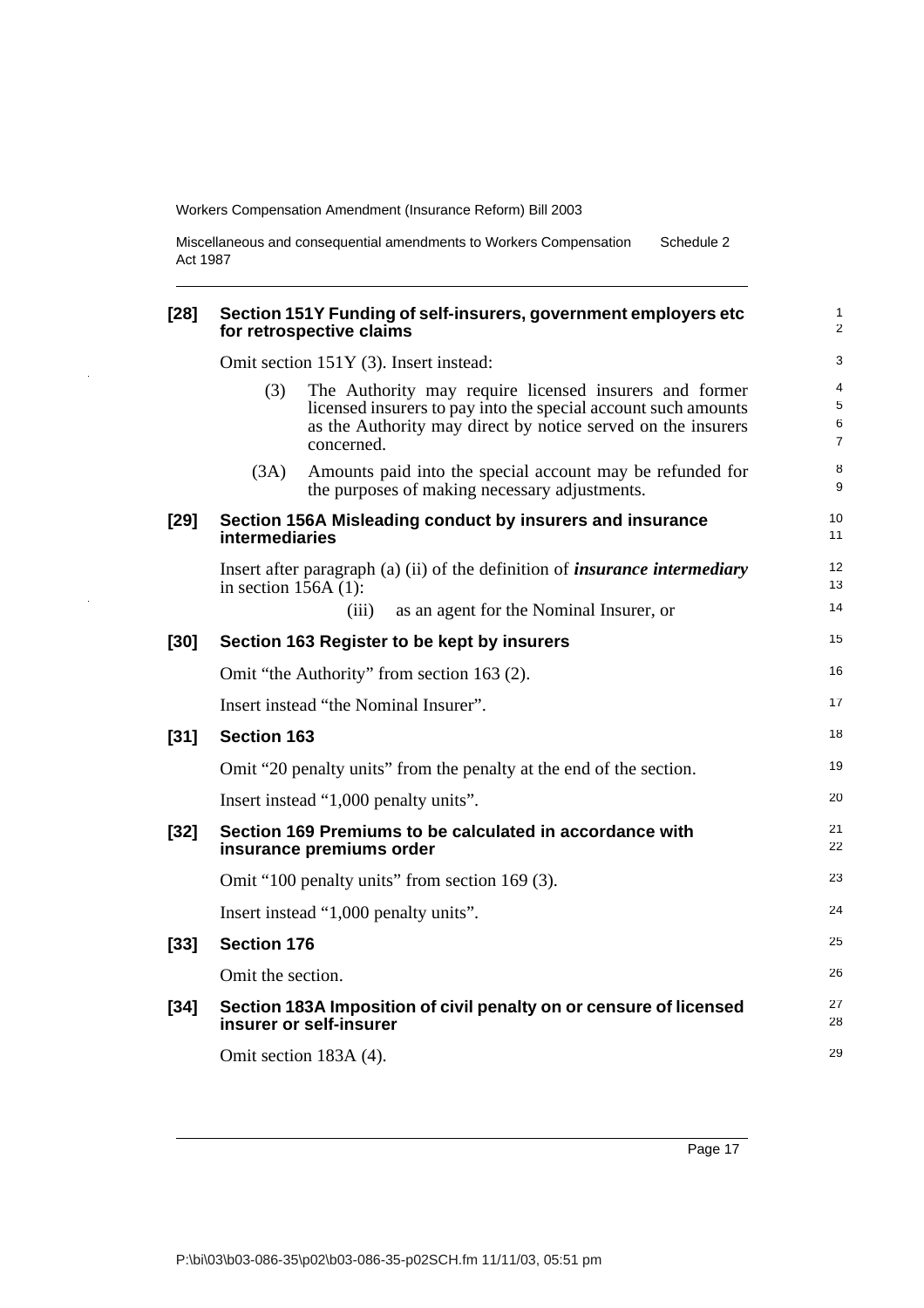| Schedule 2 | Miscellaneous and consequential amendments to Workers Compensation |
|------------|--------------------------------------------------------------------|
|            | Act 1987                                                           |
|            |                                                                    |

| $[35]$ |                                  | Section 184 Cancellation of policies following cancellation or<br>suspension of insurer's licence                               | $\mathbf{1}$<br>2   |
|--------|----------------------------------|---------------------------------------------------------------------------------------------------------------------------------|---------------------|
|        |                                  | Omit the definition of <i>prescribed day</i> from section 184 (1). Insert instead:                                              | 3                   |
|        |                                  | prescribed day means the day on which the licence of the<br>insurer ceases to be in force.                                      | $\overline{4}$<br>5 |
| $[36]$ | <b>Section 184 (2)</b>           |                                                                                                                                 | 6                   |
|        |                                  | Omit "(including where a licence is cancelled under section 176)".                                                              | $\overline{7}$      |
| $[37]$ |                                  | Section 185 Assignment of policies of former insurers etc                                                                       | 8                   |
|        | Omit section 185 $(4)$ – $(6)$ . |                                                                                                                                 | 9                   |
| $[38]$ | Section 185 (9) (b)              |                                                                                                                                 | 10                  |
|        | Omit the paragraph.              |                                                                                                                                 | 11                  |
| $[39]$ |                                  | Section 189 Information and records as to business etc to be<br>supplied to Authority by insurers                               | 12<br>13            |
|        |                                  | Insert ", and includes a scheme agent" after "former self-insurer" in the<br>definition of <i>insurer</i> in section $189(1)$ . | 14<br>15            |
| $[40]$ | to insurers                      | Section 190 Notification to Authority of certain defaults in relation                                                           | 16<br>17            |
|        |                                  | Omit "or a self-insurer" from section 190 (1).                                                                                  | 18                  |
|        |                                  | Insert instead ", a self-insurer or a scheme agent".                                                                            | 19                  |
| $[41]$ | <b>intermediaries</b>            | Section 192 Exclusion of insurance brokers, agents or                                                                           | 20<br>21            |
|        |                                  | Insert before section 192 (1):                                                                                                  | 22                  |
|        | (1A)                             | A reference:                                                                                                                    | 23                  |
|        |                                  | in this section to a licensed insurer includes a reference<br>(a)<br>to a scheme agent, and                                     | 24<br>25            |
|        |                                  | in subsections $(1)$ – $(3)$ to an agent does not include a<br>(b)<br>reference to a scheme agent.                              | 26<br>27            |
| [42]   | <b>Section 192 (5)</b>           |                                                                                                                                 | 28                  |
|        | Omit "licensed".                 |                                                                                                                                 | 29                  |

Page 18

 $\bar{\mathcal{A}}$ 

l,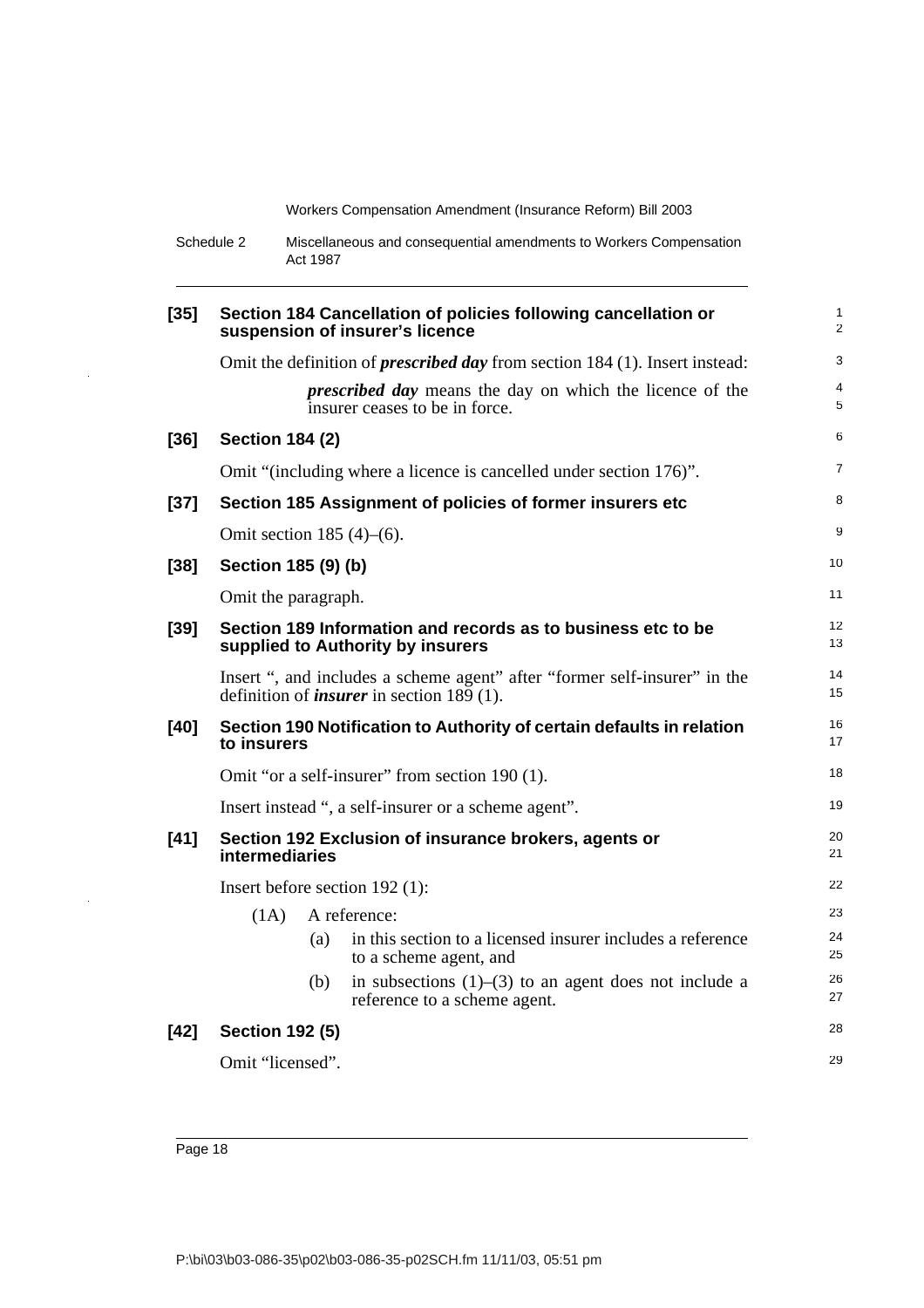J.

Miscellaneous and consequential amendments to Workers Compensation Act 1987 Schedule 2

| $[43]$ |     | <b>Section 192</b> |                                                                                                                                                                                                                                                                                                                                                                                                                 | 1                                      |
|--------|-----|--------------------|-----------------------------------------------------------------------------------------------------------------------------------------------------------------------------------------------------------------------------------------------------------------------------------------------------------------------------------------------------------------------------------------------------------------|----------------------------------------|
|        |     |                    | Omit "50 penalty units" from the penalty at the end of the section.                                                                                                                                                                                                                                                                                                                                             | $\overline{\mathbf{c}}$                |
|        |     |                    | Insert instead "200 penalty units".                                                                                                                                                                                                                                                                                                                                                                             | 3                                      |
| $[44]$ |     |                    | Part 7, Division 4, heading                                                                                                                                                                                                                                                                                                                                                                                     | 4                                      |
|        |     |                    | Omit "Statutory funds of licensed insurers".                                                                                                                                                                                                                                                                                                                                                                    | 5                                      |
|        |     |                    | Insert instead "Regulation of insurers and miscellaneous provisions".                                                                                                                                                                                                                                                                                                                                           | 6                                      |
| $[45]$ |     | <b>Section 193</b> |                                                                                                                                                                                                                                                                                                                                                                                                                 | 7                                      |
|        |     |                    | Omit the section. Insert instead:                                                                                                                                                                                                                                                                                                                                                                               | 8                                      |
|        | 193 |                    | <b>Definitions</b>                                                                                                                                                                                                                                                                                                                                                                                              | 9                                      |
|        |     |                    | In this Division:                                                                                                                                                                                                                                                                                                                                                                                               | 10                                     |
|        |     |                    | <i>accounting records</i> includes invoices, receipts, orders for the<br>payment of money, bills of exchange, cheques, promissory<br>notes, vouchers and other documents of prime entry and also<br>includes such working papers and other documents as are<br>necessary to explain the methods and calculations by which<br>accounts are made up.                                                              | 11<br>12<br>13<br>14<br>15<br>16       |
|        |     |                    | <i>insurer</i> means a licensed insurer or self-insurer.                                                                                                                                                                                                                                                                                                                                                        | 17                                     |
| $[46]$ |     | <b>Section 194</b> |                                                                                                                                                                                                                                                                                                                                                                                                                 | 18                                     |
|        |     |                    | Insert after section 193:                                                                                                                                                                                                                                                                                                                                                                                       | 19                                     |
|        | 194 |                    | Directions to insurers with respect to claims procedures                                                                                                                                                                                                                                                                                                                                                        | 20                                     |
|        |     | (1)                | The Authority may give insurers (or any particular insurer or<br>class of insurers) directions for or with respect to requiring the<br>adoption and use by them of specified processes, procedures,<br>strategies, policies and methods in the handling and<br>administration of claims for compensation or work injury<br>damages, either generally or in respect of a specified class or<br>classes of cases. | 21<br>22<br>23<br>24<br>25<br>26<br>27 |
|        |     | (2)                | It is a condition of an insurer's licence under this Act that the<br>insurer must comply with a direction under this section.                                                                                                                                                                                                                                                                                   | 28<br>29                               |
| $[47]$ |     |                    | Sections 195-200, 203, 206, 207, 208A and 208B                                                                                                                                                                                                                                                                                                                                                                  | 30                                     |
|        |     |                    | Omit the sections.                                                                                                                                                                                                                                                                                                                                                                                              | 31                                     |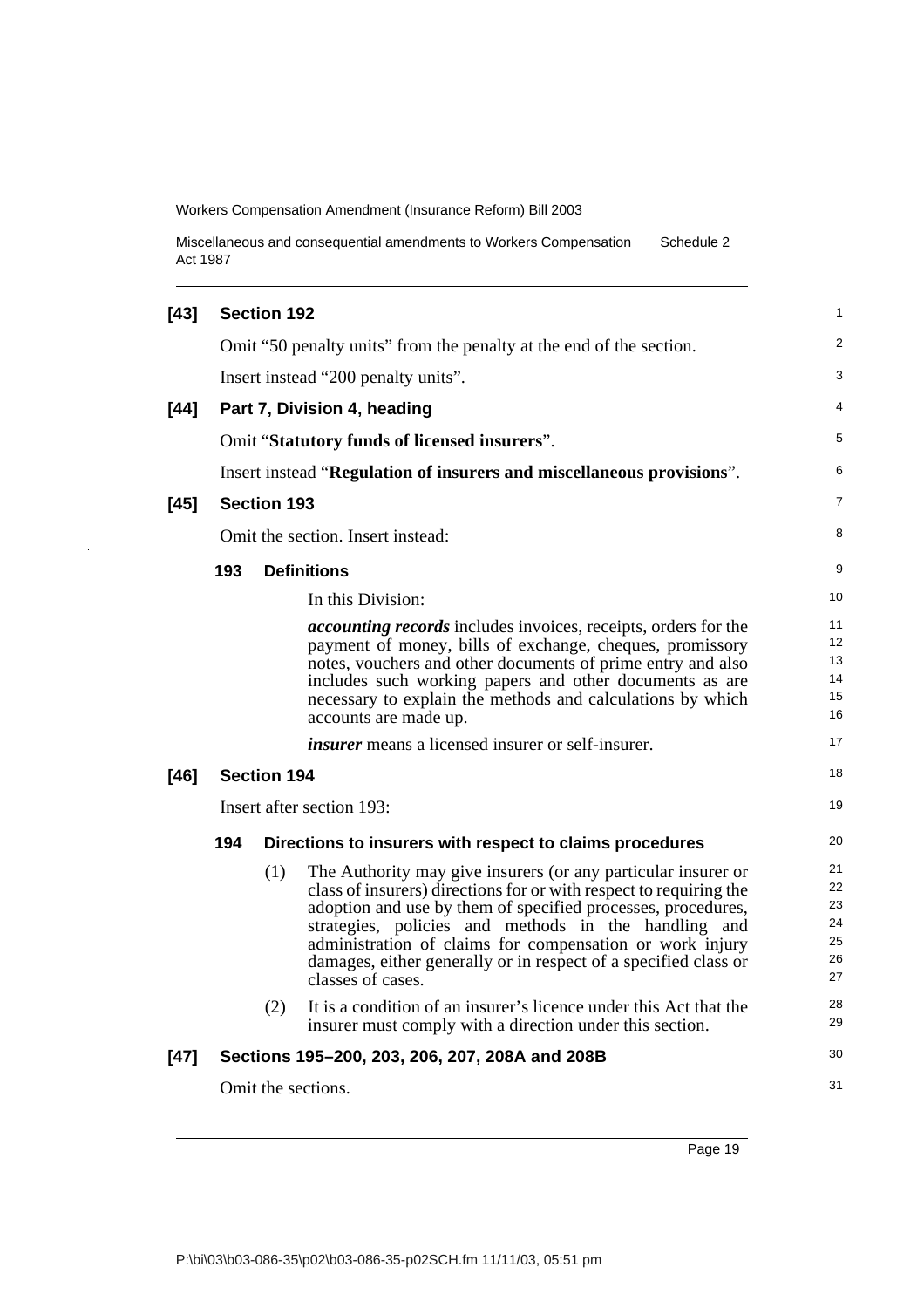Schedule 2 Miscellaneous and consequential amendments to Workers Compensation Act 1987

| $[48]$ | <b>Section 201 Accounts and returns</b>                                                                                                                                                                                                                                                                                                      | $\mathbf{1}$                     |
|--------|----------------------------------------------------------------------------------------------------------------------------------------------------------------------------------------------------------------------------------------------------------------------------------------------------------------------------------------------|----------------------------------|
|        | Omit "(including records in relation to the statutory fund of the insurer)"<br>from section $201$ (1).                                                                                                                                                                                                                                       | 2<br>3                           |
| $[49]$ | <b>Section 201 (3)</b>                                                                                                                                                                                                                                                                                                                       | 4                                |
|        | Omit "(including returns in relation to the statutory fund of the insurer)".                                                                                                                                                                                                                                                                 | 5                                |
| [50]   | <b>Section 201 (6)</b>                                                                                                                                                                                                                                                                                                                       | 6                                |
|        | Omit the subsection.                                                                                                                                                                                                                                                                                                                         | $\overline{7}$                   |
| [51]   | Section 202 Audit of accounting records of insurers                                                                                                                                                                                                                                                                                          | 8                                |
|        | Insert before section $202$ (1):                                                                                                                                                                                                                                                                                                             | 9                                |
|        | A reference in this section to an insurer does not include a<br>(1AA)<br>reference to a specialised insurer or a self-insurer.                                                                                                                                                                                                               | 10<br>11                         |
| $[52]$ | <b>Section 202 (1)</b>                                                                                                                                                                                                                                                                                                                       | 12                               |
|        | Omit "(including the records in relation to the statutory fund of an<br>insurer)".                                                                                                                                                                                                                                                           | 13<br>14                         |
| $[53]$ | Section 202 (1A) and (6)                                                                                                                                                                                                                                                                                                                     | 15                               |
|        | Omit the subsections.                                                                                                                                                                                                                                                                                                                        | 16                               |
| $[54]$ | <b>Section 202 (4)</b>                                                                                                                                                                                                                                                                                                                       | 17                               |
|        | Insert at the end of the subsection:                                                                                                                                                                                                                                                                                                         | 18                               |
|        | Maximum penalty: 1,000 penalty units.                                                                                                                                                                                                                                                                                                        | 19                               |
| $[55]$ | <b>Section 202A</b>                                                                                                                                                                                                                                                                                                                          | 20                               |
|        | Insert after section 202:                                                                                                                                                                                                                                                                                                                    | 21                               |
|        | 202A<br><b>Performance audits by Authority</b>                                                                                                                                                                                                                                                                                               | 22                               |
|        | The Authority may conduct an audit of all or any particular<br>(1)<br>workers compensation activities of an insurer to determine<br>whether the insurer is carrying out those activities effectively,<br>economically and efficiently and in compliance with the<br>workers compensation legislation and any relevant agency<br>arrangement. | 23<br>24<br>25<br>26<br>27<br>28 |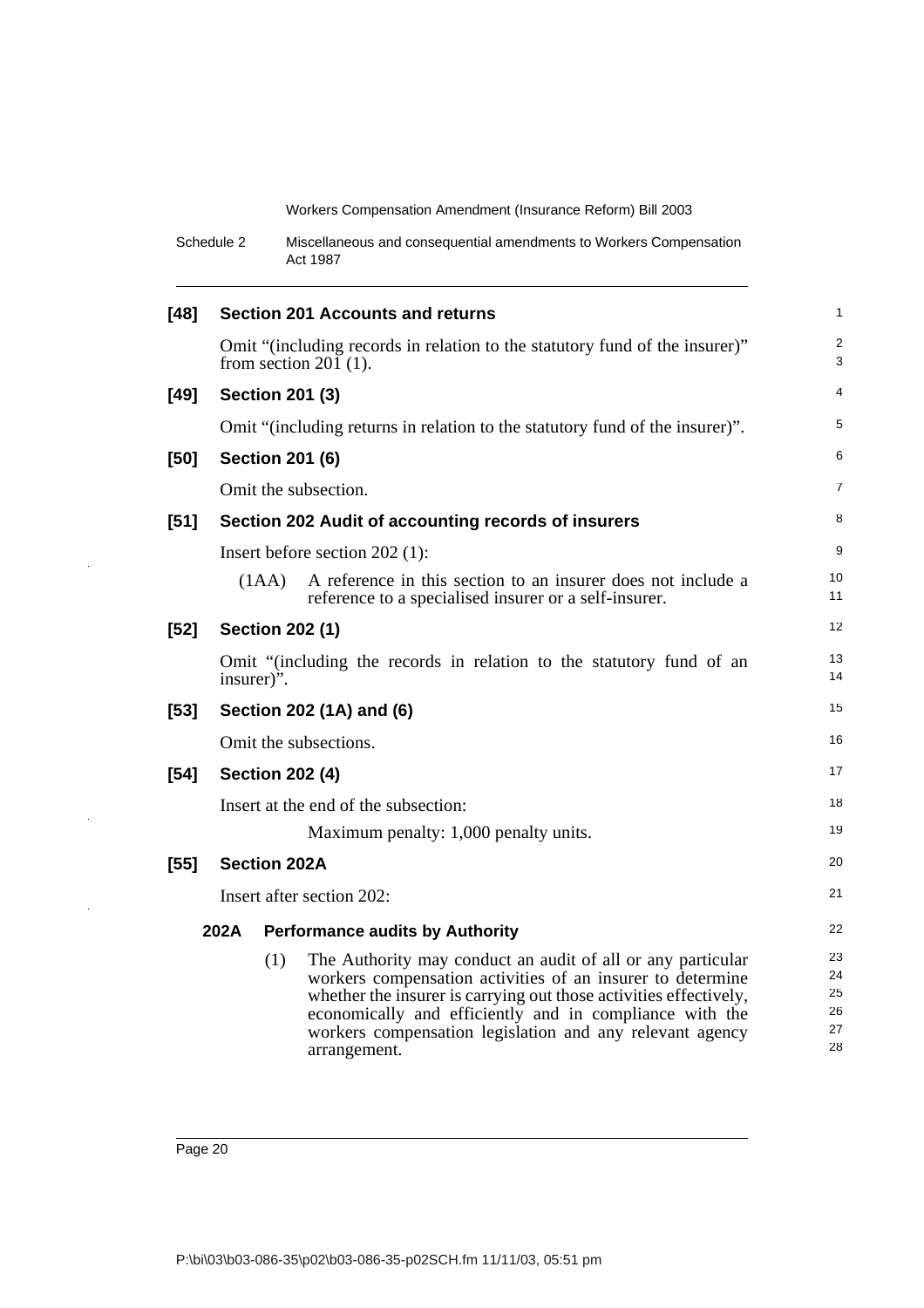Miscellaneous and consequential amendments to Workers Compensation Act 1987 Schedule 2

|        | (2)                    | A single audit under this section may relate to the activities of<br>more than one insurer.                                                                                                                                                                                                    | $\mathbf{1}$<br>2          |
|--------|------------------------|------------------------------------------------------------------------------------------------------------------------------------------------------------------------------------------------------------------------------------------------------------------------------------------------|----------------------------|
|        | (3)                    | An officer of the Authority appointed by the Authority for the<br>purposes of this section is, for the purposes of the exercise of<br>the Authority's functions under this section, entitled to<br>inspect the accounting and other records of an insurer.                                     | 3<br>4<br>$\sqrt{5}$<br>6  |
|        | (4)                    | A person must not wilfully obstruct or delay a person<br>exercising a function under this section.                                                                                                                                                                                             | $\overline{7}$<br>8        |
|        |                        | Maximum penalty: 1,000 penalty units.                                                                                                                                                                                                                                                          | 9                          |
|        | (5)                    | An insurer must provide all reasonable assistance to the<br>Authority for the purpose of facilitating the exercise of<br>functions by the Authority under this section.                                                                                                                        | 10<br>11<br>12             |
|        | (6)                    | The Authority may publish such reports and other information<br>concerning an audit under this section as the Authority thinks<br>fit.                                                                                                                                                         | 13<br>14<br>15             |
| $[56]$ | Fund                   | Section 208 Contributions by specialised insurers to Insurance                                                                                                                                                                                                                                 | 16<br>17                   |
|        |                        | Omit "licensed" wherever occurring. Insert instead "specialised".                                                                                                                                                                                                                              | 18                         |
| $[57]$ | <b>Section 208 (1)</b> |                                                                                                                                                                                                                                                                                                | 19                         |
|        |                        | Omit "Premiums Adjustment Fund". Insert instead "Insurance Fund".                                                                                                                                                                                                                              | 20                         |
| $[58]$ |                        | <b>Section 208AA Contributions by exiting employers</b>                                                                                                                                                                                                                                        | 21                         |
|        |                        | Omit the definition of <i>managed fund insurer</i> from section 208AA (1).                                                                                                                                                                                                                     | 22                         |
| $[59]$ |                        | Section 208AA (1), definition of "managed fund liabilities"                                                                                                                                                                                                                                    | 23                         |
|        |                        | Omit the definition. Insert instead:                                                                                                                                                                                                                                                           | 24                         |
|        |                        | <i>insured liabilities</i> of an exiting employer means the following<br>outstanding liabilities of the exiting employer:                                                                                                                                                                      | 25<br>26                   |
|        |                        | any liabilities of the exiting employer under this Act in<br>(a)<br>respect of workers employed by the exiting employer<br>while insured under a policy of insurance issued by an<br>insurer licensed or previously licensed under Division 3<br>of Part 7 (other than a specialised insurer), | 27<br>28<br>29<br>30<br>31 |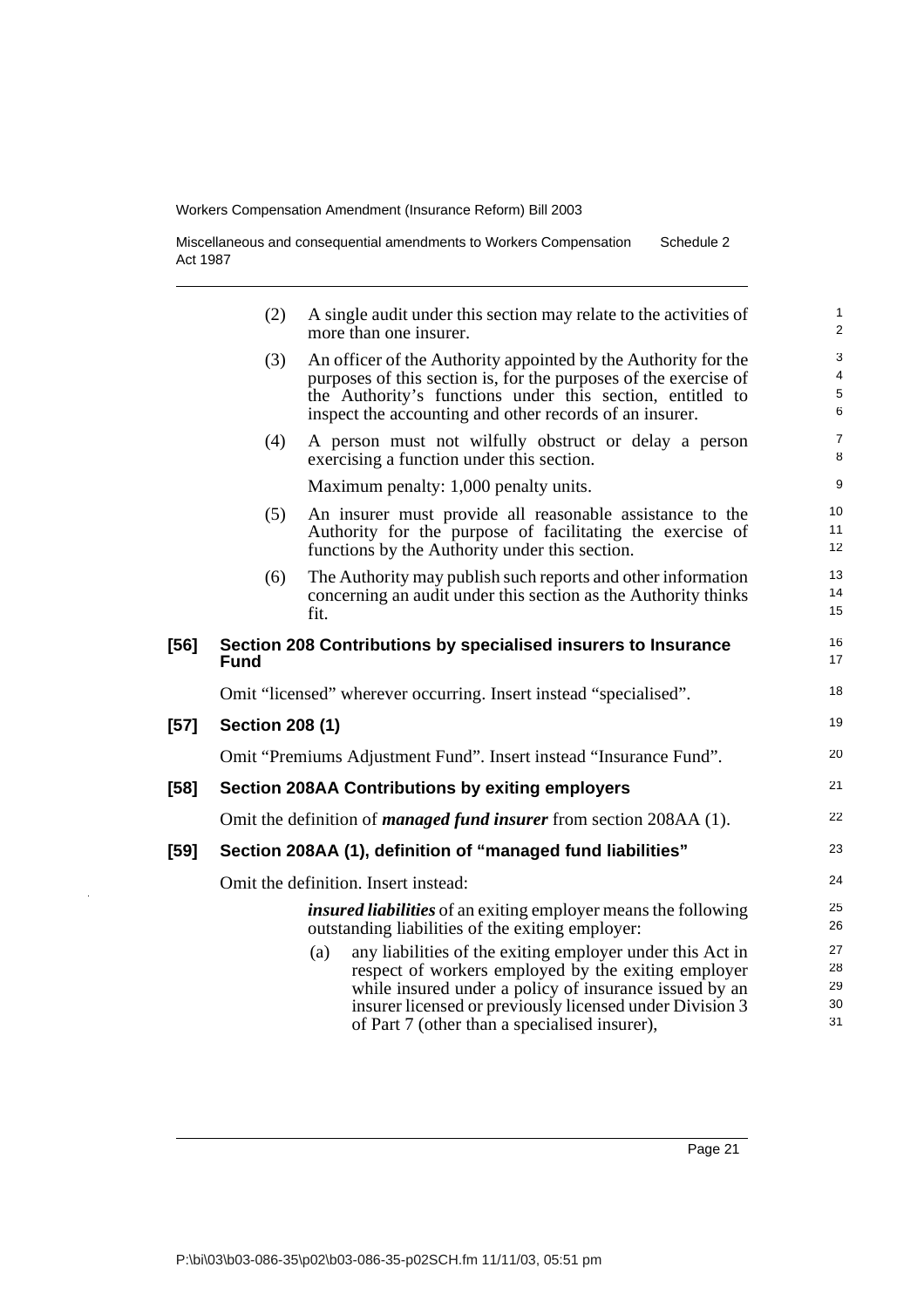Schedule 2 Miscellaneous and consequential amendments to Workers Compensation Act 1987

|      |                        | (b) | any liabilities of the exiting employer independently of<br>this Act (but not including a liability for compensation<br>in the nature of workers compensation arising under<br>any Act or other law of another State or Territory or the<br>Commonwealth or a liability arising under the law of<br>another country) for injuries received by workers<br>employed by the person while insured under a policy of<br>insurance referred to in paragraph (a). | 1<br>$\overline{\mathbf{c}}$<br>3<br>4<br>5<br>6<br>7<br>8 |
|------|------------------------|-----|------------------------------------------------------------------------------------------------------------------------------------------------------------------------------------------------------------------------------------------------------------------------------------------------------------------------------------------------------------------------------------------------------------------------------------------------------------|------------------------------------------------------------|
| [60] |                        |     | Section 208AA (1), definition of "responsible insurer"                                                                                                                                                                                                                                                                                                                                                                                                     | 9                                                          |
|      |                        |     | Omit "of this Act or section 192 of the 1988 Act" from paragraph (b).                                                                                                                                                                                                                                                                                                                                                                                      | 10                                                         |
| [61] | Section 208AA (2)      |     |                                                                                                                                                                                                                                                                                                                                                                                                                                                            | 11                                                         |
|      |                        |     | Omit the subsection. Insert instead:                                                                                                                                                                                                                                                                                                                                                                                                                       | 12                                                         |
|      | (2)                    |     | The object of this section is to provide for the protection of the<br>Insurance Fund against deficiencies that may result from the<br>insured liabilities of exiting employers.                                                                                                                                                                                                                                                                            | 13<br>14<br>15                                             |
| [62] | Section 208AA (4) (a)  |     |                                                                                                                                                                                                                                                                                                                                                                                                                                                            | 16                                                         |
|      |                        |     | Omit "Premiums Adjustment Fund". Insert instead "Insurance Fund".                                                                                                                                                                                                                                                                                                                                                                                          | 17                                                         |
| [63] | Section 208AA (5)      |     |                                                                                                                                                                                                                                                                                                                                                                                                                                                            | 18                                                         |
|      |                        |     | Omit "managed fund liabilities". Insert instead "insured liabilities".                                                                                                                                                                                                                                                                                                                                                                                     | 19                                                         |
| [64] | Section 208AA (6) (a)  |     |                                                                                                                                                                                                                                                                                                                                                                                                                                                            | 20                                                         |
|      |                        |     | Omit "or under section 174 of the 1998 Act".                                                                                                                                                                                                                                                                                                                                                                                                               | 21                                                         |
| [65] | Section 208AA (6) (e)  |     |                                                                                                                                                                                                                                                                                                                                                                                                                                                            | 22                                                         |
|      |                        |     | Omit "this clause". Insert instead "this section".                                                                                                                                                                                                                                                                                                                                                                                                         | 23                                                         |
| [66] | Part 7, Division 6     |     |                                                                                                                                                                                                                                                                                                                                                                                                                                                            | 24                                                         |
|      | Omit the Division.     |     |                                                                                                                                                                                                                                                                                                                                                                                                                                                            | 25                                                         |
| [67] | of defaulting insurers |     | Section 224C Insurance Fund may be applied to meet claims etc                                                                                                                                                                                                                                                                                                                                                                                              | 26<br>27                                                   |
|      |                        |     | Omit "Premiums Adjustment Fund" and "Authority" wherever occurring.                                                                                                                                                                                                                                                                                                                                                                                        | 28                                                         |
|      |                        |     | Insert instead "Insurance Fund" and "Nominal Insurer" respectively.                                                                                                                                                                                                                                                                                                                                                                                        | 29                                                         |
|      |                        |     |                                                                                                                                                                                                                                                                                                                                                                                                                                                            |                                                            |

Page 22

i,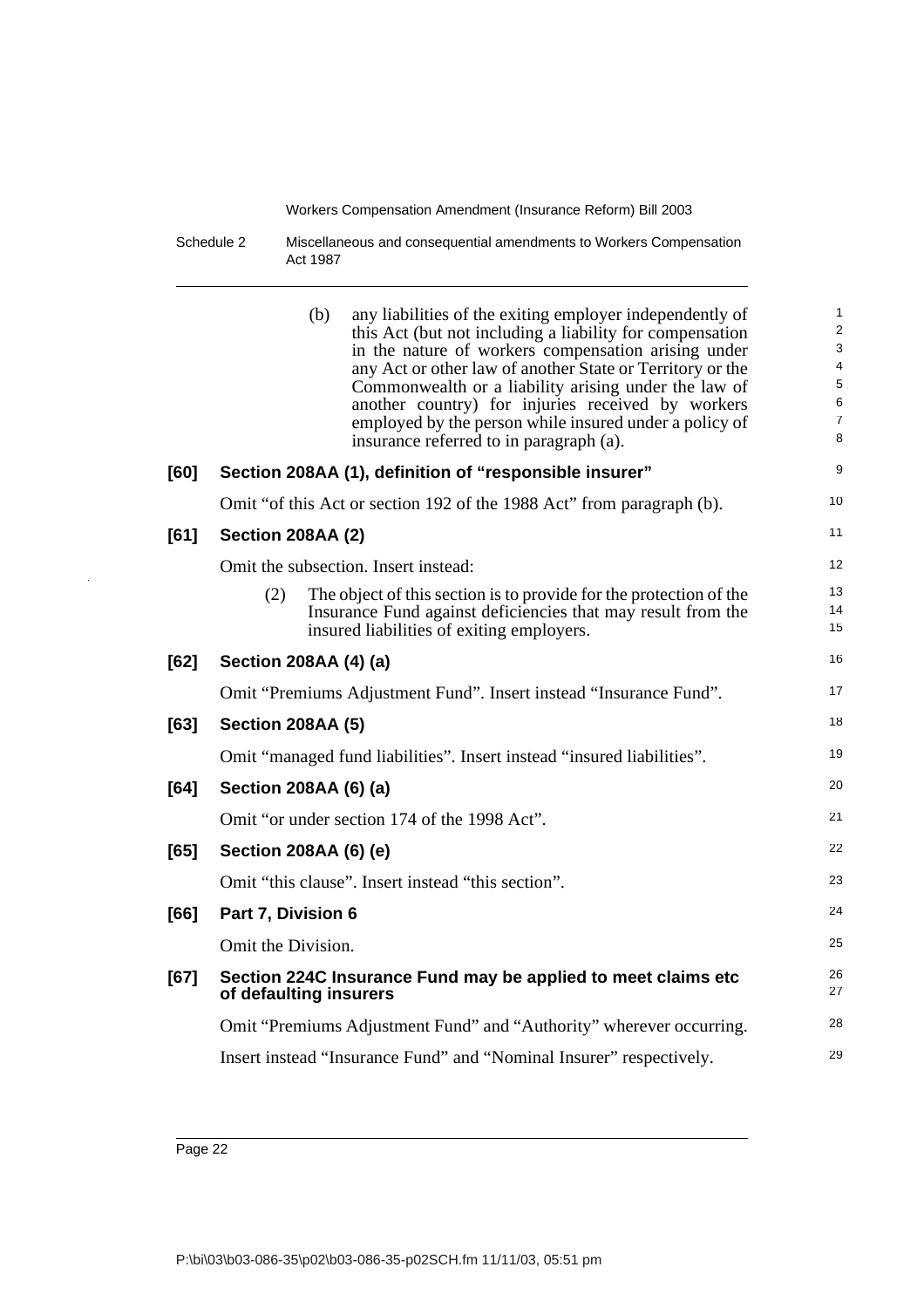Miscellaneous and consequential amendments to Workers Compensation Act 1987 Schedule 2

| [68]   | Sections 224D, 224E, 224F and 233                                                                                                                                                                                      | 1                    |
|--------|------------------------------------------------------------------------------------------------------------------------------------------------------------------------------------------------------------------------|----------------------|
|        | Omit the sections.                                                                                                                                                                                                     | 2                    |
| [69]   | Sections 227 (2) (a1) and 228 (2C)                                                                                                                                                                                     | 3                    |
|        | Omit "Premiums Adjustment Fund" wherever occurring.                                                                                                                                                                    | 4                    |
|        | Insert instead "Insurance Fund".                                                                                                                                                                                       | 5                    |
| $[70]$ | Section 227 (2) (c)                                                                                                                                                                                                    | 6                    |
|        | Omit "(other than an amount required by section 222 (Repayments to the<br>Contribution Fund) to be paid into the Contribution Fund)".                                                                                  | $\overline{7}$<br>8  |
| $[71]$ | Section 227 (2) (d)                                                                                                                                                                                                    | 9                    |
|        | Omit the paragraph.                                                                                                                                                                                                    | 10                   |
| $[72]$ | Schedule 6 Savings, transitional and other provisions                                                                                                                                                                  | 11                   |
|        | Insert after Part 19:                                                                                                                                                                                                  | 12                   |
|        | Part 19A<br>Provisions consequent on enactment of<br><b>Workers Compensation Amendment</b><br>(Insurance Reform) Act 2003                                                                                              | 13<br>14<br>15       |
|        | <b>Definitions</b><br>1                                                                                                                                                                                                | 16                   |
|        | In this Part:                                                                                                                                                                                                          | 17                   |
|        | amending Act means the Workers Compensation Amendment<br>(Insurance Reform) Act 2003.                                                                                                                                  | 18<br>19             |
|        | <i>managed fund insurer</i> means an insurer who is a licensed<br>insurer (other than a specialised insurer) immediately before<br>the commencement of this Part.                                                      | 20<br>21<br>22       |
|        | <i>relevant date</i> , in relation to a managed fund insurer, means<br>the date appointed by the Authority by order published in the<br>Gazette as the relevant date for the insurer for the purposes of<br>this Part. | 23<br>24<br>25<br>26 |
|        | <i>statutory fund</i> means a statutory fund maintained by a<br>managed fund insurer immediately before the relevant date<br>for the insurer.                                                                          | 27<br>28<br>29       |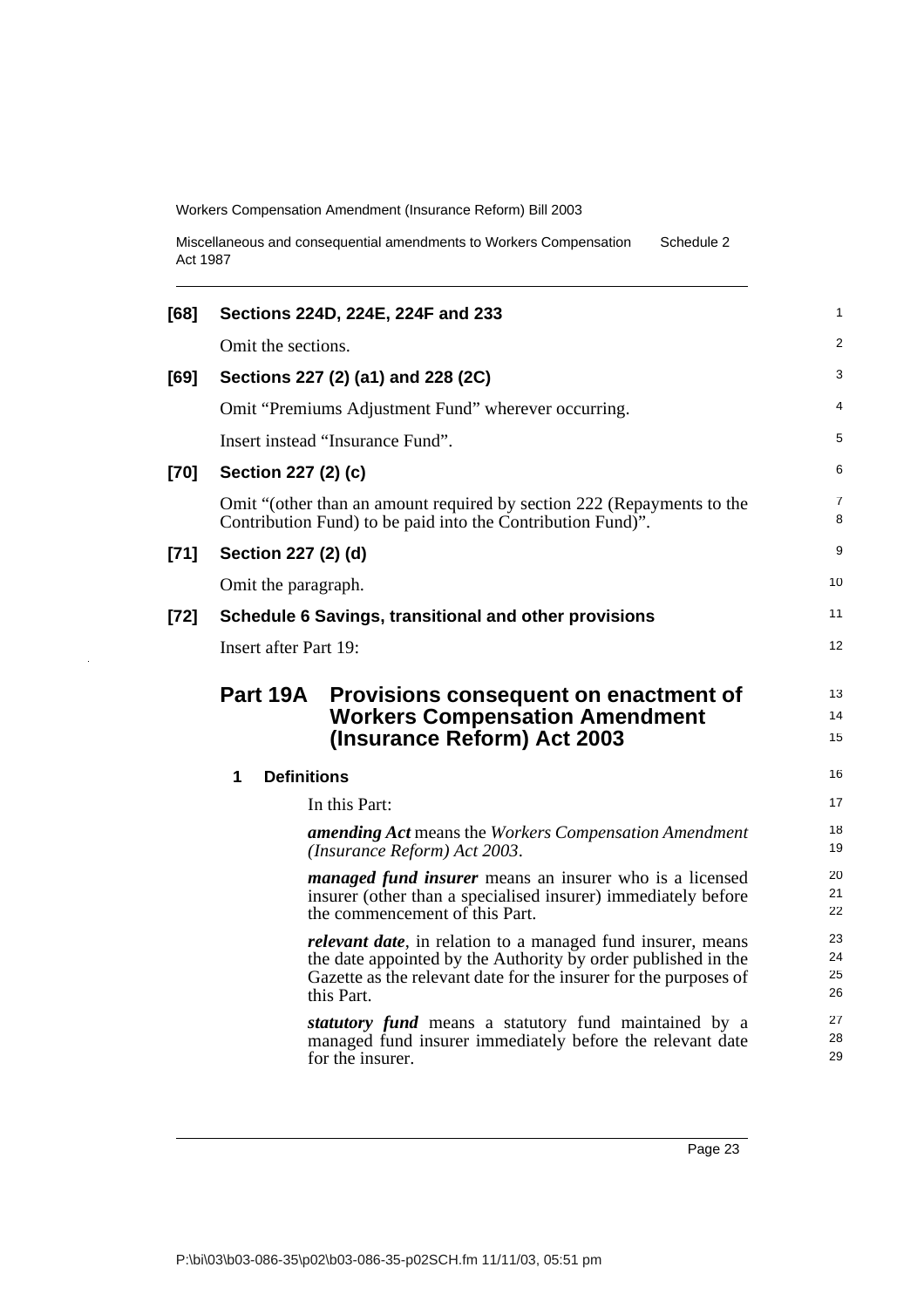Schedule 2 Miscellaneous and consequential amendments to Workers Compensation Act 1987

#### **2 Licensing of insurers**

On and from the commencement of this Part, a licence may only be granted under Division 3 of Part 7 of this Act if it is endorsed with a specialised insurer endorsement.

#### **3 General transitional arrangements in relation to managed fund insurers**

- (1) On and from the relevant date for a managed fund insurer, the following provisions have effect:
	- (a) the managed fund insurer cannot issue a policy of insurance for the purposes of this Act,
	- (b) the Nominal Insurer becomes the insurer under every policy of insurance issued by the managed fund insurer before that date as if the Nominal Insurer had issued the policy instead of the licensed insurer,
	- (c) anything done or omitted to be done by the managed fund insurer before that date in respect of such a policy of insurance or any claim or liability under the policy is taken to have been done by the managed fund insurer as agent for the Nominal Insurer,
	- (d) a reference to a managed fund insurer in any contract that is of a class prescribed by regulations is, to the extent necessary to give effect to the other provisions of this subclause and subject to the regulations, taken to be a reference to the Nominal Insurer,
	- (e) any liability of a managed fund insurer as insurer under such a policy of insurance existing immediately before that date is taken to be a liability of the Nominal Insurer as insurer under that policy,
	- (f) any claim or proceeding against the managed fund insurer in respect of such a policy of insurance or any claim or liability under the policy is taken to be a claim or proceeding against the Nominal Insurer,
	- (g) the managed fund insurer may (except as otherwise provided by the regulations or as directed by the Nominal Insurer) continue to act as agent for the Nominal Insurer.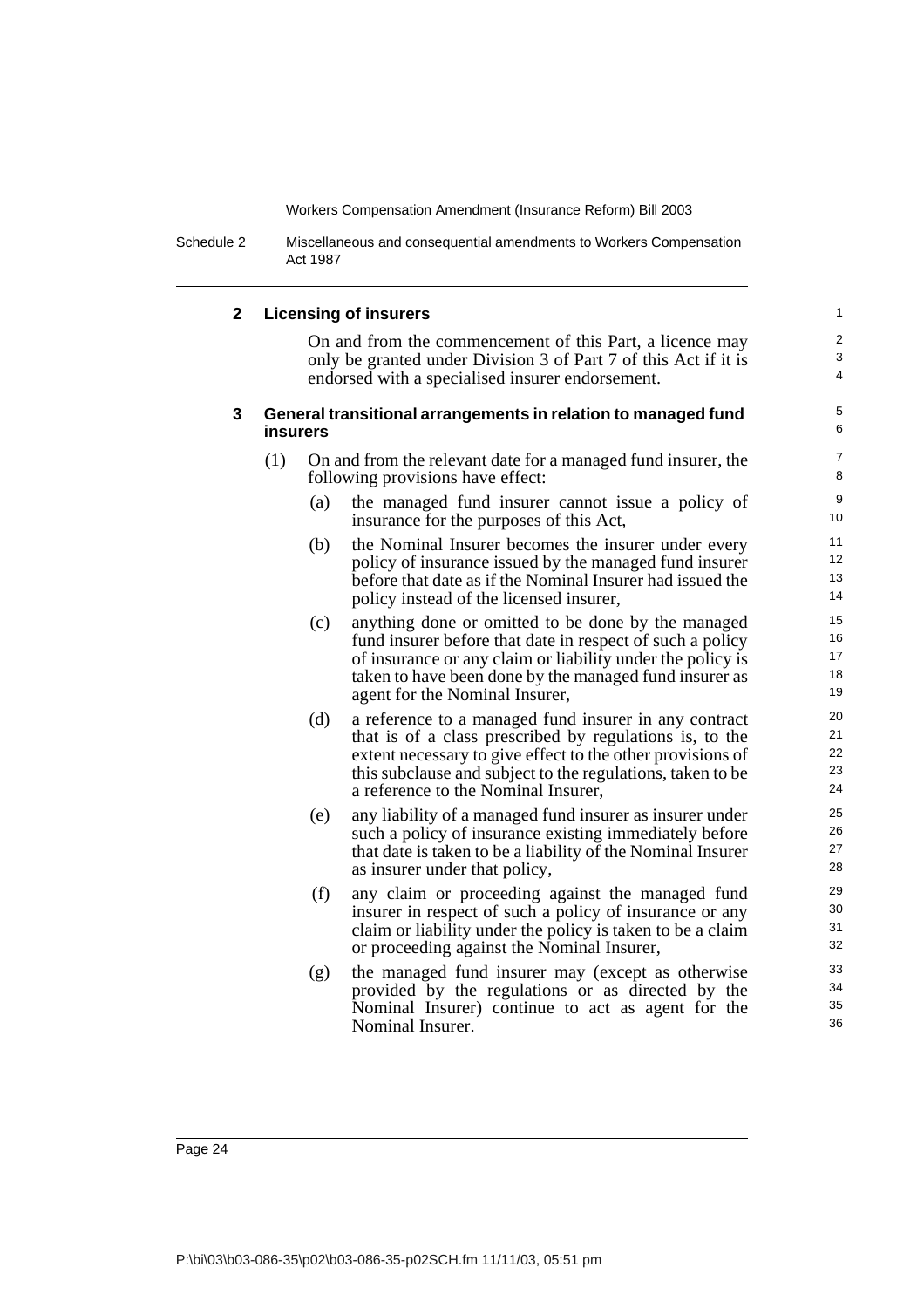Miscellaneous and consequential amendments to Workers Compensation Act 1987 Schedule 2

| (2) | The regulations may make provision for the arrangements that   |
|-----|----------------------------------------------------------------|
|     | are to apply in relation to a managed fund insurer who acts as |
|     | agent for the Nominal Insurer under subclause $(1)$ (g).       |

- (3) Nothing in subclause (1) or (2) gives rise to any entitlement on the part of a managed fund insurer to be appointed as a scheme agent.
- (4) Nothing in subclause (1) affects the liability of a managed fund insurer (or of a director of a company that is a managed fund insurer) for any breach of duty as a trustee arising under this Act or any other Act or law whether before or after the commencement of this Part.

#### **4 Closure of statutory funds**

- (1) On the relevant date for a managed fund insurer, the statutory fund of the managed fund insurer is closed and the assets and liabilities of that fund are transferred to, and become the assets and liabilities of, the Insurance Fund.
- (2) Any amount payable to the statutory fund of a managed fund insurer before the relevant date for the insurer that is unpaid on that date becomes payable on that date to the Insurance Fund.

#### **5 Certain repealed provisions continue to have effect until relevant date**

The provisions repealed by Schedule 2 [47] to the amending Act continue to have effect, despite their repeal, in relation to a managed fund insurer until the relevant date for the insurer.

#### **6 Cancellation of licence of managed fund insurer**

- (1) On the relevant date for a managed fund insurer, the licence of the managed fund insurer under Division 3 of Part 7 of this Act is cancelled.
- (2) No compensation (including compensation for loss of business or any goodwill associated with a business) is payable in respect of the cancellation of such a licence.
- (3) The cancellation of the licence of a managed fund insurer does not in itself give rise to any right of action against the managed fund insurer, the Authority, the Nominal Insurer or a scheme agent.

Page 25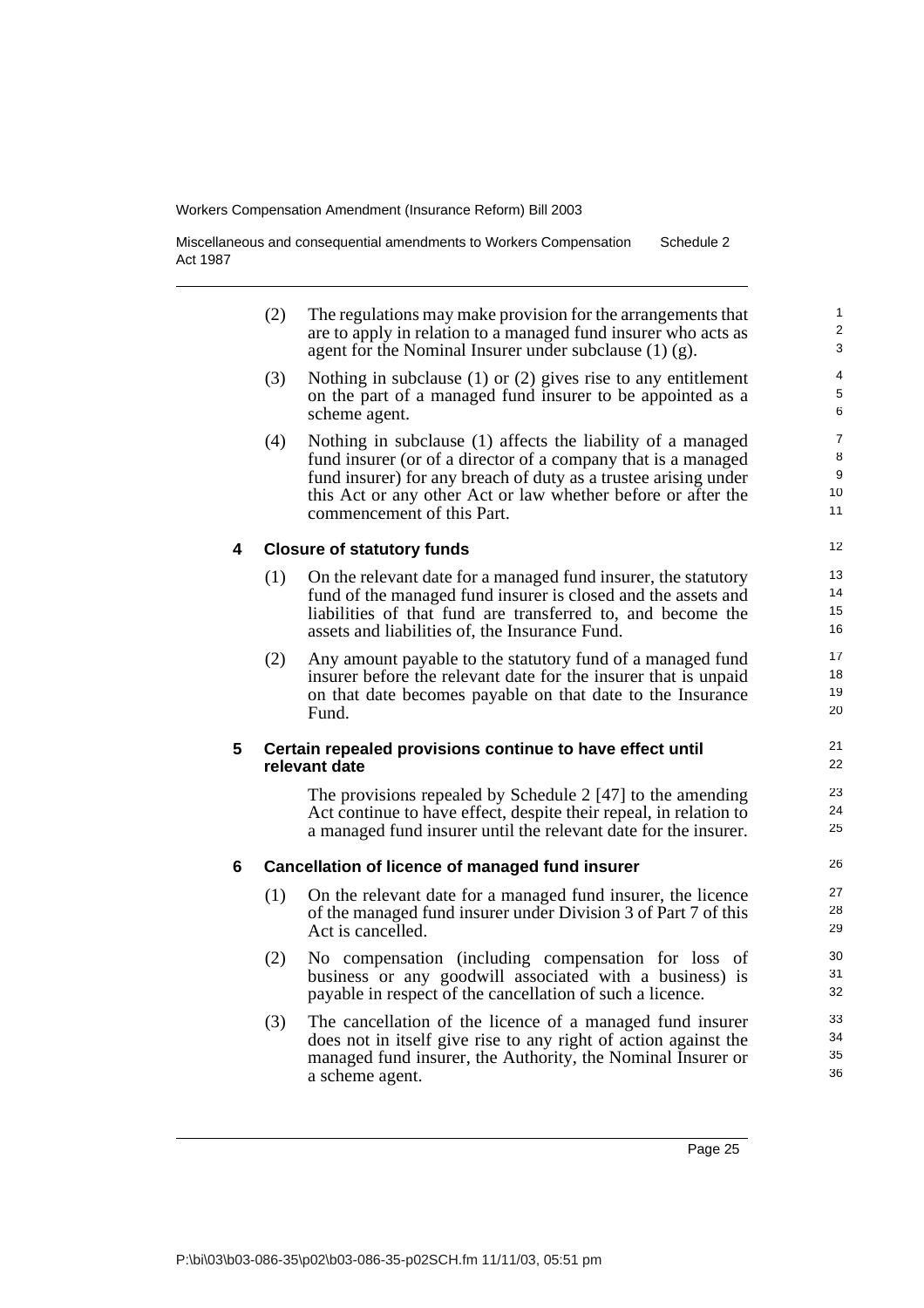Schedule 2 Miscellaneous and consequential amendments to Workers Compensation Act 1987

|   | (4)                                            |                                                                                                                                                                                                                                                            | A managed fund insurer has no entitlement to appointment as<br>a scheme agent and is not entitled to any compensation as a<br>result of not being appointed as a scheme agent.                                                                                                                                                                                                                                                  | $\mathbf{1}$<br>$\overline{2}$<br>3  |  |
|---|------------------------------------------------|------------------------------------------------------------------------------------------------------------------------------------------------------------------------------------------------------------------------------------------------------------|---------------------------------------------------------------------------------------------------------------------------------------------------------------------------------------------------------------------------------------------------------------------------------------------------------------------------------------------------------------------------------------------------------------------------------|--------------------------------------|--|
| 7 |                                                |                                                                                                                                                                                                                                                            | Insurance records of managed fund insurers                                                                                                                                                                                                                                                                                                                                                                                      | 4                                    |  |
|   | (1)                                            |                                                                                                                                                                                                                                                            | On the relevant date for a managed fund insurer, all insurance<br>records of the managed fund insurer become the property of<br>the Nominal Insurer.                                                                                                                                                                                                                                                                            | 5<br>6<br>$\overline{7}$             |  |
|   | (2)                                            |                                                                                                                                                                                                                                                            | If an insurance record is in such a form that information can<br>only be produced or made available from it by means of the<br>use of particular equipment or information technology (such<br>as computer software), the managed fund insurer must, after<br>the relevant date, take such action as may be necessary to<br>ensure that the information remains able to be produced or<br>made available to the Nominal Insurer. | 8<br>9<br>10<br>11<br>12<br>13<br>14 |  |
|   | (3)                                            |                                                                                                                                                                                                                                                            | The regulations may:                                                                                                                                                                                                                                                                                                                                                                                                            | 15                                   |  |
|   |                                                | (a)                                                                                                                                                                                                                                                        | make provision for or with respect to the requirements<br>of managed fund insurers in relation to the insurance<br>records of the insurer, and                                                                                                                                                                                                                                                                                  | 16<br>17<br>18                       |  |
|   |                                                | (b)                                                                                                                                                                                                                                                        | create offences punishable by a penalty not exceeding<br>200 penalty units for contravention of any such<br>requirement.                                                                                                                                                                                                                                                                                                        | 19<br>20<br>21                       |  |
|   | (4)                                            |                                                                                                                                                                                                                                                            | In this clause:                                                                                                                                                                                                                                                                                                                                                                                                                 | 22                                   |  |
|   |                                                | <i>insurance records</i> of a managed fund insurer means all<br>records that are the property of the insurer and that relate to<br>policies of insurance issued by the insurer or to any claim,<br>judgment or award made in respect of any such policies. |                                                                                                                                                                                                                                                                                                                                                                                                                                 | 23<br>24<br>25<br>26                 |  |
| 8 | <b>Existing agreements under section 208AA</b> |                                                                                                                                                                                                                                                            |                                                                                                                                                                                                                                                                                                                                                                                                                                 |                                      |  |
|   |                                                |                                                                                                                                                                                                                                                            | An agreement entered into under section 208AA and in force<br>immediately before the commencement of Schedule 2 [58] to<br>the amending Act is taken to be an agreement entered into<br>under that section as amended by the amending Act.                                                                                                                                                                                      | 28<br>29<br>30<br>31                 |  |
| 9 | <b>Premiums Adjustment Fund</b>                |                                                                                                                                                                                                                                                            |                                                                                                                                                                                                                                                                                                                                                                                                                                 | 32                                   |  |
|   |                                                |                                                                                                                                                                                                                                                            | On the repeal of section 203 by Schedule 2 [47] to the<br>amending Act the assets and liabilities of the Premiums                                                                                                                                                                                                                                                                                                               | 33<br>34                             |  |

amending Act, the assets and liabilities of the Premiums Adjustment Fund become assets and liabilities of the Insurance Fund.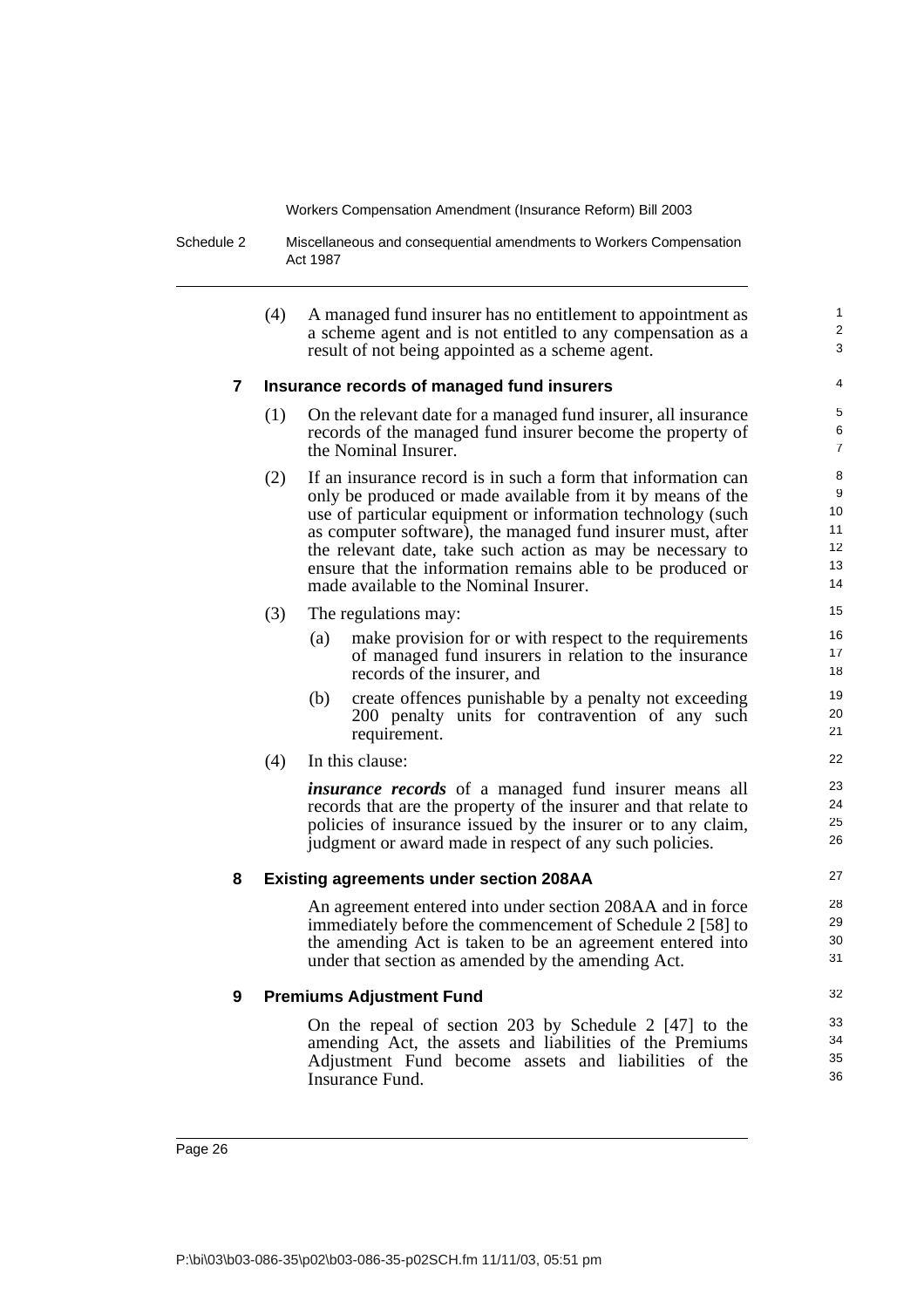Miscellaneous and consequential amendments to Workers Compensation Act 1987 Schedule 2

#### **10 Insurers' Contribution Fund**

- (1) On the repeal of section 218 by Schedule 2 [66] to the amending Act, the assets and liabilities of the Insurers' Contribution Fund become assets and liabilities of the Insurance Fund.
- (2) Any entitlement to payment from the Insurers' Contribution Fund immediately before the repeal of section 218 becomes an entitlement to payment from the Insurance Fund.

#### **11 Pending claims etc under ULIS**

Without limiting clause 1 of Part 20 of this Schedule, the regulations may make provision for or with respect to the following:

- (a) the manner in which claims made under Division 6 of Part 4 and pending on the commencement of Schedule 2 [8] to the amending Act are to be dealt with,
- (b) the transfer to the Nominal Insurer and the Insurance Fund of the assets, rights and liabilities of the Authority and the WorkCover Authority Fund in relation to claims made under Division  $\vec{6}$  of Part 4 before that commencement,
- (c) any other matter that is consequential on the amendments made to Division 6 of Part 4 by the amending Act.

#### **[73] Schedule 6, Part 20 Savings and transitional regulations**

Insert at the end of clause 1 (1):

*Workers Compensation Amendment (Insurance Reform) Act 2003*

Page 27

24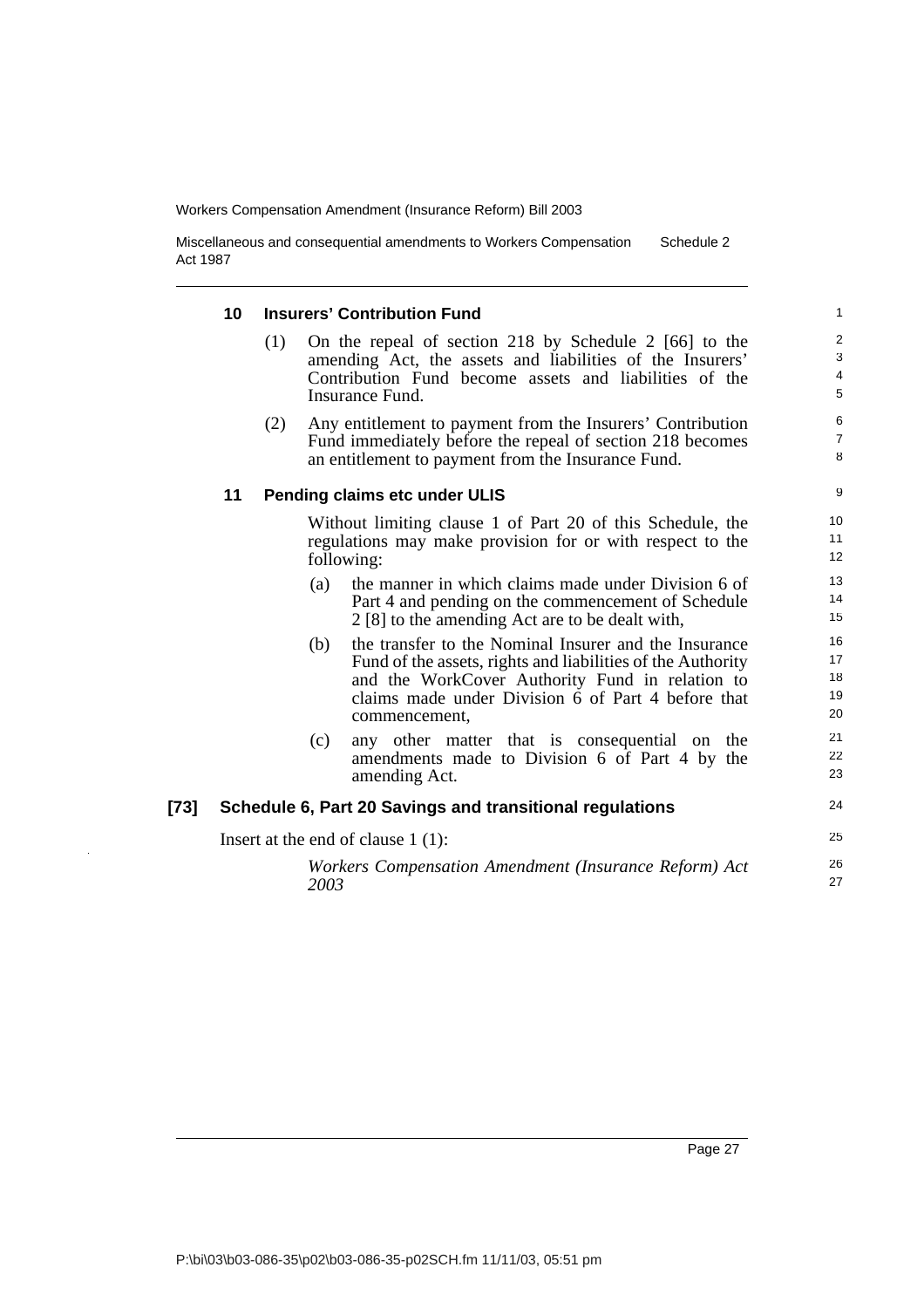<span id="page-35-0"></span>

|                  |                    | <b>Schedule 3 Amendment of other Acts</b><br>(Section 4)                                                                                                                                                                                                                                                                                                | $\mathbf{1}$<br>2                         |
|------------------|--------------------|---------------------------------------------------------------------------------------------------------------------------------------------------------------------------------------------------------------------------------------------------------------------------------------------------------------------------------------------------------|-------------------------------------------|
| 3.1              |                    | Freedom of Information Act 1989 No 5                                                                                                                                                                                                                                                                                                                    | 3                                         |
|                  |                    | <b>Schedule 2 Exempt bodies and offices</b>                                                                                                                                                                                                                                                                                                             | 4                                         |
|                  |                    | Insert at the end of the Schedule:                                                                                                                                                                                                                                                                                                                      | 5                                         |
|                  |                    | The Workers Compensation Nominal Insurer established<br>under the Workers Compensation Act 1987-functions<br>relating to the issuing of policies of insurance to employers<br>and the calculation of premiums (but only in relation to<br>individual employers), the management of specific claims<br>and to asset and funds management and investment. | 6<br>$\overline{7}$<br>8<br>9<br>10<br>11 |
| 3.2 <sub>2</sub> |                    | <b>Public Finance and Audit Act 1983 No 152</b>                                                                                                                                                                                                                                                                                                         | 12                                        |
|                  | <b>Section 63F</b> |                                                                                                                                                                                                                                                                                                                                                         | 13                                        |
|                  |                    | Insert after section 63E:                                                                                                                                                                                                                                                                                                                               | 14                                        |
|                  | 63F                | <b>Status of Workers Compensation Insurance Fund</b>                                                                                                                                                                                                                                                                                                    | 15                                        |
|                  |                    | The Workers Compensation Insurance Fund established<br>under the Workers Compensation Act 1987 is not part of (and<br>the assets and liabilities of that Fund are not part of):                                                                                                                                                                         | 16<br>17<br>18                            |
|                  |                    | (a)<br>the Total State Sector for the purposes of the<br>preparation of the Total State Sector Accounts under<br>this Act, or                                                                                                                                                                                                                           | 19<br>20<br>21                            |
|                  |                    | the general government sector for the purposes of this<br>(b)<br>Act or the General Government Debt Elimination Act<br>1995.                                                                                                                                                                                                                            | 22<br>23<br>24                            |
| 3.3              |                    | State Records Act 1998 No 17                                                                                                                                                                                                                                                                                                                            | 25                                        |
|                  |                    | <b>Section 3 Definitions</b>                                                                                                                                                                                                                                                                                                                            | 26                                        |
|                  |                    | Insert at the end of the definition of <i>public office</i> in section $3(1)$ before<br>the note to that definition:                                                                                                                                                                                                                                    | 27<br>28                                  |
|                  |                    | but does not include the Workers Compensation Nominal<br>Insurer established under the Workers Compensation<br>Act 1987.                                                                                                                                                                                                                                | 29<br>30<br>31                            |

 $\frac{1}{2}$ 

 $\overline{\phantom{a}}$ 

 $\bar{z}$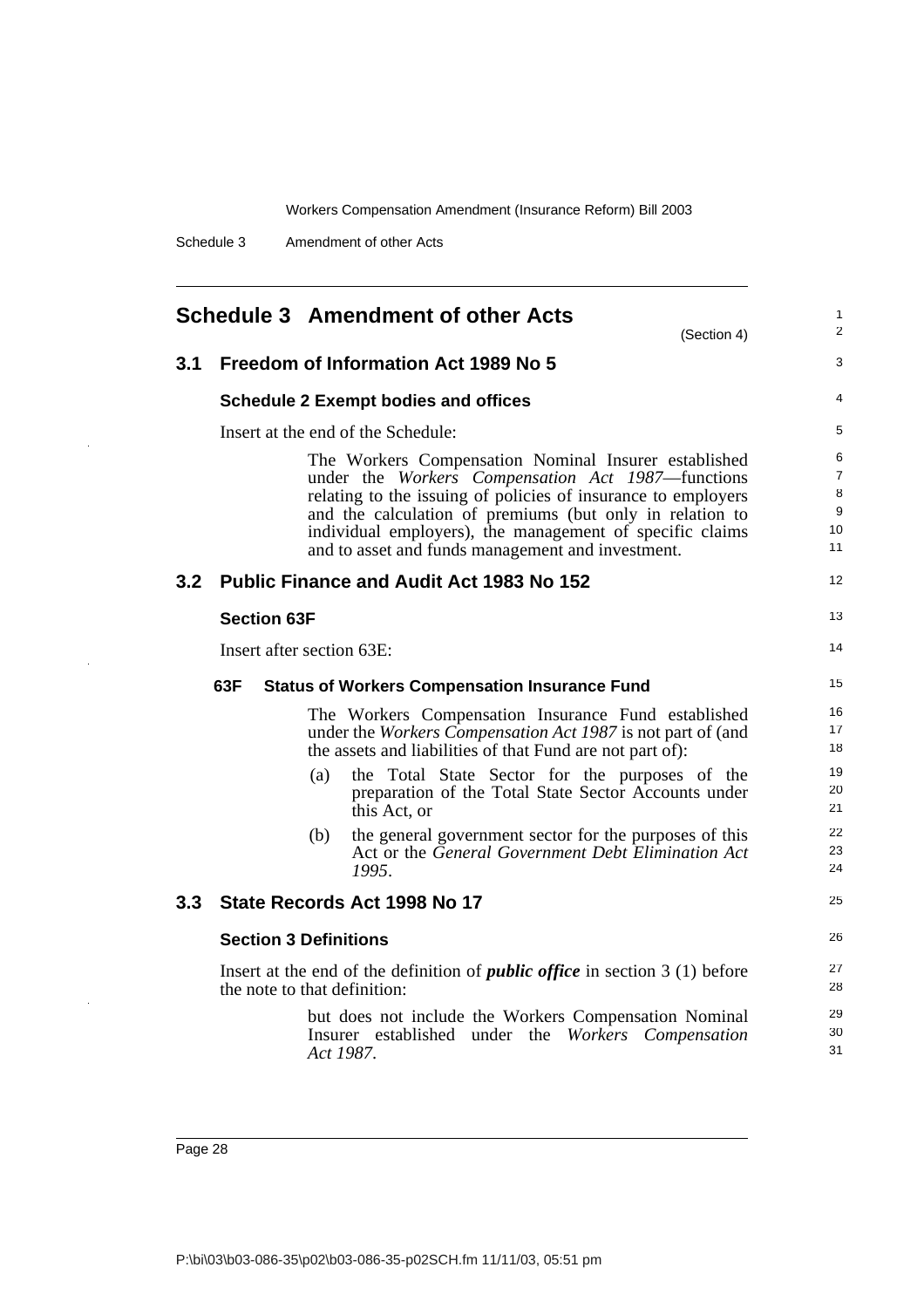Amendment of other Acts Schedule 3

l,

ò,

| 3.4   |                                                      |                    | Workplace Injury Management and Workers Compensation<br><b>Act 1998 No 86</b>                                                                                                                                                                                                                                     | 1<br>2                     |
|-------|------------------------------------------------------|--------------------|-------------------------------------------------------------------------------------------------------------------------------------------------------------------------------------------------------------------------------------------------------------------------------------------------------------------|----------------------------|
| [1]   |                                                      |                    | <b>Section 4 Definitions</b>                                                                                                                                                                                                                                                                                      | 3                          |
|       |                                                      | section $4(1)$ .   | Omit the definition of <i>Uninsured Liability and Indemnity Scheme</i> from                                                                                                                                                                                                                                       | 4<br>5                     |
| [2]   |                                                      | <b>Section 23A</b> |                                                                                                                                                                                                                                                                                                                   | 6                          |
|       | Insert after section 23:                             |                    |                                                                                                                                                                                                                                                                                                                   | 7                          |
|       | 23A<br><b>Nominal Insurer functions of Authority</b> |                    |                                                                                                                                                                                                                                                                                                                   | 8                          |
|       |                                                      | (1)                | The Authority has such additional functions as may be<br>necessary or convenient for enabling the Authority to act for<br>the Nominal Insurer and to ensure that the Nominal Insurer's<br>functions are able to be exercised without restriction by any<br>of the Authority's other functions.                    | 9<br>10<br>11<br>12<br>13  |
|       |                                                      | (2)                | When acting for the Nominal Insurer, the Authority has and<br>may exercise all the functions of the Nominal Insurer and is<br>not limited by any of the Authority's other functions.                                                                                                                              | 14<br>15<br>16             |
|       |                                                      | (3)                | When acting for the Nominal Insurer, the Authority must<br>exercise its functions so as to ensure the efficient exercise of<br>the functions of the Nominal Insurer and the proper collection<br>of premiums for policies of insurance and the payment of<br>claims in accordance with this Act and the 1987 Act. | 17<br>18<br>19<br>20<br>21 |
| $[3]$ |                                                      | <b>Section 55A</b> |                                                                                                                                                                                                                                                                                                                   | 22                         |
|       |                                                      |                    | Insert after section 55:                                                                                                                                                                                                                                                                                          | 23                         |
|       | 55A                                                  |                    | <b>Compliance by scheme agents</b>                                                                                                                                                                                                                                                                                | 24                         |
|       |                                                      |                    | A scheme agent must comply with the requirements of this<br>Chapter.                                                                                                                                                                                                                                              | 25<br>26                   |
|       |                                                      |                    | Maximum penalty: 1,000 penalty units.<br>Note. Section 154M (2) of the 1987 Act provides that certain provisions<br>of this Act (including certain provisions of this Chapter) extend to scheme<br>agents acting on behalf of the Nominal Insurer.                                                                | 27<br>28<br>29<br>30       |
| [4]   |                                                      |                    | Sections 97 (5) (c) and 108 (2) (c)                                                                                                                                                                                                                                                                               | 31                         |
|       |                                                      |                    | Omit "Uninsured Liability and Indemnity Scheme" wherever occurring.                                                                                                                                                                                                                                               | 32                         |
|       |                                                      |                    | Insert instead "Insurance Fund".                                                                                                                                                                                                                                                                                  | 33                         |
|       |                                                      |                    |                                                                                                                                                                                                                                                                                                                   |                            |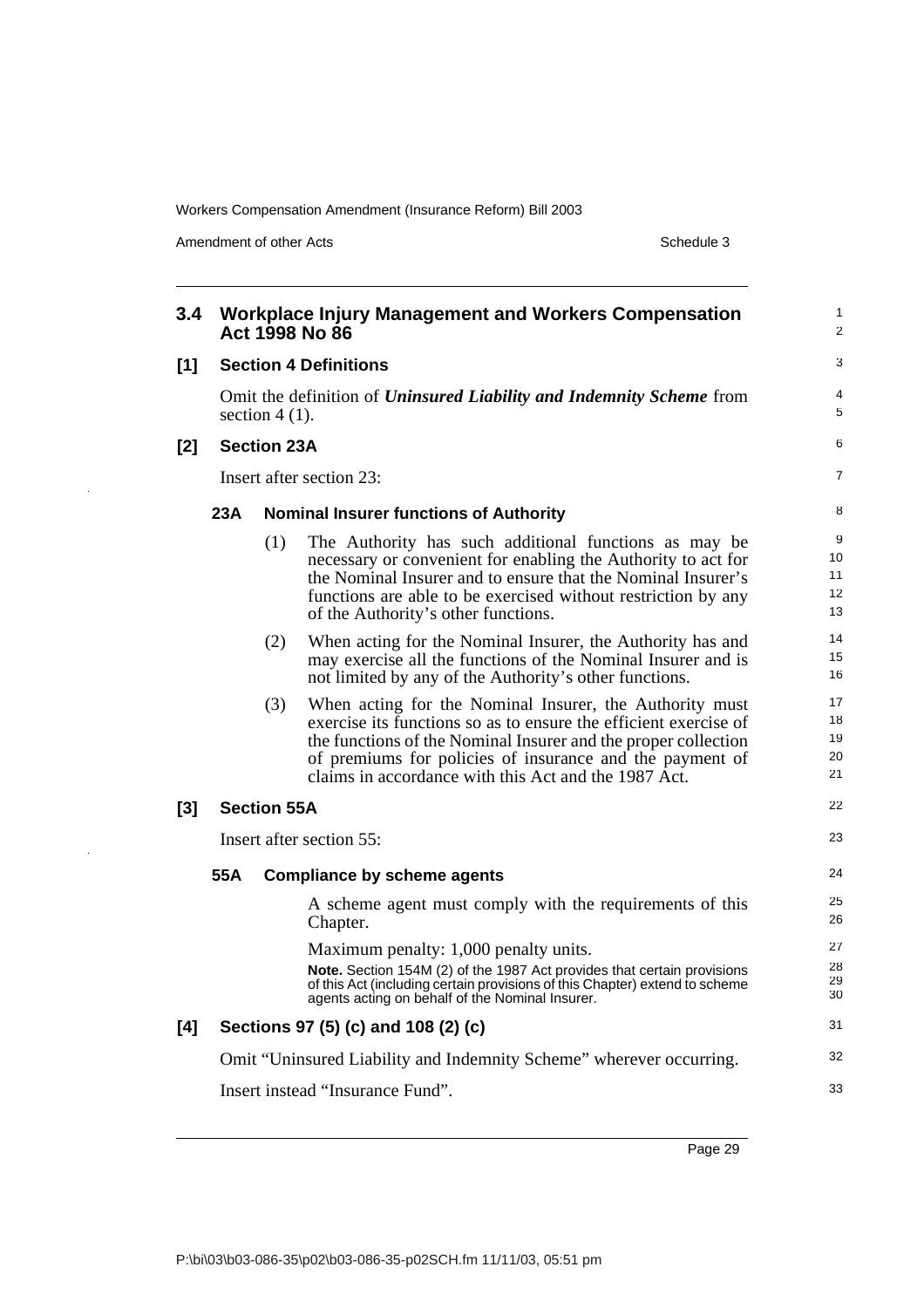| [5]    |                                 |                                                                          | <b>Section 108 Interim awards</b>                                                                                                                              | $\mathbf{1}$        |
|--------|---------------------------------|--------------------------------------------------------------------------|----------------------------------------------------------------------------------------------------------------------------------------------------------------|---------------------|
|        |                                 |                                                                          | Omit "the Uninsured Liability and Indemnity Scheme" from section 108<br>$(2)$ (a) wherever occurring.                                                          | $\overline{c}$<br>3 |
|        |                                 |                                                                          | Insert instead "Division 6 of Part 4 of the 1987 Act".                                                                                                         | $\overline{4}$      |
| [6]    |                                 | <b>Authority</b>                                                         | Section 238 Powers of entry and inspection by officers of                                                                                                      | 5<br>6              |
|        |                                 |                                                                          | Insert "or the Nominal Insurer" after "by the Authority" in the definition<br>of <i>authorised officer</i> in section 238 (1).                                 | $\overline{7}$<br>8 |
| $[7]$  |                                 |                                                                          | <b>Section 238 (1)</b>                                                                                                                                         | 9                   |
|        |                                 |                                                                          | Insert "and (without limiting section 154M (2) of the 1987 Act) includes<br>any scheme agent" after "insurance business" in the definition of <i>insurer</i> . | 10<br>11            |
| [8]    |                                 | evidence                                                                 | Section 238AA Power to obtain information, documents and                                                                                                       | 12<br>13            |
|        | (7).                            |                                                                          | Insert "or the Nominal Insurer" after "by the Authority" in section 238AA                                                                                      | 14<br>15            |
| [9]    |                                 | or Registrar                                                             | Section 239 Authority may obtain documents from court registry                                                                                                 | 16<br>17            |
|        | Insert after section 239 (4):   |                                                                          |                                                                                                                                                                | 18                  |
|        |                                 | (5)                                                                      | In this section, a reference to the Authority is taken to include<br>a reference to the Nominal Insurer.                                                       | 19<br>20            |
| $[10]$ |                                 |                                                                          | Section 243 Disclosure of information                                                                                                                          | 21                  |
|        | Insert after section $243(3)$ : |                                                                          |                                                                                                                                                                | 22                  |
|        |                                 | (4)                                                                      | In this section, a reference to the Authority is taken to include<br>a reference to the Nominal Insurer.                                                       | 23<br>24            |
| [11]   |                                 | <b>Section 243A</b>                                                      |                                                                                                                                                                | 25                  |
|        |                                 |                                                                          | Insert after section 243:                                                                                                                                      | 26                  |
| 243A   |                                 | Information gathering and use by Authority and Nominal<br><b>Insurer</b> |                                                                                                                                                                | 27<br>28            |
|        |                                 | (1)                                                                      | The Authority and the Nominal Insurer may collect, analyse,<br>use and disclose data, statistics and other information relating<br>to any of the following:    | 29<br>30<br>31      |
|        |                                 |                                                                          | claims for compensation and work injury damages,<br>(a)                                                                                                        | 32                  |

Page 30

J.

 $\bar{z}$